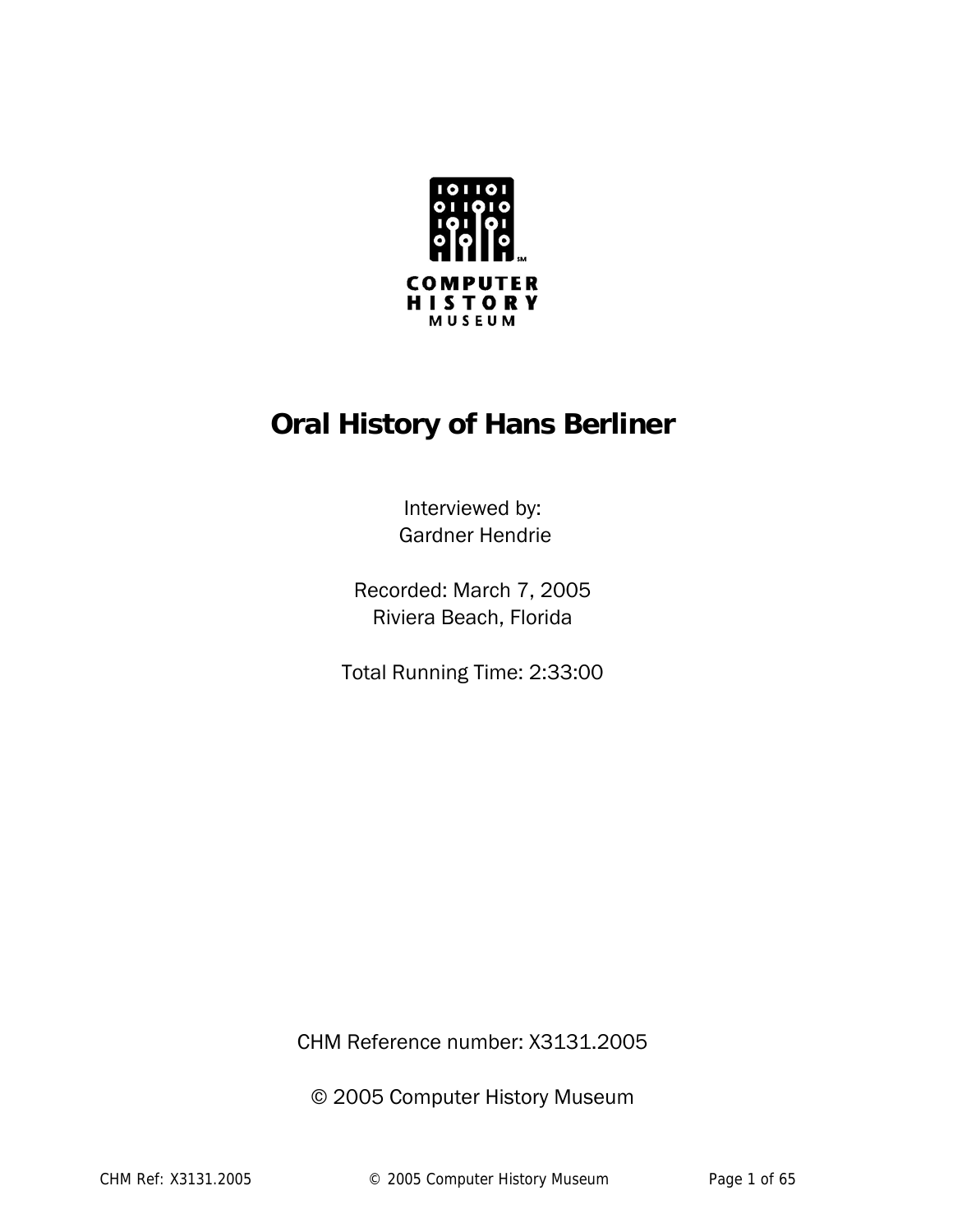Q: Who has graciously agreed to do an oral history for the Computer History Museum. Thank you very much, Hans.

**Hans Berliner:** Oh, you're most welcome.

Q: O.k. I think where I'd like to start is maybe a little further back than you might expect. I'd like to know if you could share with us a little bit about your family background. The environment that you grew up in. Your mother and father, what they did. Your brothers and sisters.

## **Hans Berliner:** O.k.

Q: Where you were born. That sort of thing.

**Hans Berliner:** O.k. I was born in Berlin in 1929, and we immigrated to the United States, very fortunately, in 1937, to Washington, D.C. As far as the family goes, my great uncle, who was my grandfather's brother, was involved in telephone work at the turn of the previous century. And he actually owned the patent on the carbon receiver for the telephone. And they started a telephone company in Hanover, Germany, based upon his telephone experience. And he, later on, when Edison had patented the cylinder for recording, he'd had enough experience with sound recording that he said, "that's pretty stupid". And he decided to do the recording on a disc, and he successfully defended his patent in the Supreme Court, and so the patent on the phono disc belongs to Emile Berliner, who was my grand uncle.

Q: Oh, wonderful.

**Hans Berliner:** And, of course, that was very beneficial to his family. Now, me, I felt very uprooted leaving Germany at the age of eight.

Q: Well, could you tell me just a little bit about your father and mother.

**Hans Berliner:** O.k. My father had a master's degree in electrical engineering. My mother had essentially no education beyond high school. And that's about it. I would not say I came from an intellectual background at home. I think they were more just interested in surviving. But I was always very interested. And somehow I think one of the most formative things in my life, probably the most formative thing, was before I was three, my grandmother got me a chalkboard which had the letters and numbers around the edges, and I started making words and doing sums. And from that point on, it was a piece of cake, you know. I just wanted to know everything about everything. And that was a wonderful experience.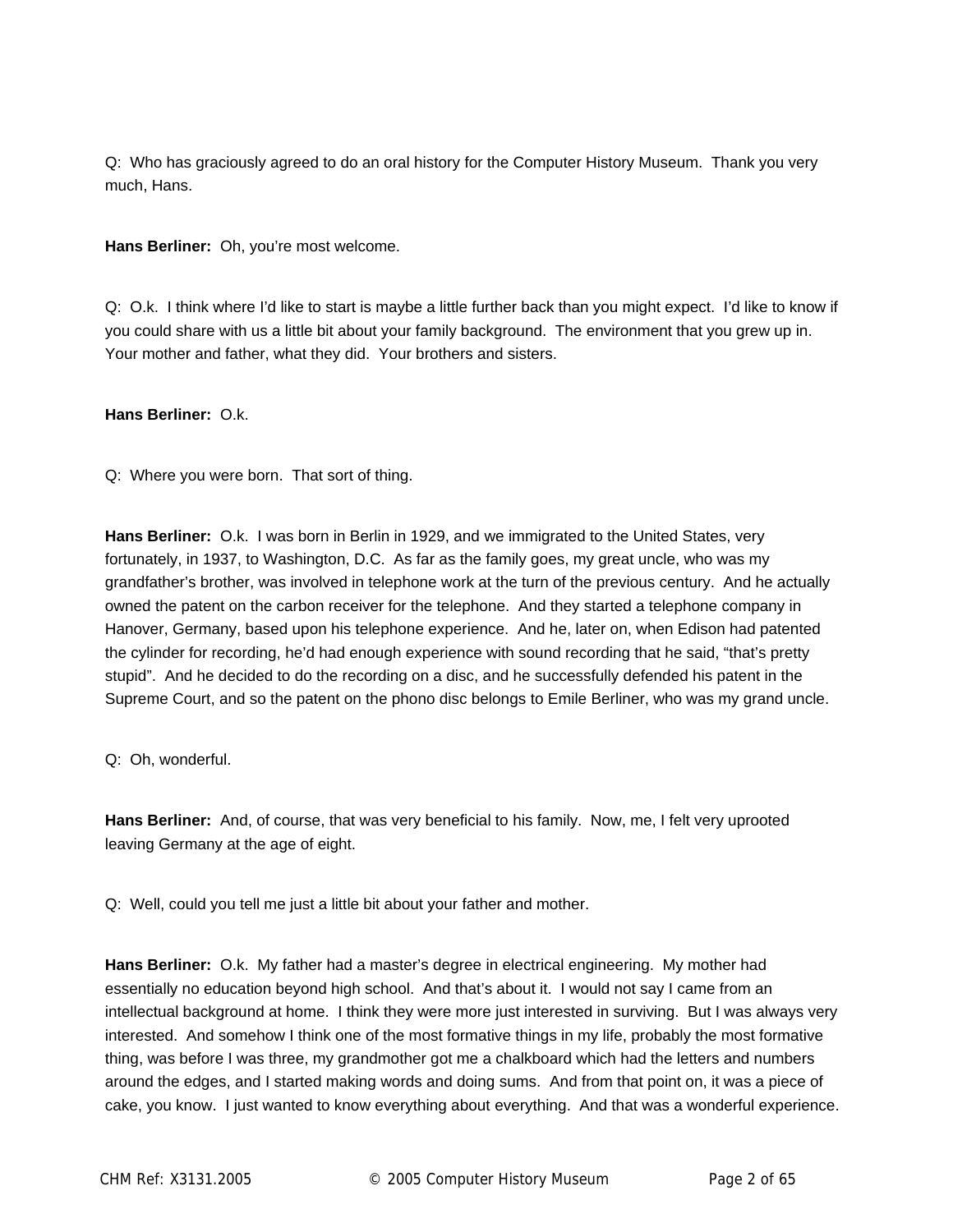Q: Oh, that's so wonderful.

**Hans Berliner:** Yeah. I thought that was very good. That made it a lot easier to get into new things that I liked, and so forth.

Q: Did you have any brothers or sisters?

**Hans Berliner:** I have a brother who is an engineer, and he lives in Denver. And that's it, I guess.

Q: O.k. When you were growing up, what are your earliest memories of thinking about what you might want to do when you grew up?

**Hans Berliner:** Oh, when I was 11 and 12, I read every book in the adult section of the library about astronomy. And I had a feeling that I knew a very great deal about astronomy. However, what's a 12 year-old kid going to do with a phenomenal knowledge of astronomy? There was no school that could handle you. There was no special place to go. And so here I was, and I even was at the point where there were some theories about the formation of the solar system that were patently wrong. And I knew that, because they violated certain physical things that I knew about. But then, into this vacuum…. Ok. School was a piece of cake. School was always very easy. And then into this vacuum comes chess, which was a place where a kid could all of a sudden compete in the adult world. So from that point on, I was hooked on chess.

Q: So you discovered chess.

**Hans Berliner:** Yeah.

Q: At 11 or 12.

**Hans Berliner:** Thirteen.

Q: Thirteen.

**Hans Berliner:** Yeah. And, you know, I progressed fairly rapidly.

Q: Who taught you? Who introduced you to chess?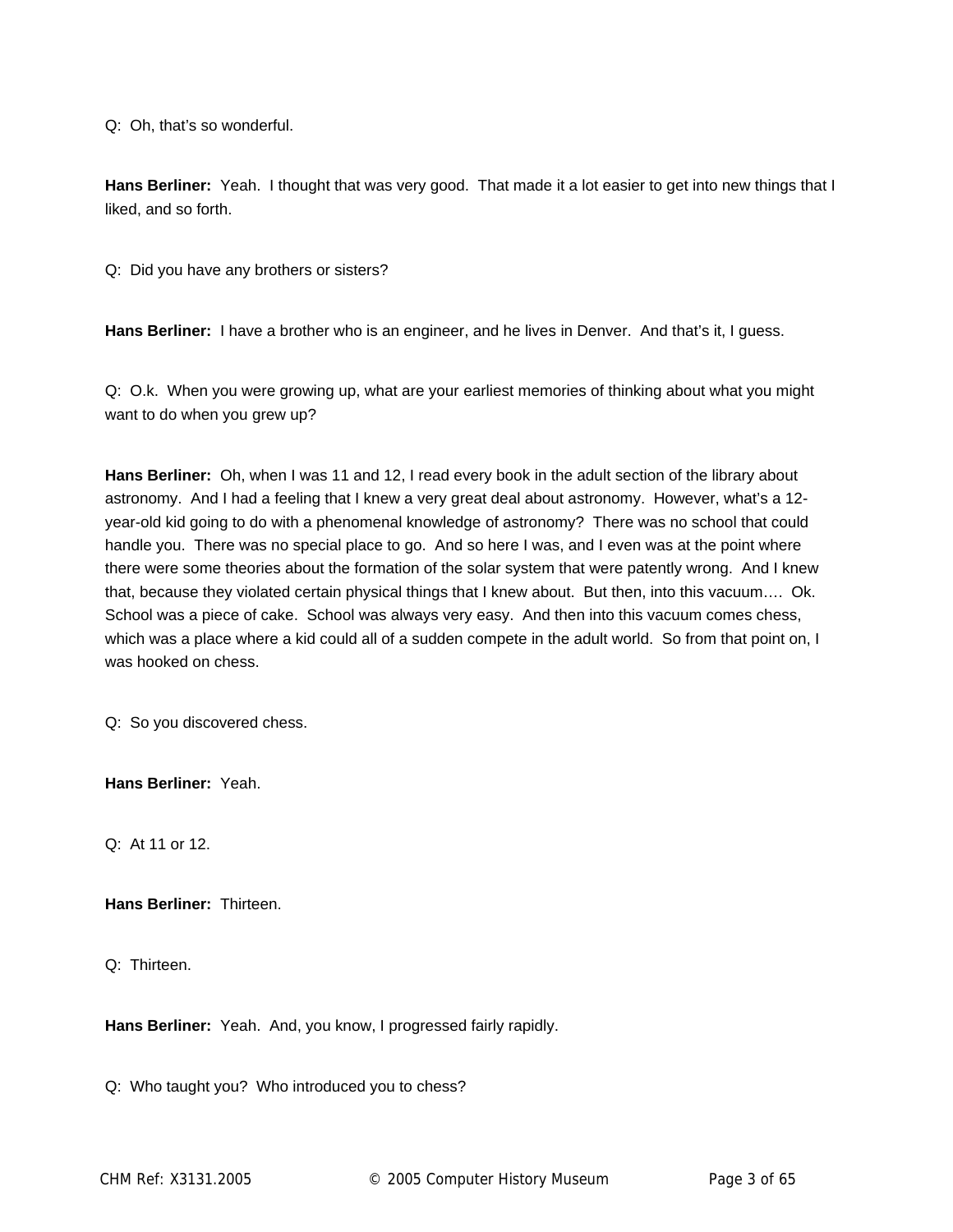**Hans Berliner:** I was at a summer camp and it was raining, and there was nothing to do, so people were playing chess. So I asked what the rules were. And they taught me the rules, and before the end of the day I was beating one of the other kids. So chess seemed a natural, you know. In a way, I sometimes thought maybe that was not the best path to go, but that was the one that presented itself.

Q: That you start [ph?]?

**Hans Berliner:** Yeah. That's right. And so it worked. Yeah.

Q: Alright. Good. So as you're progressing, tell me a little bit about your high school background. What was.… You went to high school in Washington?

**Hans Berliner:** In Washington, D.C. And it was very easy, and I didn't work very hard, and nobody said anything about if you work hard and get all A's you'll get a scholarship. And so I never got a scholarship. But, you know. And then I went to George Washington University and at some point I got bored with that.

Q: Now, when you went to George Washington, what were you...

**Hans Berliner:** Well, I was majoring…

Q: What were you initially a major in, yes.

**Hans Berliner:** in physics, you know. I wanted to be a top notch physicist, but I didn't… I had no idea that you needed to have a PhD and all sorts of things like that. But I was very good. I was one of the top physics students, but I got very bored with it, and started majoring in bridge, and not going to class, and before long… I'm sure you've heard this from other people, maybe such as Greenblatt.

Q: Yes. Absolutely.

**Hans Berliner:** And then all of a sudden Uncle Sam beckoned and said you'll lose your deferment, come into the Army. And I did that.

Q: Now what year would this be?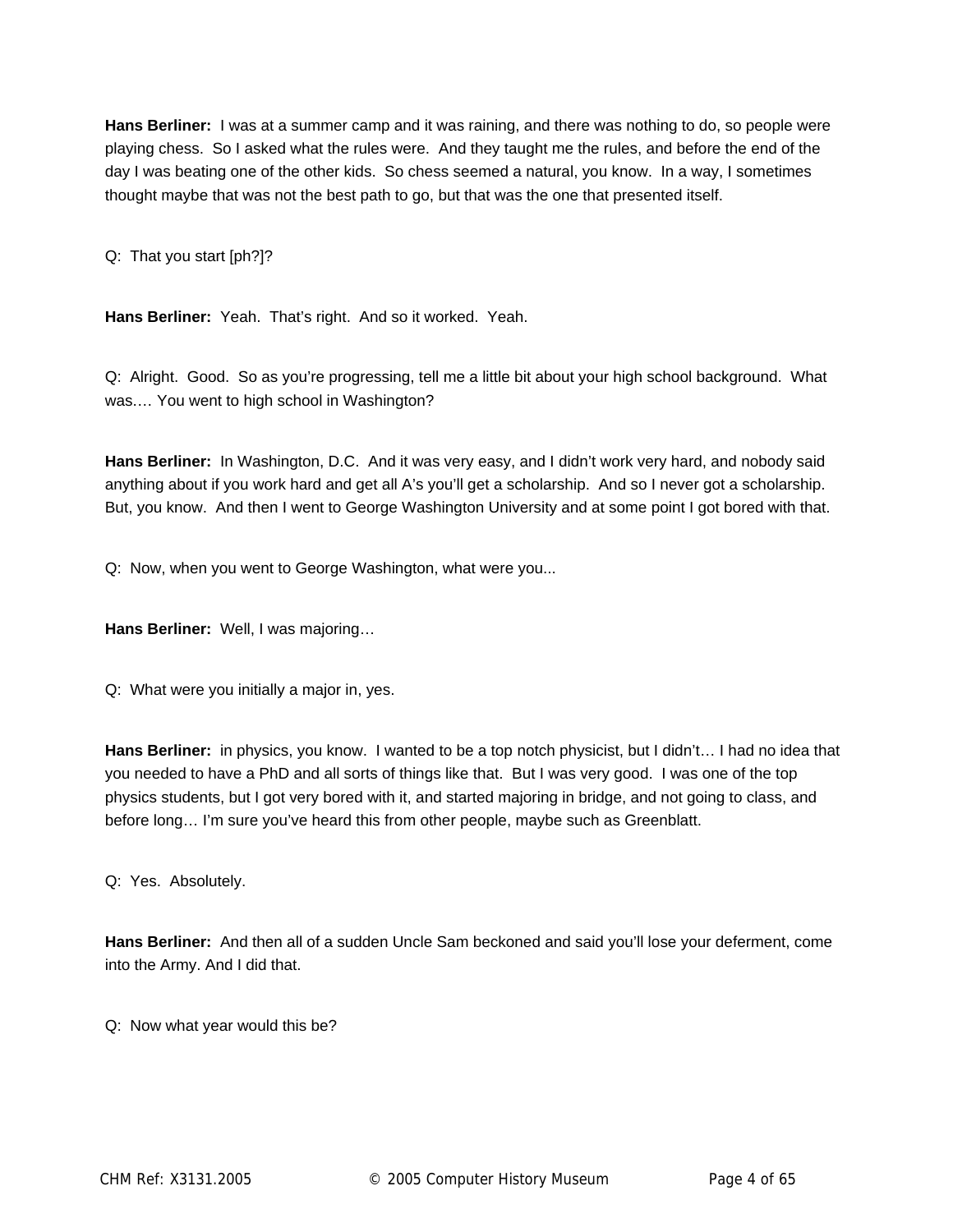**Hans Berliner:** This was in '51. Beginning of '51 I went into the military. Then I came back and had this complete fiasco to face up to. In fact I didn't want to go back to school, but some very solid person in my life said you've got to go get a degree, otherwise you don't have a chance in life.

Q: Could you share who that was?

**Hans Berliner:** Yeah. It was a fellow named Isador Turover [1892-1978] who, in the early 1900's, was one of the top U. S. chess players. He settled in the Washington area and had a very successful lumber business. In fact, he made it possible for me to go to college because there was no money for college, and he gave me a summer job so I could earn money for college, since I didn't have a scholarship.

Q: And you met him through chess.

**Hans Berliner:** Through chess, yeah.

Q: Oh, very good.

**Hans Berliner:** So that worked. Yeah. And so then I came out of the Army. Couldn't finish in physics because my quality point grade average was much too low.

Q: Yes. It had been "bridged", so to speak.

**Hans Berliner:** Yes. Very good. [laughs] Yes. So I got a degree in psychology and then I was very fortunate to get a decent job in the government where knowledge of physical science and psychology merged into a position of some kind.

Q: Oh, tell me a little about that.

**Hans Berliner:** Well, it was something called Human Engineering, which I will disavow at this point. But that was something that they decided needed to be done. And they needed people that had this kind of knowledge. So I had a job like that. And eventually -- I pursued this for awhile -- and eventually I.

Q: Where were you working?

**Hans Berliner:** At the Naval Research Laboratory in Washington, D.C.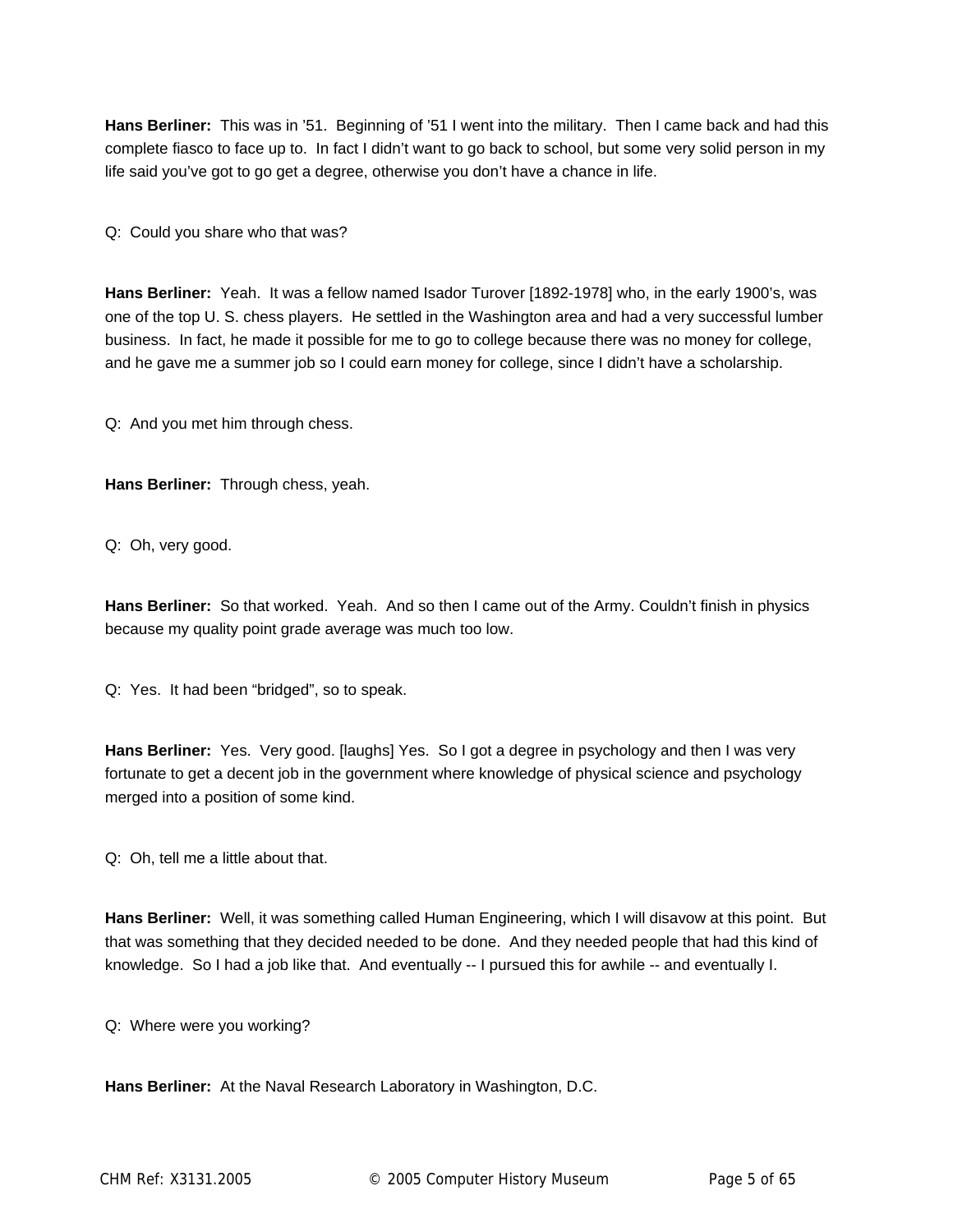Q: O.k.

**Hans Berliner:** And then later on I worked in Denver for Martin Company, and then for General Electric in Philadelphia, and then for IBM back in Washington.

Q: Oh, no, no. Now, you're going too fast.

**Hans Berliner:** Too fast? All right.

Q: I want to hear a little- I want to hear- take it a little slower, all right?

**Hans Berliner:** There really wasn't much significant

Q: I understand. But it is.… It's part of the fabric of your background.

**Hans Berliner:** Alright. O.k.

Q: It's important to get the things that aren't significant but part… add up eventually.

**Hans Berliner:** O.k. In 1954 I started at Naval Research Lab, after having graduated. And there was a person there that I guess I met over lunch who was involved in… Naval Research was building their own computer. There were no computers around at that time.

Q: Yes.

**Hans Berliner:** And maybe, you know, here and there, there was a very.. special one.

Q: Very few

**Hans Berliner:** So they were building their own computer and he was manufacturing, the code for instructions, or what. And he was teaching me that, and he said maybe we can write a chess program. We talked about it. We even did a few things, but it never got off the ground. But that was my first brush with computers. And then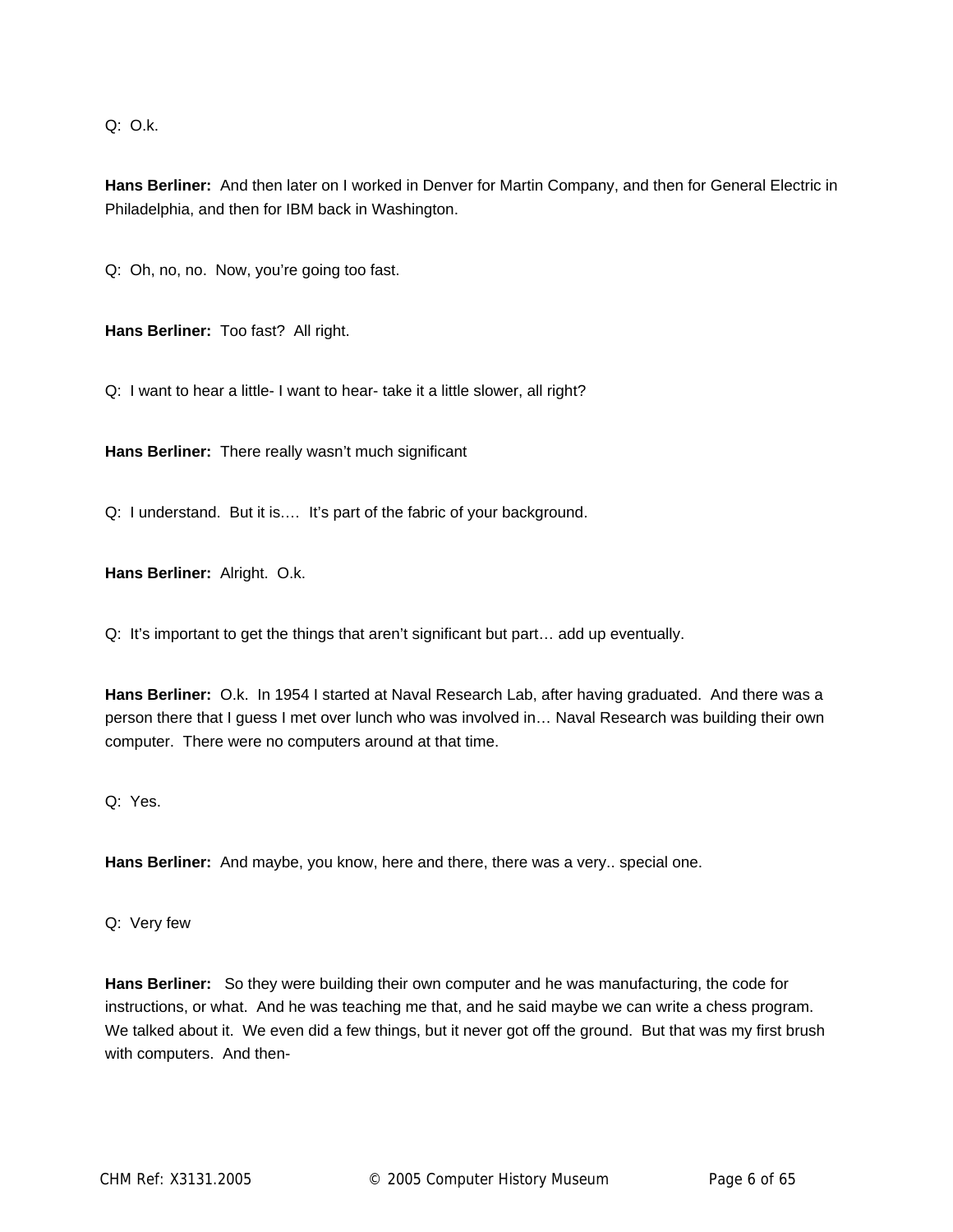Q: So you did- Yeah, he had some access to a computer.

**Hans Berliner:** Yeah. And, you know, and conceivably if either one of us knew what we were doing, we might even have gotten the program. But I had read the articles by Shannon, and Newell and Simon, and these various people, which had just happened, I guess, at the time, really.

Q: Yeah, very contemporary

**Hans Berliner:** They were in *Scientific American*. And it sounded very interesting, but of course I didn't have the foggiest notion how to implement it. And then- o.k.

Q: Now, you were playing chess- you were always playing chess.

**Hans Berliner:** Yeah. I was, by this time, in 1952, actually… well somewhere in the 1950's I became a master.

Q: Oh, really.

**Hans Berliner:** Yeah. Oh, yeah. In '50, I think, '49 or '50 I became a master. And then I played on the U. S. Olympic Team in 1952, and then in that period of time, through '55, '56, '57, I was one of the top ten players in the country. And I played regularly in the U.S. Invitational Championship, and I even… the year Bobby Fisher won it for the first time, I finished fifth, and I drew with Bobby. So, you know, I was a good chess player.

Q: Yeah. What was your rating at this time?

**Hans Berliner:** Oh, Senior Master, I guess, 24 something, 2420, 30, 40, somewhere in there.

Q: Yeah. O.k.

Hans Berliner: Yeah. So that was good enough to be somewhere around 10<sup>th</sup> in the country.

Q: So, of course, then, since you're still very active in chess, now I understand when you're talking to somebody who has a computer, and they have a research lab, the subject, of course, comes up.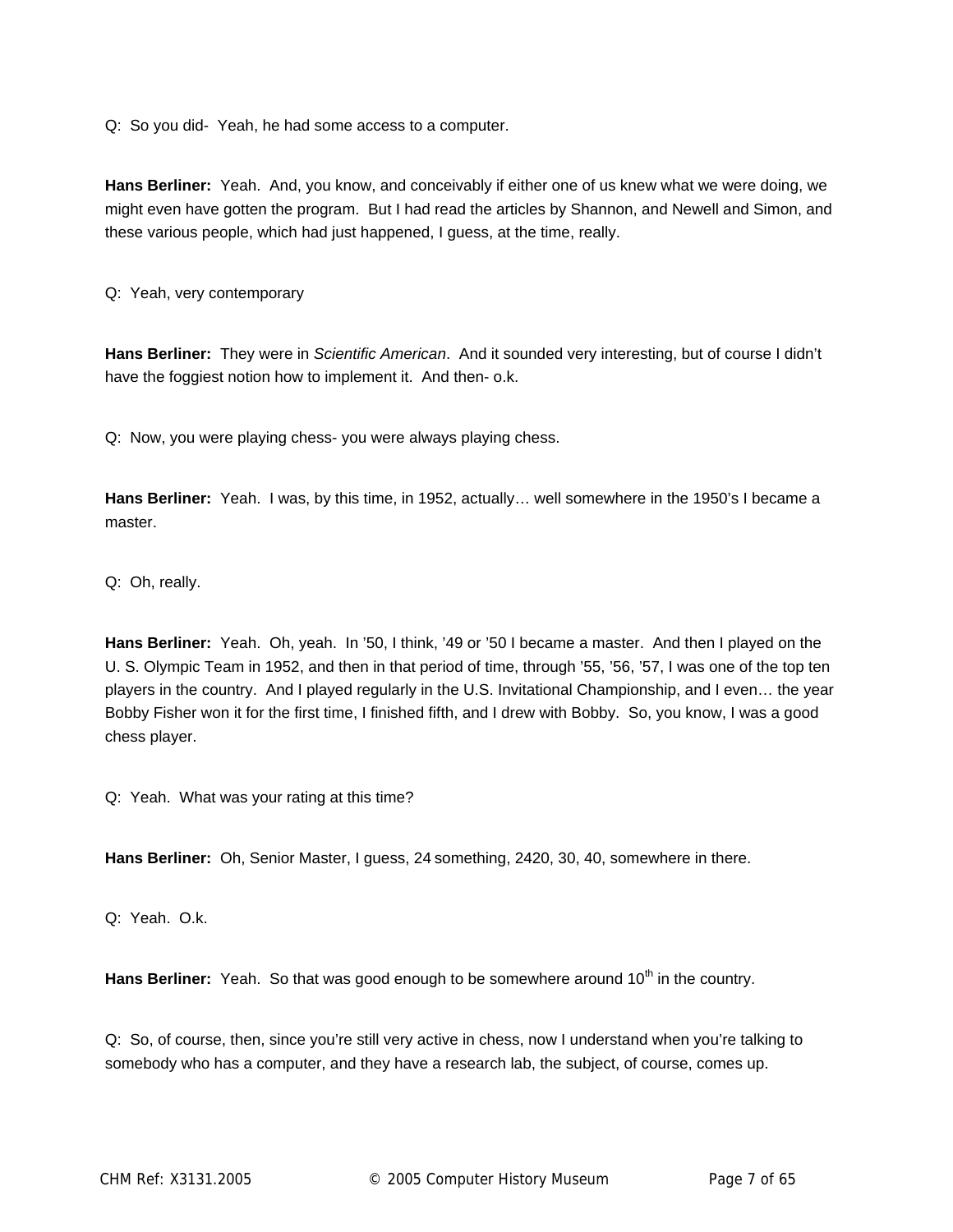**Hans Berliner:** Well, chess- being good at chess is sort of like being good at pool. It's the sign of a misspent childhood, and you don't brag about it. But chess has got a reasonable amount of respectability.

Q: Yes.

**Hans Berliner:** I find it an interesting research subject. While we're on this subject, I have been world champion of chess by correspondence, by mail. And that was in 1955 through '59, in there, I won that tournament, and it was the largest margin of victory of all time.

Q: Wow.

**Hans Berliner:** And then I just stopped. And then I went to school at Carnegie Mellon after that because I wanted to do something different.

Q: O.k. So now you're at the Navy- So let's flow back to the Naval Research Lab.

**Hans Berliner:** O.k.

Q: And you're working there. And so what? What's happening?

**Hans Berliner:** O.k. It wasn't all that interesting, the work.

Q: You weren't that interested in it.

**Hans Berliner:** No. Well, you know, I was happy to have a job. This was at a time…

Q: Exactly.

**Hans Berliner:** …when it was good to have job that paid you a living wage. I got married, you know, so I had a lot of responsibility.

Q: Now when did you meet your wife?

**Hans Berliner:** I met my wife at the Olympics in Helsinki, Finland, in 1952, and we got married in '54.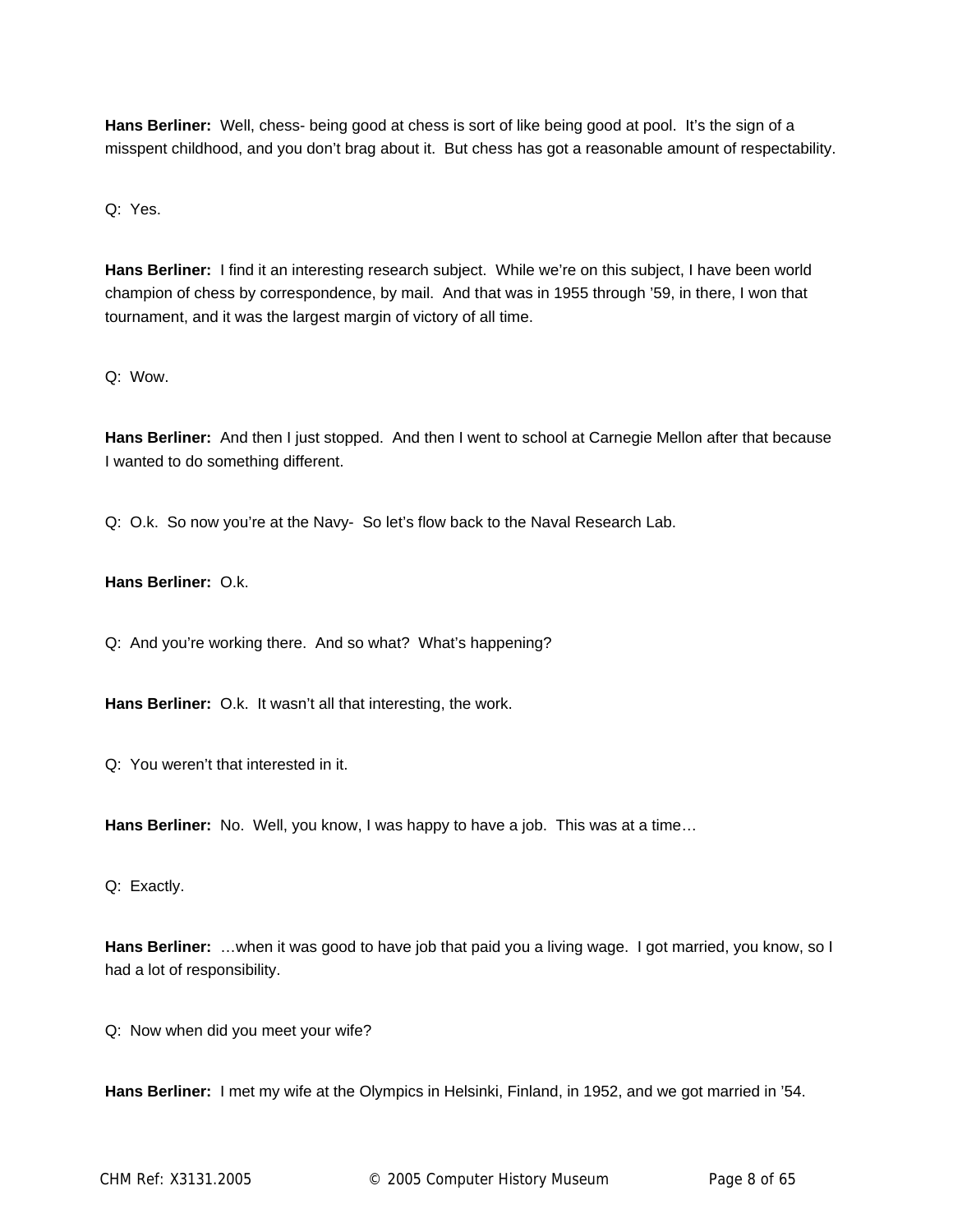Q: Oh.

**Hans Berliner:** She came over here.

Q: Now, did she have any interest in chess?

**Hans Berliner:** No. No.

Q: You did not meet her in a chess venue

**Hans Berliner:** No, she was just somebody who lived in Helsinki, that's all, and we met.

Q: And you were young, and abroad.

**Hans Berliner:** Yes, yes.

Q: You met.

**Hans Berliner:** Yes. O.k.

Q: That's wonderful.

**Hans Berliner:** And so let's see. So from the Naval Research Lab… Probably I shouldn't say these things, and you shouldn't put them in there anyway. But the government has strange ways of operating, you know. Something is "in" and something else is "out". Well.

Q: Of course.

**Hans Berliner:** Something called Human Factors was "in". They knew about Navy pilots who pulled the wrong lever and instead of putting the landing gear down, they ejected themselves. And they said, oh, this should never happen. We should have engineering talent that looks in to make sure things like that don't happen. So I was involved with that. And it got carried way, way, way beyond any reasonable thing. And so I was working like that at Martin Company in Denver.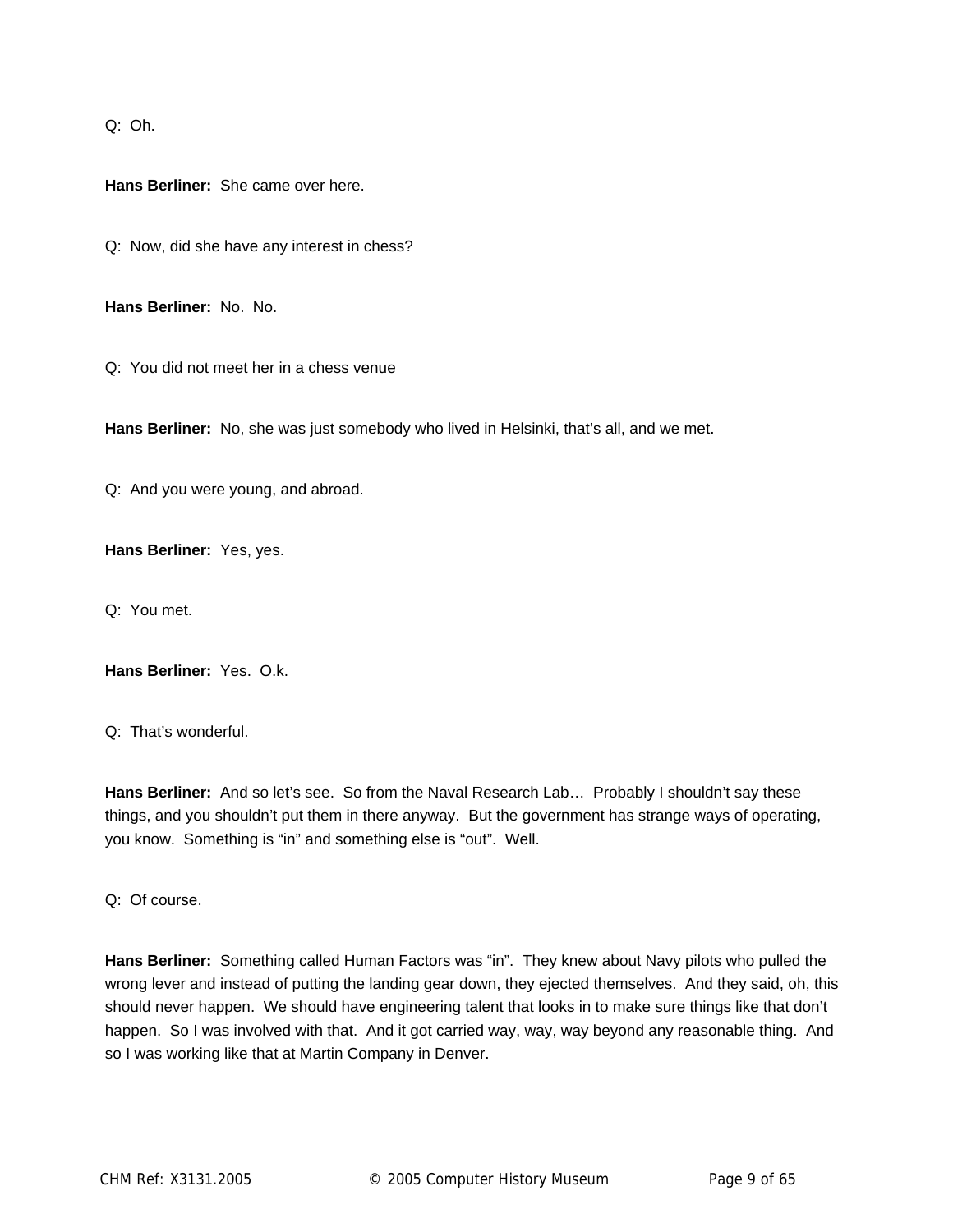Q: Oh, did you get hired by Martin, or were you still with…

Hans Berliner: Yeah,based... No, based on... I changed jobs, in the same specialty, based on my years of experience and the fact that they had a government contract that needed a person to fill the slot.

Q: Ah. So of course you knew that.

**Hans Berliner:** Yeah.

Q: And because you're in the government, and so.

**Hans Berliner:** Yeah. Well, no, actually they approached me.

Q: They approached you.

**Hans Berliner:** Yeah.

Q: O.k.

Hans Berliner: But the point is this was not something that I considered to be anything to...

Q: A real accomplishment.

**Hans Berliner:** Accomplishment.

Q: Anything to brag about.

**Hans Berliner:** Not even a small accomplishment. alright.

## Q: O.k.

**Hans Berliner:** So then I went to General Electric in Philadelphia for a year.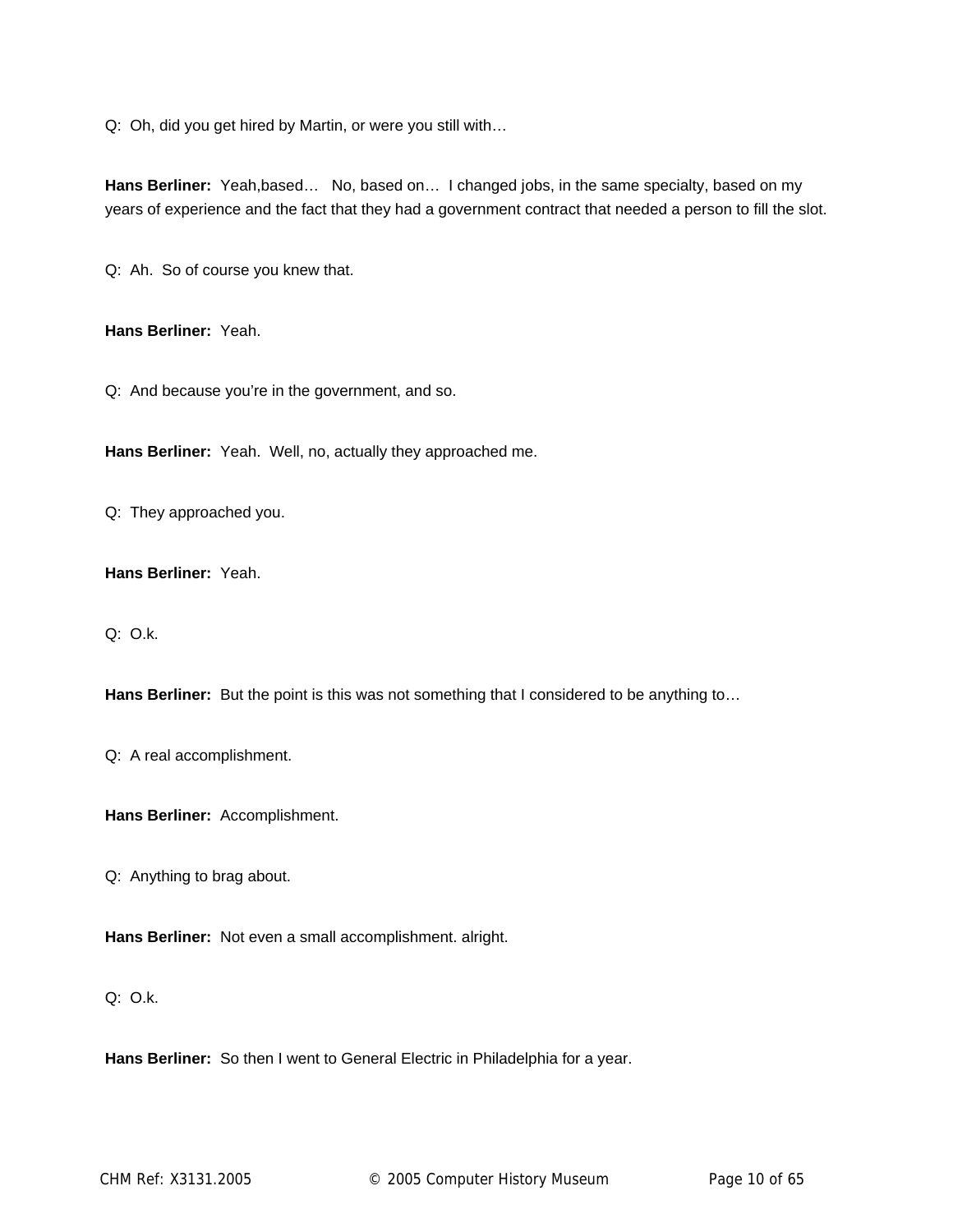Q: Now, how did you- how did that happen? Just tell me the story.

**Hans Berliner:** A friend of mine who knew me said we'd like to have you there. So I went. Always is a raise in pay, you know, you got to change where you're living and all that, which was fine, I guess.

Q: So you moved your wife to

**Hans Berliner:** Philadelphia.

Q: Now was this out in Valley Forge?

**Hans Berliner:** Yeah. This was the missile and space vehicle… one of the finest places I've ever operated. They had more talented people there than any place, and maybe even better than Carnegie Mellon. Unbelievable collection. But they never got a contract and eventually the thing went down hill. But it was really a wonderful experience to work there, because everybody was so smart and so knowledgeable, you know.

Q: Yes.

**Hans Berliner:** And then from then.

Q: So what were you working on there? You got hired.

**Hans Berliner:** Same thing- human factor stuff.

Q: Human factors, but now in.

**Hans Berliner:** Now for missile and space vehicle. They were trying to get contracts for things like Dinosaur and some of the orbital spacecraft, and things like that.

Q: I see. O.k.

**Hans Berliner:** And as far as I could tell, not engineering nothing, but they seemed to be doing very wonderful work, but they never got a contract.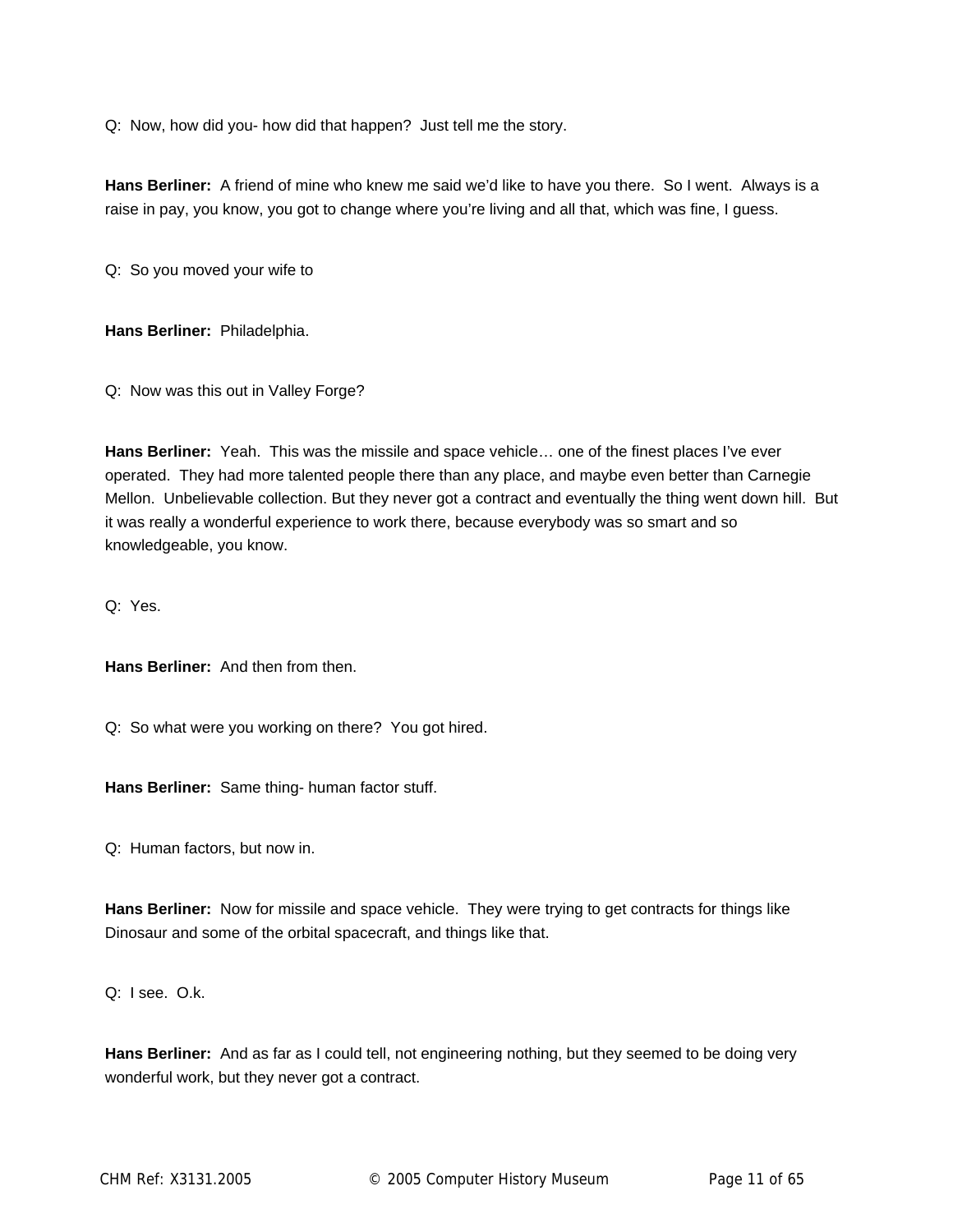Q: Alright.

**Hans Berliner:** So then some friends of mine, who I knew at Naval Research, had meanwhile started up with IBM in Bethesda, Maryland, and they said we'd like to have you. So I went there. And that's where I really first made contact with a real computer. They had a- what was it called? 504 or something. It was an accounting machine.

Q: Yes, all right.

**Hans Berliner:** But maybe- I don't know. I don't remember any more. And eventually I got to the point where I- I was doing my work again. We had a contract to do various kinds of things for the Pentagon.

Q: Analyzing human. Still analyzing human factors.

**Hans Berliner:** No. Well, and also, you know, all sorts of strange things, you know. Computer applications, personnel records, and all sorts of crazy things.

Q: Yeah.

**Hans Berliner:** But there was plenty of time for doing other things. And I started thinking seriously about computer chess. And I think- let's see, this was about '61, '62. And I… Again, the journals and things were full of stories of people doing chess on a computer. So I thought, why not me too? And I'm not quite sure when this happened. Maybe Greenblatt had already had some of his successes. I'm not quite sure about that. Probably he did. And so then I decided- I'd never written a program in my life, so I had to learn programming, and I had to get all the help I could.

 $Q: Q.k.$ 

**Hans Berliner:** And I wrote a program which actually played chess. And I did it in the way Greenblatt said it ought to be done. It wasn't anywhere's near as good a Greenblatt's program and I wasn't really a very good programmer obviously, since that was the first time I had written a program.

Q: Yeah, exactly.

**Hans Berliner:** But it played.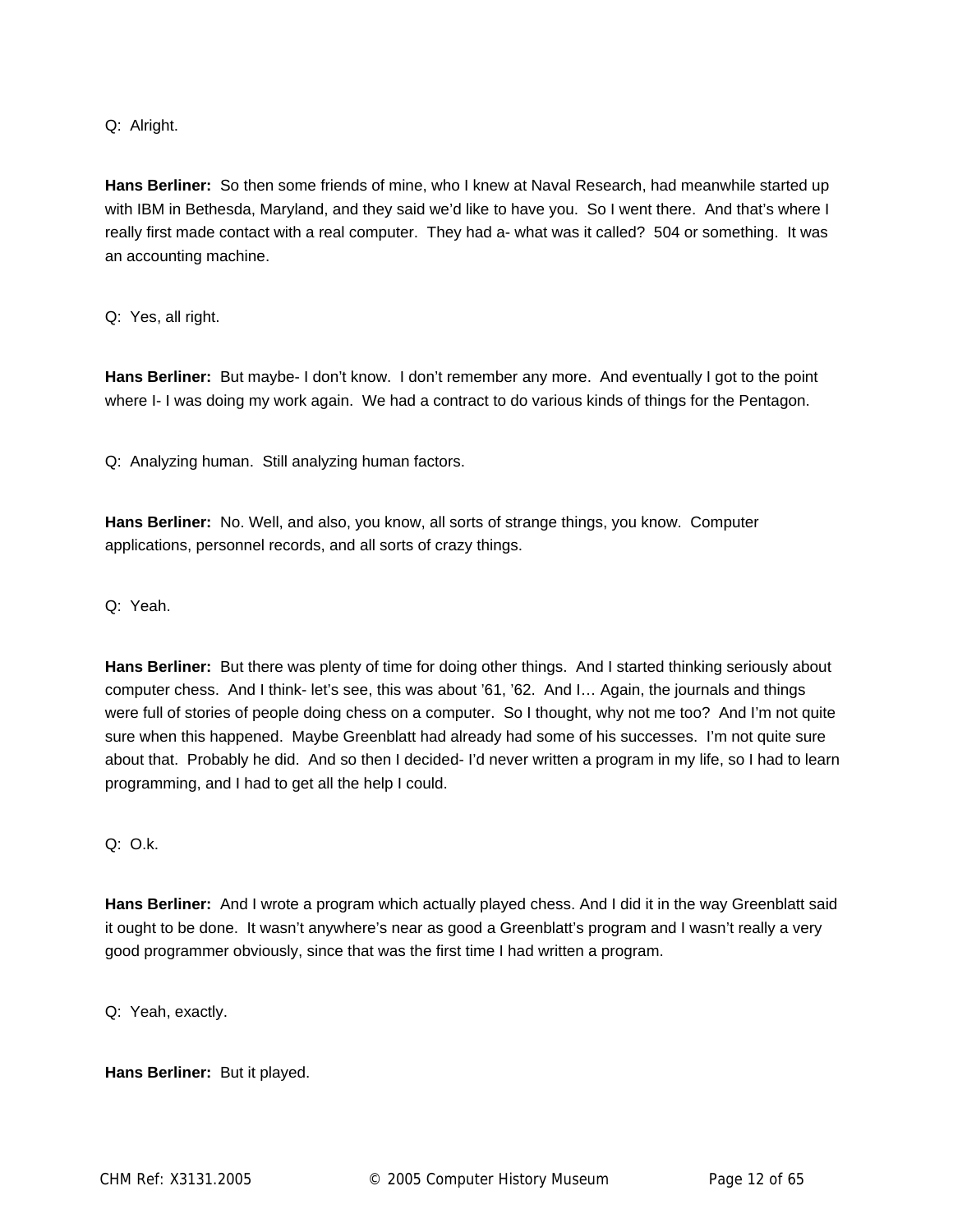Q: But what machine did it run on, do you remember?

**Hans Berliner:** It ran on this IBM- whatever it was.

Q: One of their big, scientific machines?

Hans Berliner: No. It was written in PL/1, and it ran on a commercial machine.

 $Q: O.k.$ 

**Hans Berliner:** And this program played in the first U.S. Computer Chess Championship back in 1970. And it finished around the middle of the field.

Q: That's pretty good for the first program you ever wrote.

**Hans Berliner:** I mean, yeah, there were people that were worse. That's right. That's always a consolation. And so anyway, yeah. So it played. Let's see, I've got to get the timeline right here. Now this was in 1970. Now in 1970 I had already left IBM. I left IBM in 1969, and went to Carnegie Mellon as a doctoral student.

 $Q: O.k.$ 

**Hans Berliner:** And, of course, their attraction with Newell and Simon was they would like to find somebody to push their ideas further forward, and that was me. And so I had this program which, in retrospect, was pretty woesome.

Q: I would love if you could remember what machine it ran on. That's just- it'll put a little detail.

**Hans Berliner:** It ended with a 4,

Q: 704? Not 704…

**Hans Berliner:** Yeah. I think it was probably a 704. Then they added, when they went to.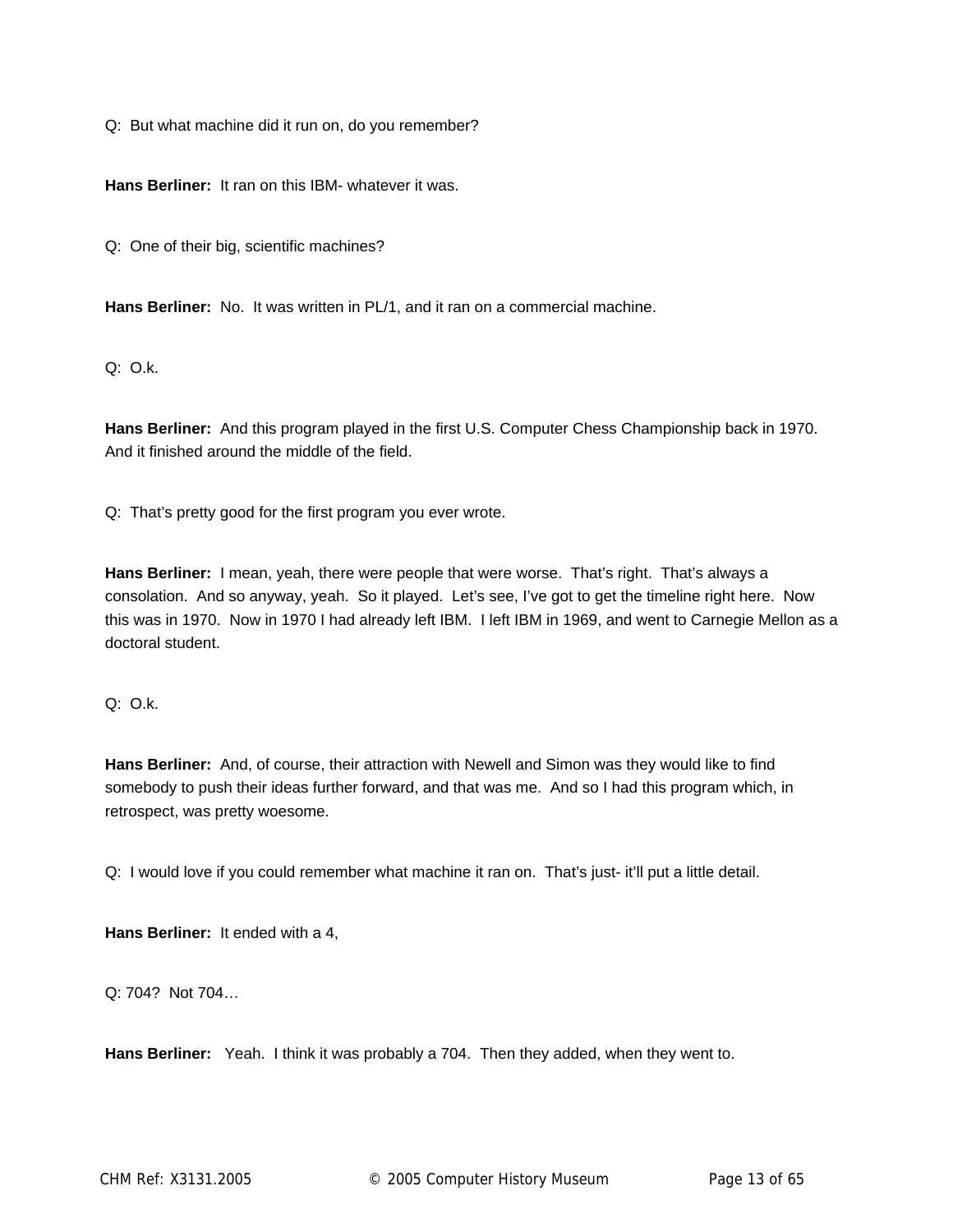Q: Or 709.

**Hans Berliner:** It wasn't 709.

Q: Oh, there's a commercial machine.

**Hans Berliner:** Yeah.

Q: That's a 7- yes.

**Hans Berliner:** Yeah. Then they made a 7070

Q: It was a 705. And then that's the business machine.

**Hans Berliner:** Yeah.

Q: And then when they went to transistorize, they went to a 7-

**Hans Berliner:** It was, yeah, a 7074.

Q: Yes.

**Hans Berliner:** Yeah.

Q: It had to be- it probably ended in 05.

**Hans Berliner:** Yeah, could be.

Q: You mentioned 5.

**Hans Berliner:** Well.

Q: But that's a character-based machine.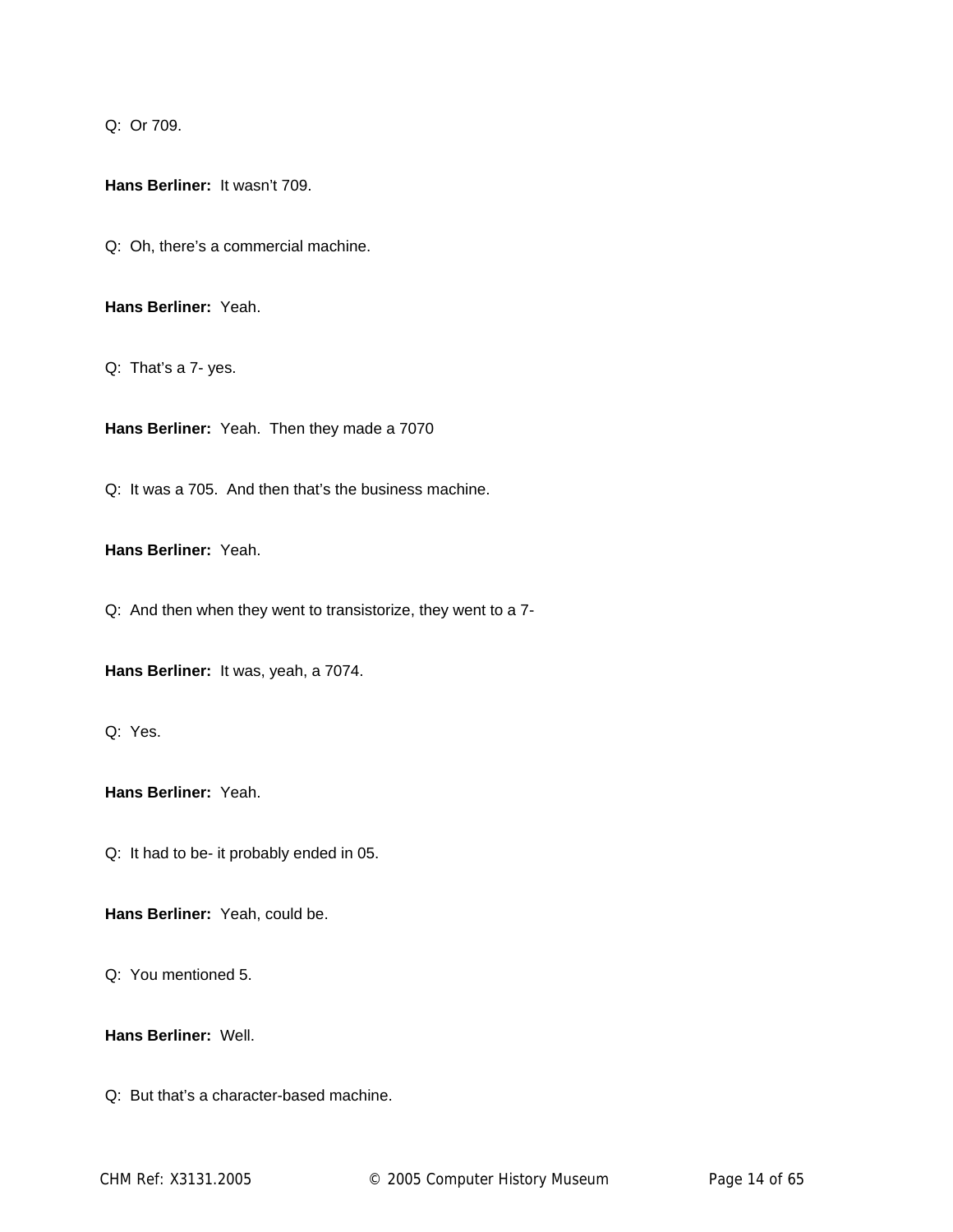**Hans Berliner:** Yeah.

Q: As opposed to a binary machine.

**Hans Berliner:** It was woesome. Then later on when it played in New York in that tournament, I was running on a machine, I believe, at NYU, and we had to change my PL/1 code a little bit so we could run on their 70- I think it was a 7070. I'm not sure what it was. Well, maybe a 90 something.

Q: Maybe a 7090, yes.

**Hans Berliner:** Yeah, 7090, something like that. But it was a much faster machine which made some difference, but not enough to make a really big difference.

Q: So this was another- yes, alright.

**Hans Berliner:** This was this program that I had been writing in the late.

Q: Yeah. And this was another competition.

**Hans Berliner:** Yeah. This was the first- this was organized by Monty Newborn, and somebody else in New York.

Q: As a computer-.

**Hans Berliner:** As a part of the ACM. The ACM was having a convention there. So this was part of one of the side events. And I still remember all the good New York players came and laughed, 'cause they understood just how badly the programs were playing, you know.

Q: Right. But it was computer against computer.

**Hans Berliner:** It was computer against computer, and it was sort of- and this was… O.k. Now I'm getting way ahead of the timeline for other things, but in the meantime when in '65 Greenblatt had produced his MacHack VI, and it had played in some Massachusetts tournament and beaten some people who called themselves tournament chess players.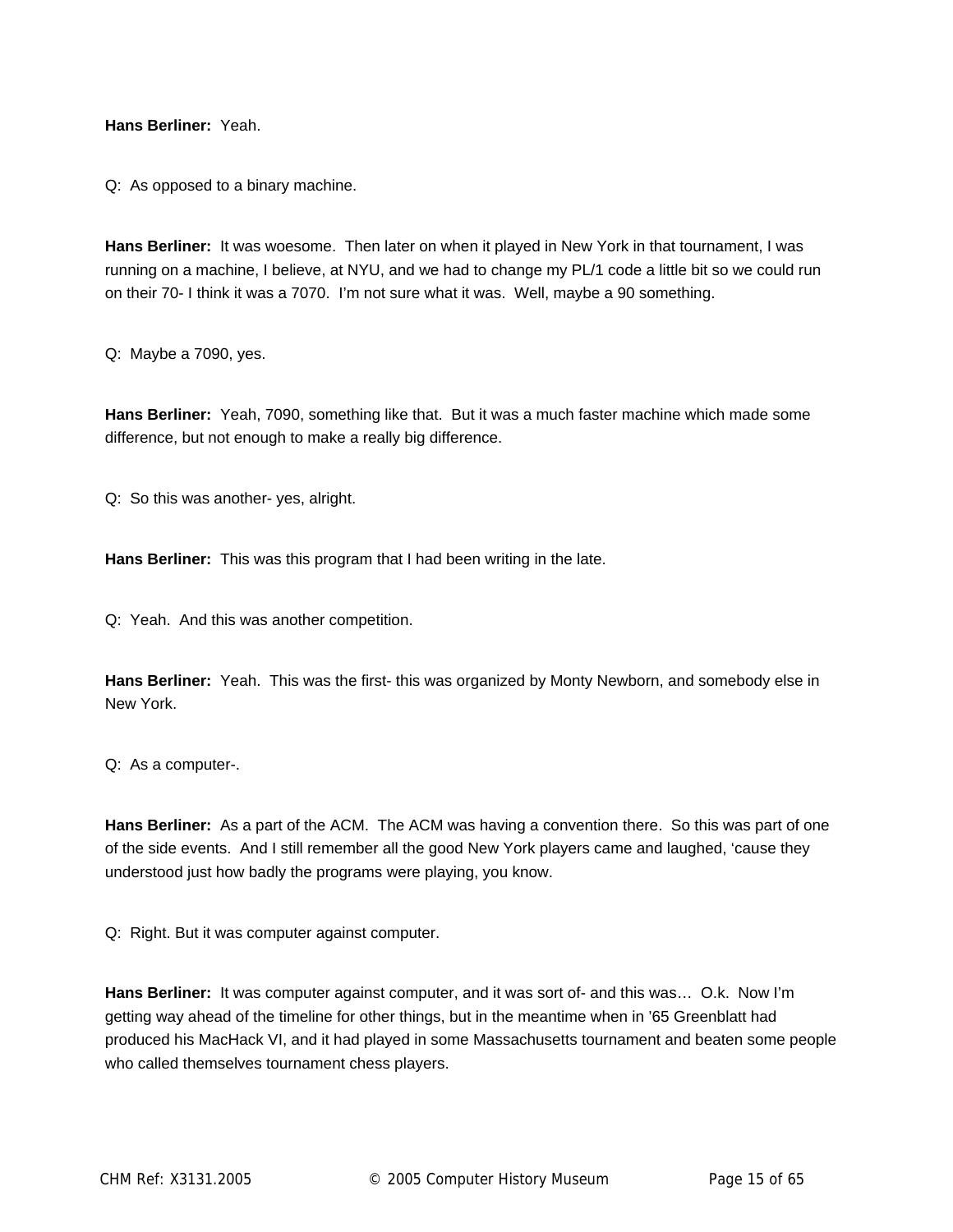Q: Yeah.

**Hans Berliner:** And that got everybody's attention, you know.

Q: Yes.

**Hans Berliner:** And that was probably also part of the motivation for Newborn to organize this tournament. But in 1970, when nobody had heard of any… People had heard of me because I was a good player, but they didn't know if the program was any good or not. And I knew it wasn't any good. But in this tournament emerged the Northwestern University people, David Slate and Larry Atkin, who basically dominated the field for ten years from that point on with their continuous innovation. First of all, they used- now we're getting into technical things.

Q: That's o.k. Absolutely, I want to hear this.

**Hans Berliner:** In fact, let me, at this point…

Q: Let's take a pause in your personal history.

**Hans Berliner:** Alright.

Q: And you can now do your timeline.

**Hans Berliner:** The technical things. Yeah. O.k. I want to go back like to day one.

Q: Go back anywhere you want to.

**Hans Berliner:** Day one in the history of computer chess. Back in the '40s, when the only thing I knew of that had happened is that there was a Dutch- actually there was a Russian psychologist who had- who's name I don't remember. But he had done some experiments on master chess players, and ordinary chess players, and shown them boards for a very short period of time, like two seconds, and then asked them to reconstruct the board. And the master chess players were able to reconstruct 90% accuracy in the position, with two seconds time. And the average players didn't do more than 50%. So the question was, how was this? Could this be because the master chess players have much better memory? And so he did the coup d'etat, the second part of the experiment. He showed both sets of players random positions that couldn't possibly have occurred in game, just dropped the pieces on the board. And in that, the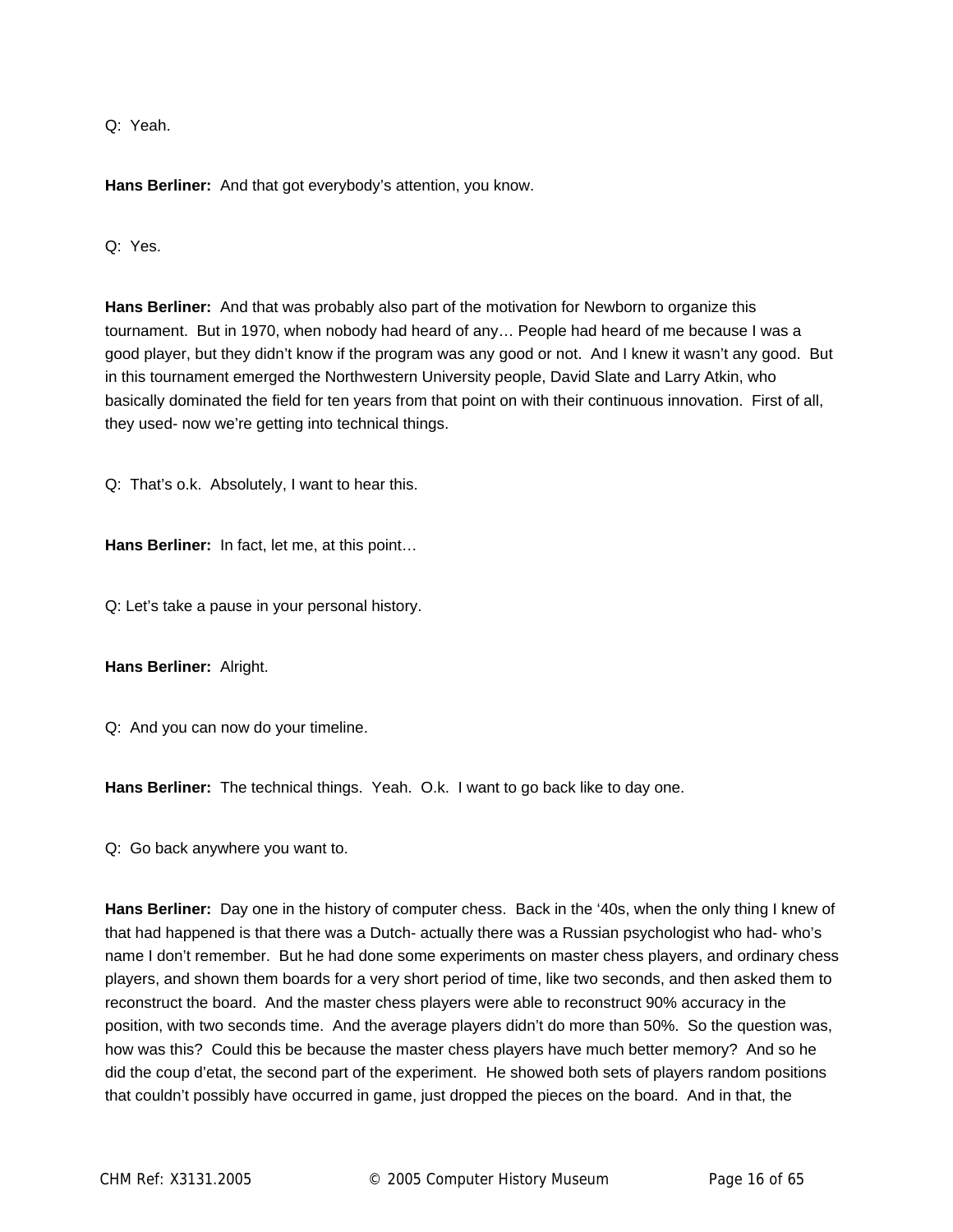ordinary players did just as well as the master players. So that proved beyond any doubt that what the master players saw was some structure in the position, and they saw that structure and remembered the structure, which was called the chunk, and that made it possible to identify not just a single piece, but a group of pieces that were somehow engaged in some activity that was understandable to the master.

Q: Yes.

**Hans Berliner:** And that allowed this to happen. Now, other than that, that was later on replicated in 1938, by a Dutch psychologist, and that was about it. Nobody had ever written anything about, I mean, people talked about- they interviewed top players and they said, oh, in this position, this is like so and such's game, and I'm going to make this move and that move because of some reason. And if you understood that, you had to be a very good player, because it's <inaudible> tough.

Q: Ok..

**Hans Berliner:** They weren't talking to a machine. They weren't talking to an average person. And then in 1946, I believe, appeared Von Neumann and Morgenstern's The Theory of Games and Economic Behavior, which for the first time talked about game trees, and that games were played between max and min, where max tried to get the maximum possible score, and min tried to get the minimum, and there was a system called Minimaxing, by Von Neumann, which allowed you to start in a position right down the tree of possible moves, give each terminal node in the tree a value and then back it up to the point where you could tell what would be the best move for the player to move at the root. Now that was significant progress. That was real science. For the first time we had a mathematical, scientific way of doing games.

## Q: Yes.

**Hans Berliner:** And then based on that, Turing, I believe, who was involved during the war in the Whirlwind Project to break the.

Q: It was actually the Enigma Project.

## **Hans Berliner:** Oh.

Q: Yes.

**Hans Berliner:** Well Whirlwind was his name? Wasn't Whirlwind the name?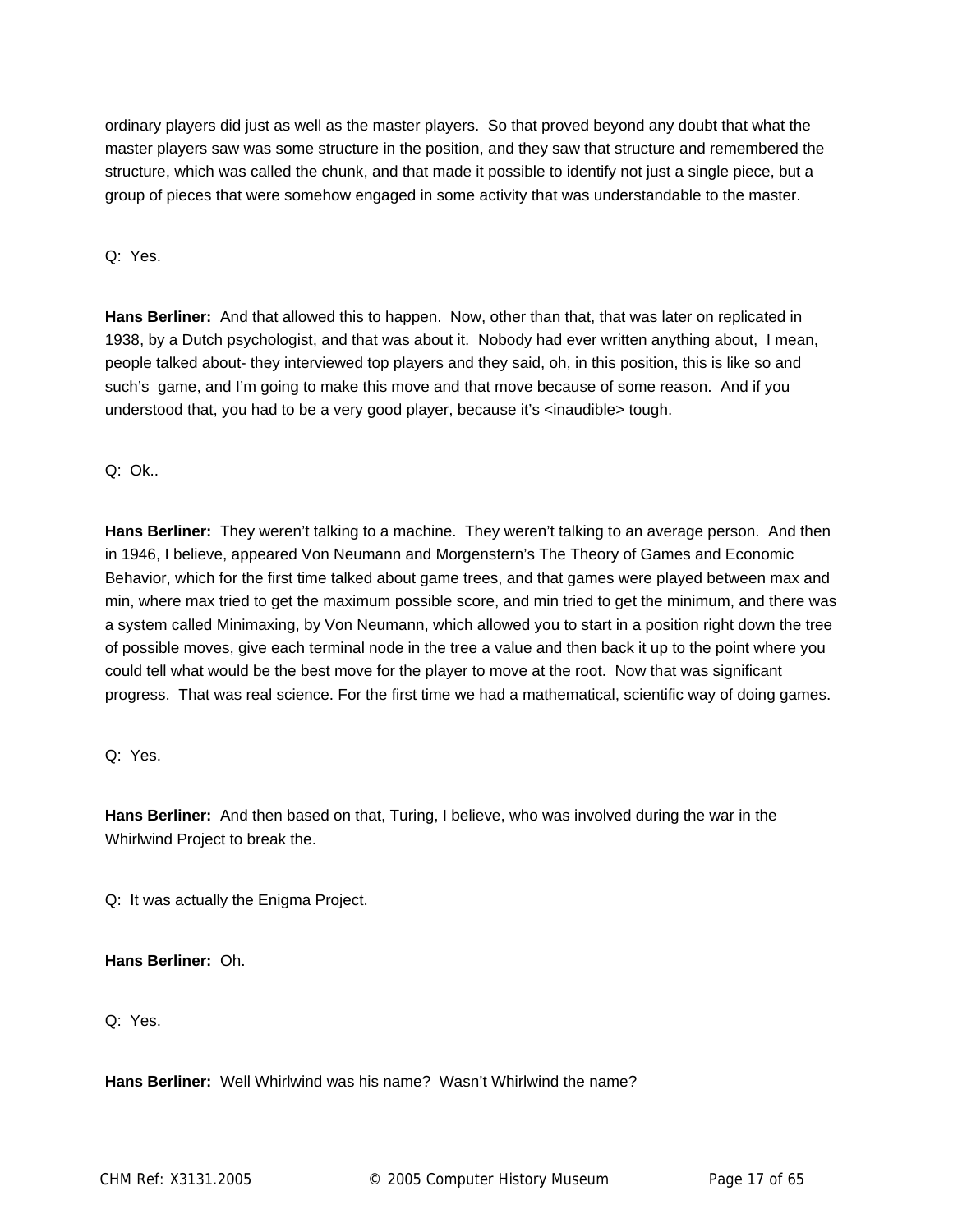Q: Well, Whirlwind was in MIT.

**Hans Berliner:** Oh, was it?

Q: Yes.

**Hans Berliner:** Oh, I'm sorry.

Q: That's o.k.

**Hans Berliner:** My goodness.

Q: Yeah, yeah. And, yes.

**Hans Berliner:** O.k.

Q: And they built- they were at… they were decoding...

**Hans Berliner:** Bletchling House, or something.

Q: At Bletchley- yes, at Bletchley Park.

**Hans Berliner:** yeah.

Q: And they built Bombes and then they built- oh, now I can't remember. They built a very high speed electronic machine.

**Hans Berliner:** That could try all possibilities.

Q: Try all possibilities, yes.

**Hans Berliner:** And break that code. Break the code, yeah.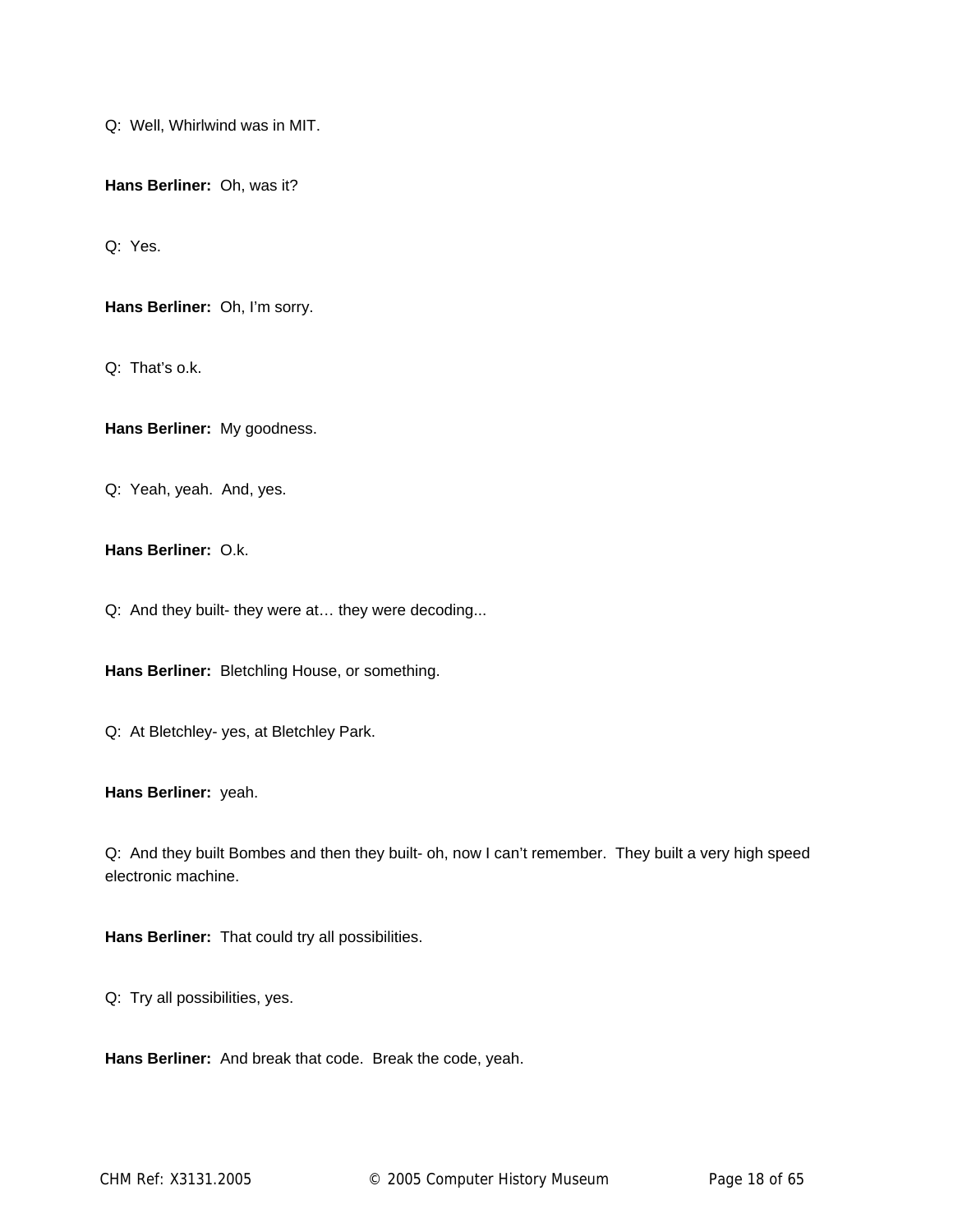#### Q: Yeah, exactly. And Turing.

**Hans Berliner:** O.k. And then, I think at some time after that, Turing decided he could do computer chess and he had a computer in mind, even though it hadn't been built. And he was going to do this simulation. And he wrote about that. Now from a chess point of view, it was poor. It was interesting just to see somebody was trying. And then not long thereafter, Newell and Simon at Rand Corporation talked about a chess program and this and that and the other, about how to select moves and so forth. And the one thing about that, which was truly important, was they pointed out that once you have refuted a move - in other words you can show that there's a better move somewhere in the tree than this move -- you could immediately stop processing it because you didn't need to refute it more than once. All you needed was one refutation.

#### Q: Yeah, right.

**Hans Berliner:** Now Von Neumann, as brilliant as he was, never pointed that out. And these were the only people, and although I've talked to a number of people who said that's so obvious, but they never wrote it down, so it doesn't count to say it was obvious.

Q: Yeah, sure.

**Hans Berliner:** And when Minsky—no what am I talking about… when McCarthy saw this paper, he said, oh, that's an algorithm and he made it into the "alpha beta" algorithm without which we wouldn't be here today either. And the thing was that, the reason it was called alpha beta was because in the diagram in Newell and Simon's paper, they labeled one branch alpha, and another one beta, and so McCarthy said, o.k., this is the alpha-beta algorithm, and it's a recursive algorithm, and it works beautifully and at its peak efficiency, it saves you the square root of the effort. So if you're doing a tree of a million nodes, you can do it as if it only had a thousand. And that progressively grows, you know, and it just makes all the difference in the world.

Q: Exactly.

**Hans Berliner:** It sounds like you're running out of tape. Is that? No?

Q: No, I'm doing fine.

**Hans Berliner:** O.k.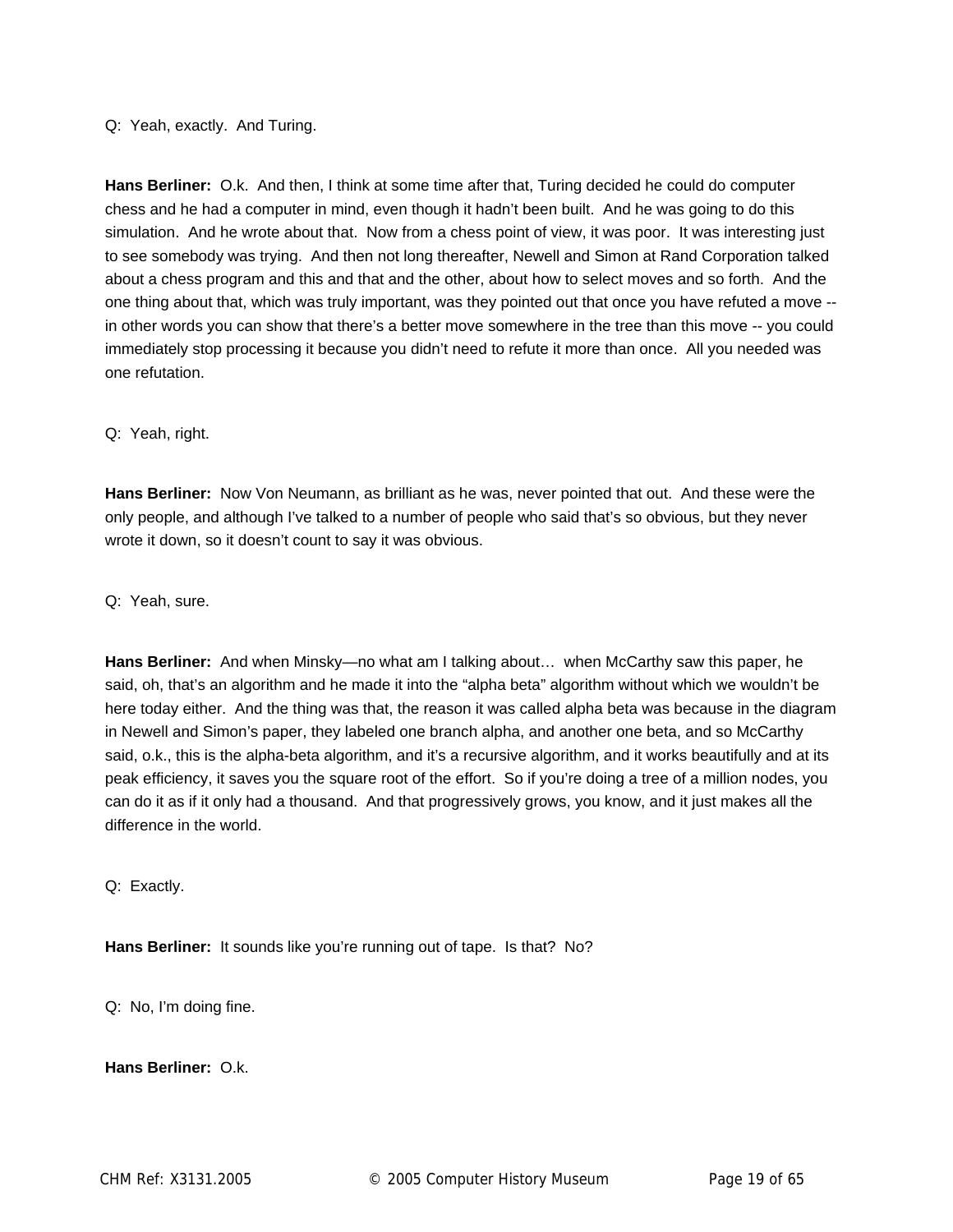Q: I will watch the tape.

**Hans Berliner:** Alright. So that was one of the- so that was in some ways it was not very different than the other efforts that I'm going to talk about, but in this way it was very, very different, because without that observation, very likely we wouldn't be here. Now maybe we would. Then there was another effort by Stan Ulam and et al, at the Los Alamos Weapons Lab. They did chess on a six by six which, again, I really don't consider to be… other than intellectual exercise, it didn't contribute anything to the progress of computer chess. And then there was a better effort.

Q: And that was the one on their Maniac.

**Hans Berliner:** Maniac.

Q: Computer.

**Hans Berliner:** Right. That's right.

Q: Yes. Yes.

**Hans Berliner:** And then there was- at IBM now they had considerable computing power, and there was a fellow named Bernstein there who worked at IBM Research in Yorktown Heights, I believe. And he recruited people like Arthur Bisguier, who was one of the top players in the country. And they tried to build a good evaluation function, but again, as we were yet to learn from Greenblatt's efforts, it wasn't so much how good the evaluation was, but how deep your search could go, and the efficiency of the search, and the tricks you could employ to make it go deep, that were really important. So that was- those were the early efforts. And I sort of- I tend to be a little dour in my appraisal of things and hopefully of myself, also. But I felt, at that point, we had reached the talking stage where the intellectual said, "Oh, isn't this wonderful? We can do this, and we can do that" And nobody did anything. Now, as you pointed out, though, McCarthy did manage to get Kotok to write this program, but I must say I saw the games of Kotok, and I didn't think that was much better than what these other people had done. Now, maybe it was, but it wasn't enough to get my attention.

Q: Yeah.

**Hans Berliner:** And, you know, I was still thinking, yeah, these are wonderful.

Q: It at least covered the whole board.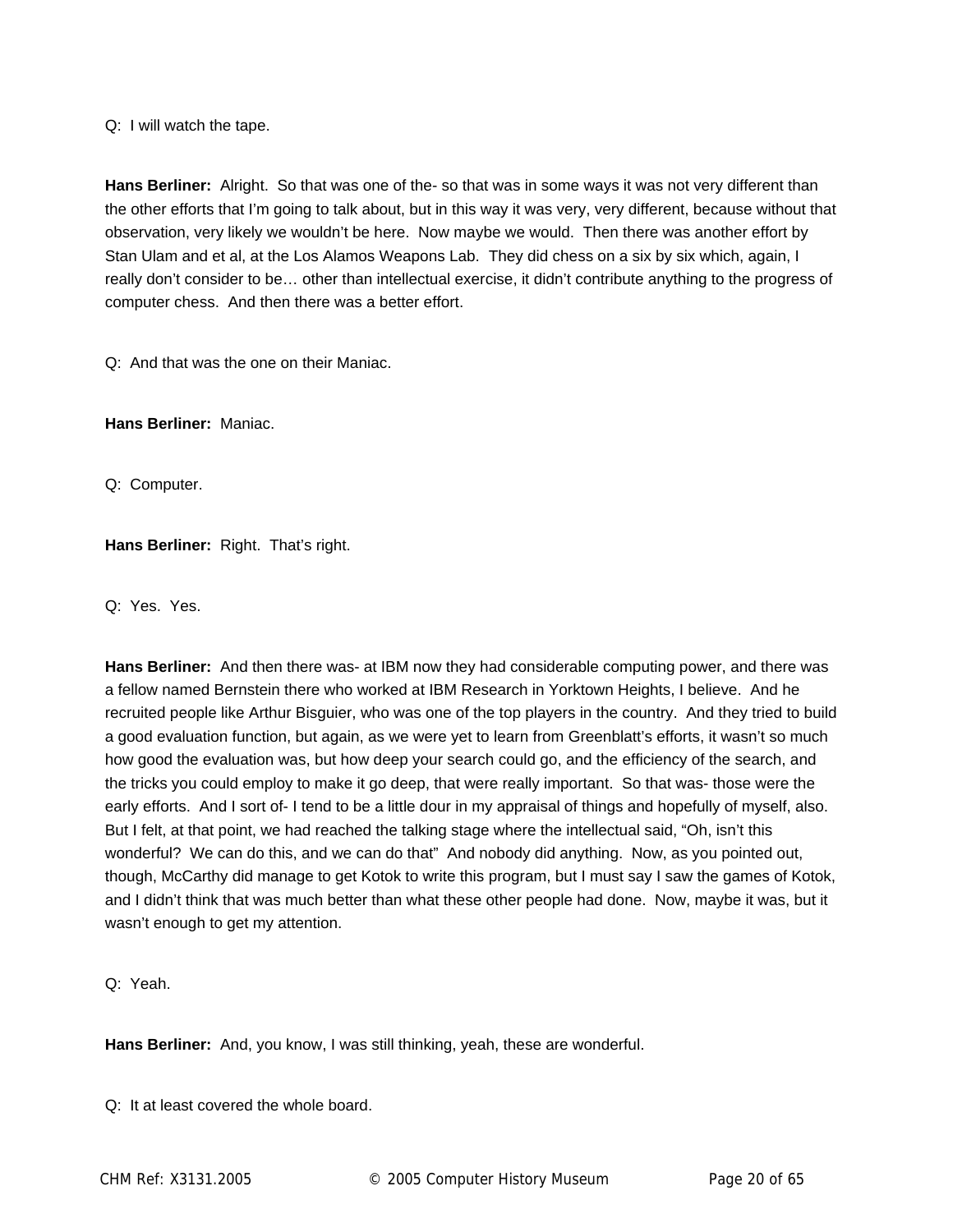**Hans Berliner:** Yeah, that's right. Well, it did a lot of things but, you know, could it beat even a lowly human being at chess? And the answer was, no.

Q: No. He said, it was- it plays- it does well against total neophytes.

**Hans Berliner:** Yeah. Well, but that's, you know, I mean at some point that's praiseworthy, but after awhile, you got to do better, you know.

Q: Of course.

**Hans Berliner:** And so now here, and there's Greenblatt, like you were saying earlier. He saw the Kotok program. He said, my God, you know, a child could do better than that.

Q: I know. He was reading the code.

**Hans Berliner:** Yeah.

Q: And that's how he figured it out.

**Hans Berliner:** Yeah. Yeah, so Greenblatt is a genius, there's no question about that. He is very brilliant.

Q: Right.

**Hans Berliner:** And so he wrote this program and it played in some Massachusetts State Championships, and won some games. And that got everybody's attention. Now all of a sudden, it was out of the laboratory into the real world.

Q: Out of the computer science world into the real world.

**Hans Berliner:** Yeah. Into the real world. And everybody said, what is Greenblatt doing? Well, he knew about alpha-beta. He didn't know about hash tables apparently, or at least if he did, it wasn't a major part of his activity. And that was in '65 or '66, and things, again, language more or less, for another five years…, I had gotten interested and I decided- I was at IBM at that time, and I thought here's a wonderful opportunity. And I used to go- I would spend, you know, maybe three or four evenings a week and 12, 14, 15 hours on the weekend...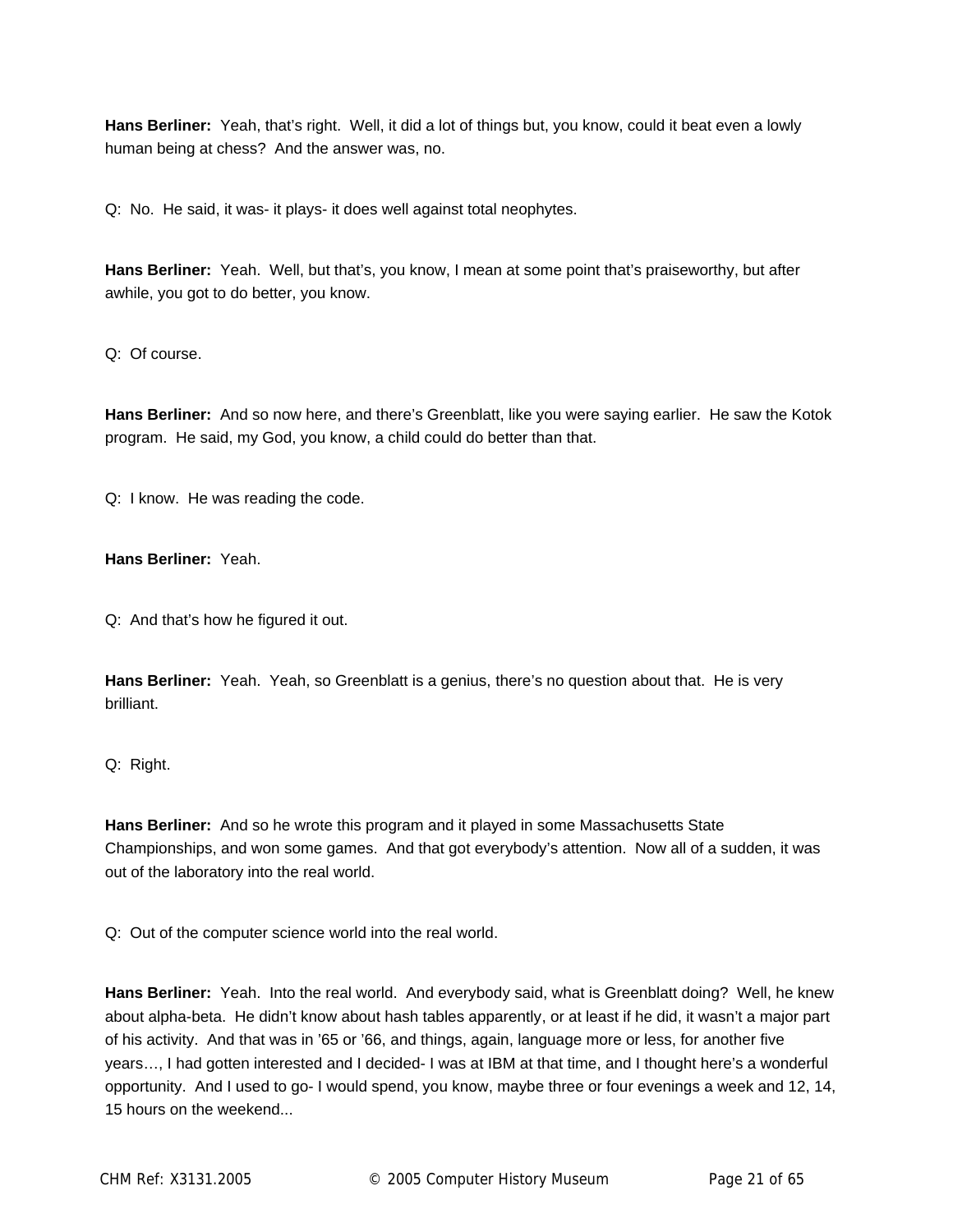Q: Oh, my goodness.

**Hans Berliner:** …standing in line there, putting my deck, and in those days we had cards, you know, deck- having it processed, waiting for it to come out, making some changes, and doing it again. And that's the way- there were no terminals. There were no- no nothing, you know.

Q: Yeah.

**Hans Berliner:** And so I would give it problems and see what it did, and see how it did it, you know. And most of the time I was debugging it, it wasn't even working right. So that was that program.

Q: And as you said, you did it in PL/1.

**Hans Berliner:** In PL/1.

Q: Yeah.

**Hans Berliner:** It was called Patsock [ph?], and it played in the first computer championship. But see all these things really, until the first computer championship, I don't think I- I never even wrote about this program because I didn't think it was scientifically worthwhile. I hadn't done anything that not- somebody else hadn't done. And I hadn't reached the level of achievement that other people hadn't done, so to me that was not something to write about. Now, then this first tournament really made a big difference. All of a sudden there were these people and it was very clear the Northwestern program was far and away the best program. Just looking at the games, and the results, and everything, it was better. And then everybody wanted to know what they had done. And what they had done is- now here's a good place to talk about the fact that the game tree is really not a tree.

Q: O.k.

**Hans Berliner:** Because what happens is that if you can think of a move A, and another move B, and then a response to both these moves, is a move C by the other guy. And then where A-C happens, comes B, and then you have A-C-B, and over here you have B-C-A. And you get back to the same position. In three ply, you can get back to the same position. That doesn't happen all the time, but now it can happen. It can happen. And there certainly are lots of exceptions, but it happens an awful lot of the time. And so the point was, if you had already evaluated this A-C-B, then why go ahead and evaluate the B-C-A, since it's the same position, right?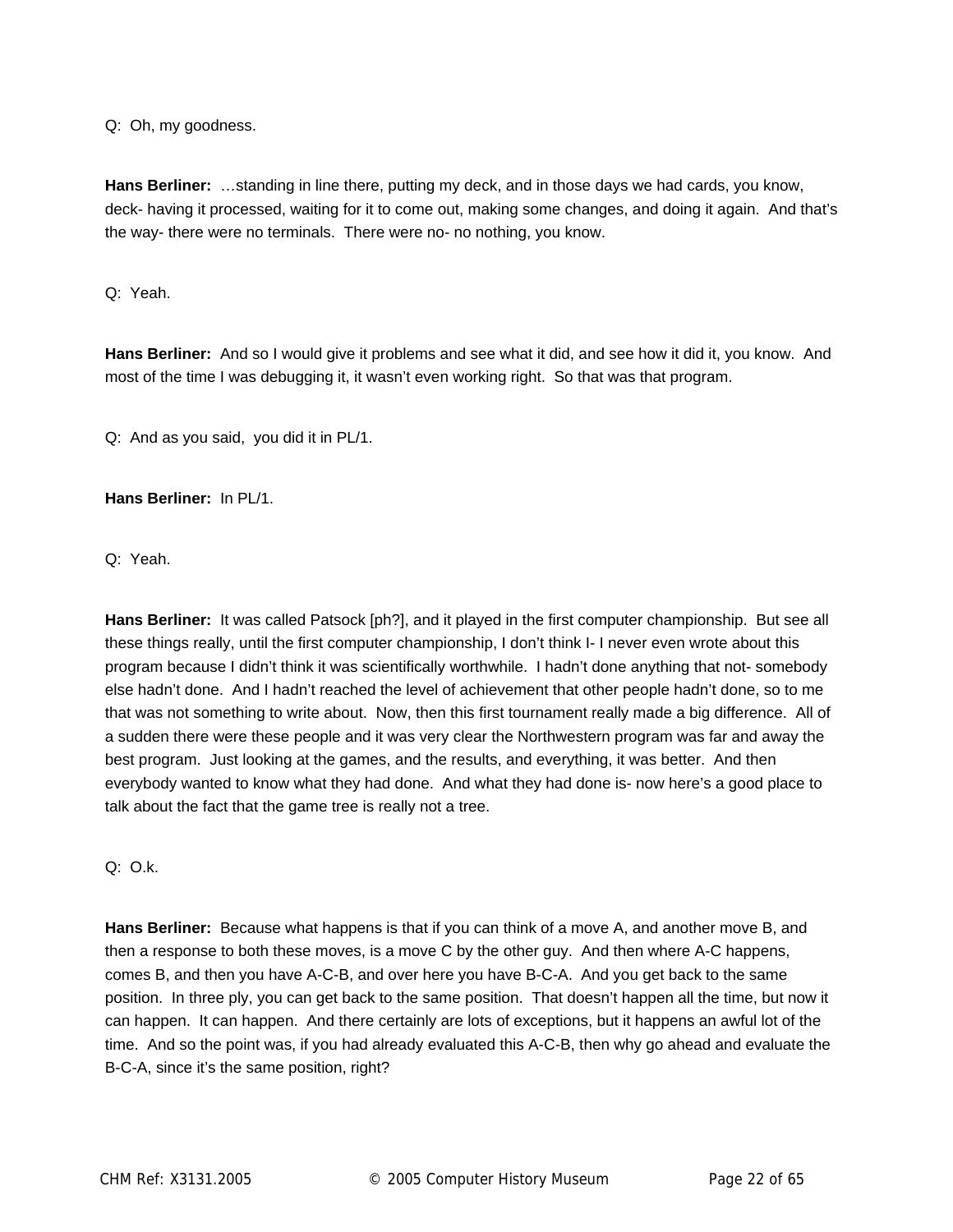Q: Yes.

**Hans Berliner:** So all you needed was a table to store that information reliably, identify the position, how deep you have searched it, and what the result was. And then you could use that information to save huge amounts of work. And the Northwestern people did that.

Q: Ah..

**Hans Berliner:** They were the first people, I think, to really do that effectively.

 $Q: Q.k.$ 

**Hans Berliner:** And on top of that, let's see, what else did they do?

Q: And they used hashing to save these positions?

**Hans Berliner:** That's right.

Q: Because that would of course be an elegant way to do it.

**Hans Berliner:** Yeah. And they, you know, they also had a very good- they had a CDC machine, a 64 bit machine, which was ideal for chess, you know. They had a lot of good things, but that was not nearly enough to account for their success. Their success came from the fact that they did experiments, and they improved things until they got it right. So they had hash tables. Can I look at my crib sheet? I've gotten myself.

Q: Absolutely.

**Hans Berliner:** O.k. The other thing they did which really, in retrospect, was not that significant, but I think it was significant at the time, they had something called bit-boards, and this is where the CDC 64 bit machines came in handy. So there are 64 bits in a word, and there are 64 squares on the chess board. So what you could do, is you could perform logical operations on the chess board. Like you could say, this set of squares is occupied by white pieces. So certain bits in the 64-bit word were turned on to indicate that a white piece was there. And the same thing for black. And lots of other things, for bishops, and kingyou know, everything you might want to know can be encoded in the bit-board. So you didn't have to search down a list to find things. There it was. All you did- you had this word and then they all- the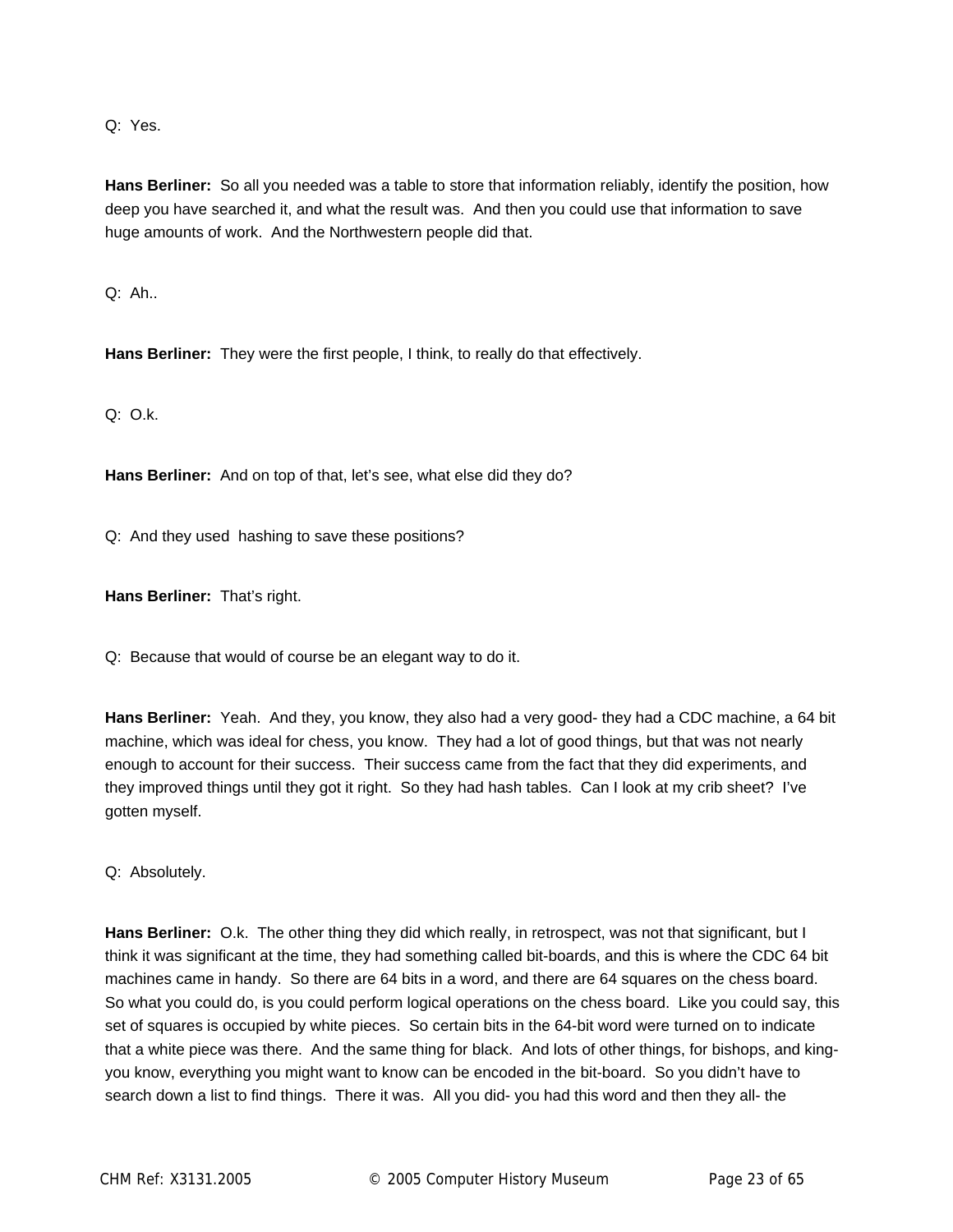machine all had this operation, find first one. So it would scan from the left and find the first bit that's set, and that was a member of the set that you were trying to identify. Now that helped them a lot, and allowed them to do some clever things, which hadn't been done up to that time. And, of course, poor Greenblatt couldn't do this, because he was on a PDP-6, I believe.

Q: Which is a 36-bit machine.

**Hans Berliner:** Yeah. Was it? Yeah. O.k.

Q: It was.

**Hans Berliner:** It was certainly.

Q: It was 36-bit machine.

**Hans Berliner:** O.k. That's a funny number, but o.k. Anyway, it certainly- yeah. He would have to do everything twice in order to do that. So in any case… So he had a disadvantage there. So here they- and also they had a very, very robust program. Now robustness is something that I sort of learned at Carnegie Mellon as a PhD student. One thing Alan Newell always said to me, robust, robust, robust. The program has to be robust. You can't just poke a finger at it and have it fall down, you know.

Q: Yes.

**Hans Berliner:** So the Northwestern program was incredibly robust. It played under all sorts of conditions, always did well. Always did. Every once in a while it lost a game, but that was very rare. And it seems to me at this- o.k. And then- o.k. Here: another small sidetracking.

Q: O.k.

**Hans Berliner:** From the very beginning, people wondered: how many moves are there in the average chess position? That clearly makes a difference if you're thinking of doing something with a computer. And there was a guy named Slater, a British person. British somehow seem to be involved in lots of interesting things. So he counted… ,looked at thousands of positions, and counted the average number of moves in a middle game. The number of moves gets smaller at the beginning and at the end.

Q: Yeah.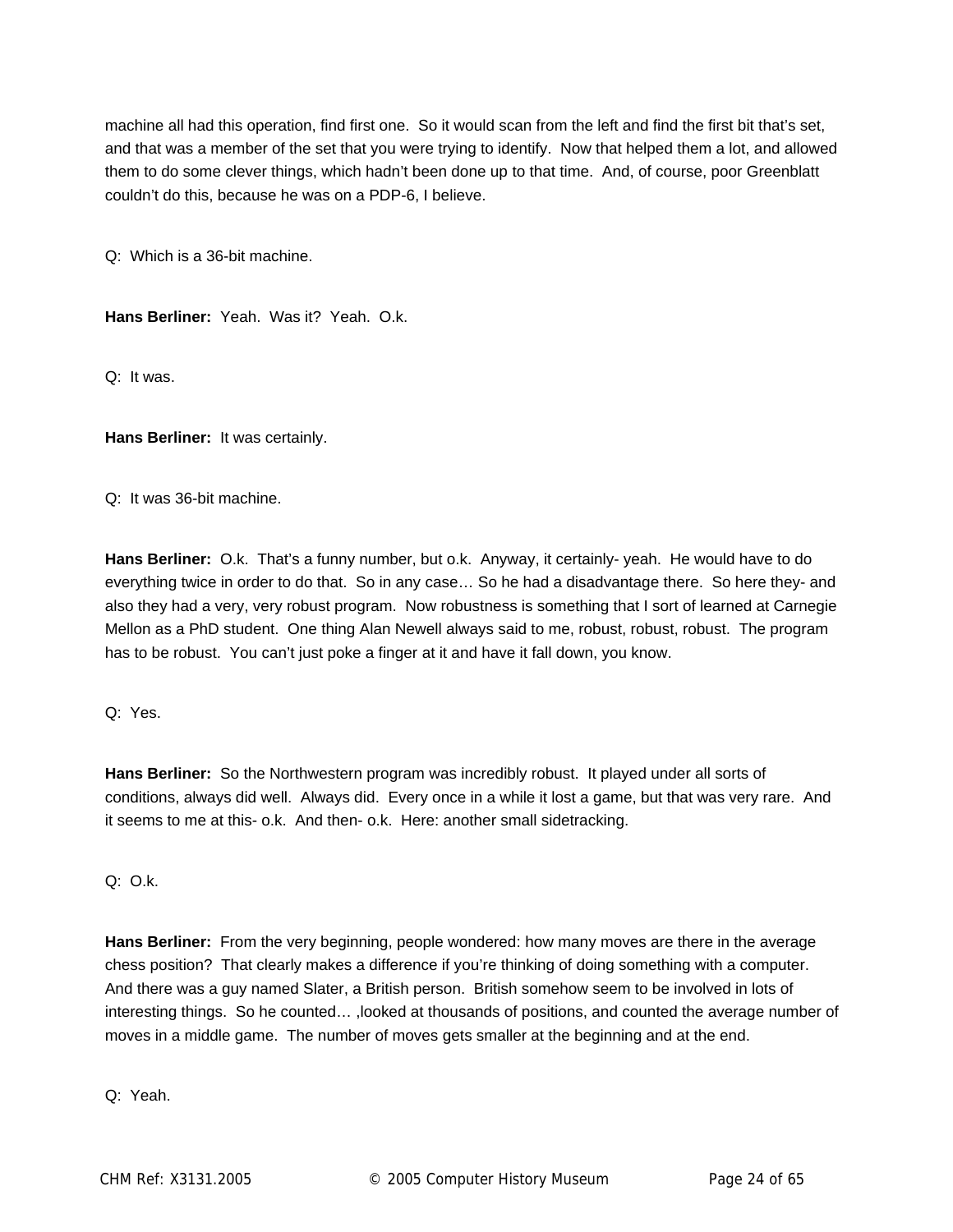**Hans Berliner:** But the average middle game, and he came up with the number 35, which everybody accepted. So when people like Shannon and Turing talked about chess machines, they said, well, there's 35 moves at the first level, and 35 at the next level. That's a thousand possibilities.

Q: And he just kept multiplying out the positions

**Hans Berliner:** Yeah. By the time you get to 4, it's a million, and then after that it's a billion. And nobody talked alpha-beta. And, of course, alpha-beta, if you can really order the moves in such a way that they get fed into the buzz saw in the right order, you can save the square root. So at the point where you would have a million possibilities, you could do it as if there were a thousand, and nobody talked about that for quite awhile. Now, I think Kotok probably did that. He implemented McCarthy's…

Q: Alpha-beta.

**Hans Berliner:** Alpha-beta. Right. O.k. So- let's see. I lost where I was now.

Q: Were you talking about other things that the Northwestern people had done.

**Hans Berliner:** Yeah, ok, very good. Thank you. O.k. So the point was everybody said, oh. At first they said, oh, it could never be done because there's a thousand possibilities just looking one move deep for each person. Then they said, oh, alpha-beta. Oh, boy. We can- instead of a thousand, we'll do the square root of a thousand, whatever that is. And that's going to save a huge amount of effort. Now what the Northwestern people discovered is that the Hash table adds, besides identifying position... Well, o.k. It identified positions that had been previously seen, so that meant that along some perimeter, lets say, at depth 4, you find lots of positions you've already seen before, and you don't need to evaluate them. So you save a lot of effort. And it turns out that instead of the square root of 35, which everybody always used to use as six, the real number is closer to three. It's maybe 3.1, or 3.2, which means that the collisions due to the fact that it wasn't a tree, but it was a graph, were highly significant, and the total effort required to go from depth N to depth N+1, was probably a factor of 3. Now that made a big difference. All of a sudden you were in a realm where you could say, oh, man, only… And we know the computer, the speeding up at a what is it? A factor of two every year and a half, or something like that. Whatever it is. So you could say, oh, you just wait a couple of years and you can go one ply deeper and, you know, and you keep going like that.

**Hans Berliner:** And here we are in 1970 and the Northwestern people have just made a big splash and everybody realized that they were very, very good and that they were not the kind to rest on their laurels, they kept finding things to improve. Now I was at Carnegie-Mellon where I had been admitted at the age of 40, not because of any academic credentials but because I knew how to do chess and I'd already written a computer program and they had hopes that I could push this state of the art doing computer chess, which I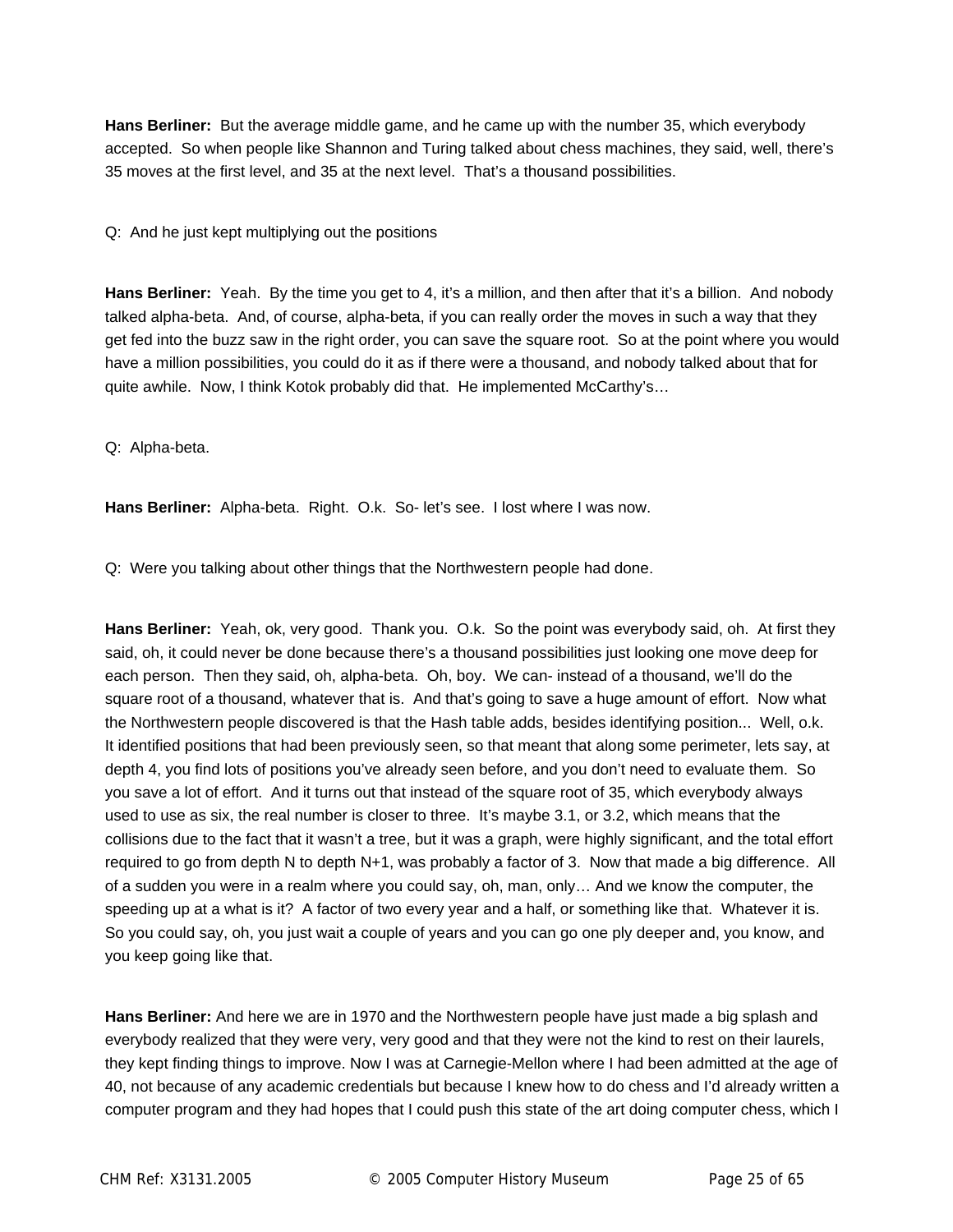tried to do. But my program was not in the style of these modern programs, it was a program based on conceptual things and it was a very-- a lot of effort was devoted to structure; in other words every position had a lot of structure and there were programs that delineated the structure. And probably… There was one thing in this dissertation that I'm proud of and that was something that I called 'the causality facility' and-- this is a dead end though I have to say that ahead of time, it was a dead end but it was a nice one - and the idea was that when, lets say, a human being makes a certain move and then a rook comes down to the back rank and says 'checkmate' the human being says 'oh I gotta do something about that, I can't make a move over here and he's gonna give me checkmate.' And I was once having a conversation with Minsky and he said you know 'how do humans do this and why don't machines do this?' So I started thinking about that and when I did my dissertation I had descriptions -- as I said I had a lot of structure - and I dragged descriptions back as one backed up from some terminal node and you backed the value not only do you back the value up, you're backing up a description and the description said which pieces moved where and- and some other information. So in other words at some point you would arrive at the point where you say 'oh, this last move must have been a mistake because I got checkmated' and then you look at this description and see what the opponent did and say 'oh probably I will lose again the same way unless I do something about that description' which meant you either had to capture the piece that's doing the moving or you had to block it or guard the square on which it landed or something like that. And that's what my program was able to do, and it did some very nice clever things where something was being threatened and it figured out the only way to block it without trying everything, by just reasoning about what the characteristics of a move would have to be in order to prevent this, so it was doing-- it was good PhD work but it didn't fit into the main scheme <laughing>. Well I think as a knowledge exercise it was good. Okay so there I was with…

Q: …you got there in 19…

**Hans Berliner:** …69 and I got-- I actually finished my dissertation in 73, I believe, yeah but I still had some other things to do; they let me go ahead and do my dissertation and then I had some other things to finish and I got my degree, I guess, either 74 or 75, I'm not sure at this point, but…

Q: What were the other things you had to do?

**Hans Berliner:** Well they had- they had these qualifying examinations in various subjects such as the mathematics of computer science which I really wasn't too well equipped to handle <laugh>.

Q: You had no background, you had no computer science \_\_\_\_\_\_\_ under your belt at all.

**Hans Berliner:** …yeah, well no I mean I was in the PhD program so I was taking these courses but you know…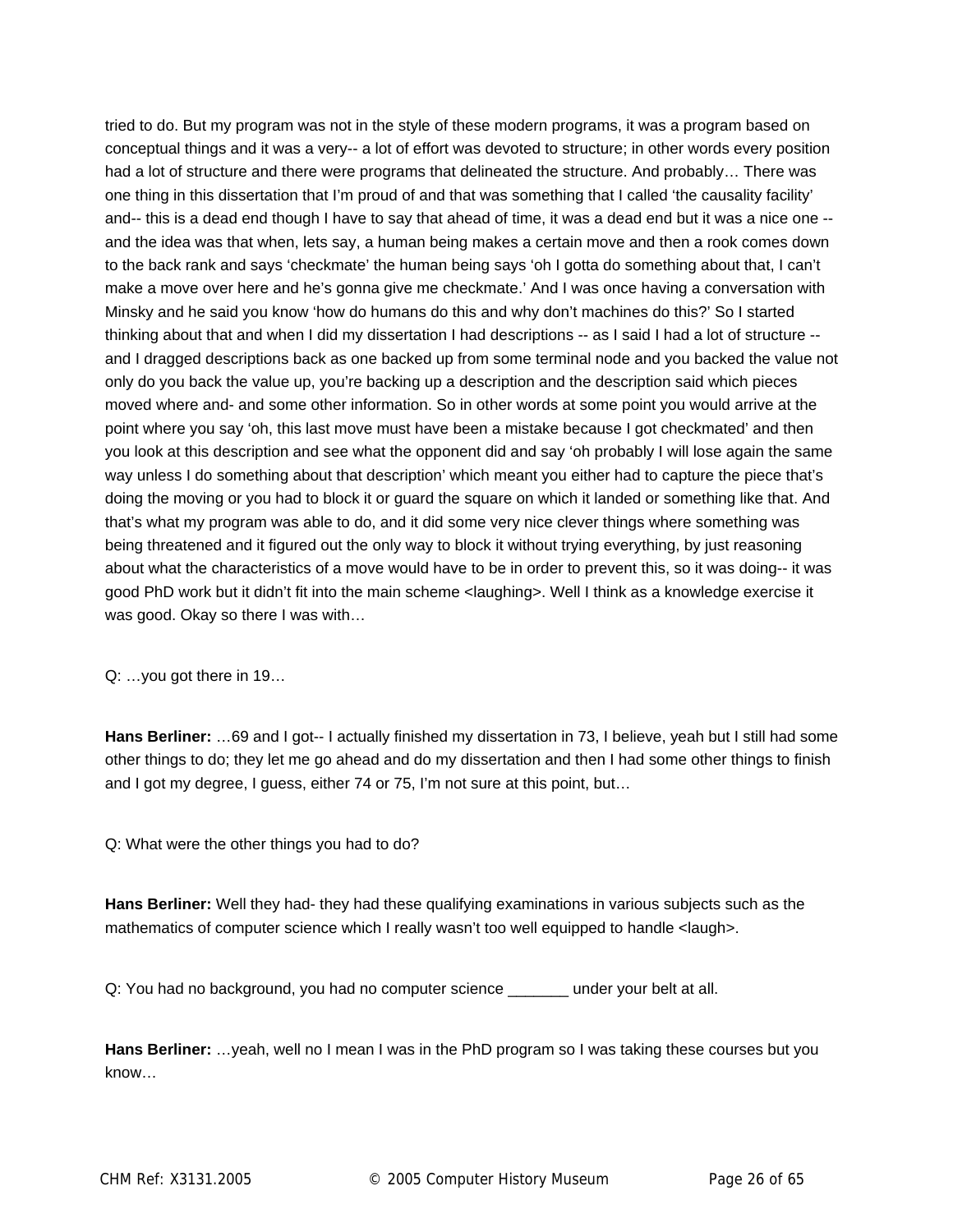Q: But you <overtalking>

**Hans Berliner:** But my brain was 40 years old and…

Q: And you didn't have this background…

**Hans Berliner:** Yeah that's right, that's right I mean… Recursive function theory and- and all that stuff. Now I can think about it and I say 'yeah I think if I knew what I know now and I was 40 years old I think I could tackle it but at that time it was just a blithering… very, very tough, yeah. But anyway, I think somehow everything came together, and I got my doctorate. But what had happened in the meantime, this was now five or six years later, the bruteforce programs had made a tremendous amount of progress, and it was absolutely clear that this approach of mine was never going to get close. And the reason was that one needed a tremendous amount of knowledge. The knowledge I had given it was very rudimentary, it said 'okay here's something tactical that happened and here are the actors in this drama and we have to do something to change these actors in a certain way so it won't happen again.' But that was in a case where you got mated or you lost the piece or something, but we're talking -- at top level chess we're talking about very small differences, like 'my pieces are better placed than yours'. Well, how bad is that and what do you need to correct that? Well,you'd have to dredge back you know zillions of items of data and that just wasn't going to work and besides there was another thing that-- and this is important too in the scheme of things. Newell and Simon believed that chess was a logical activity, which is true to a certain degree, in the sense that you can say "well if I could get my bishop over here and then I would have a very good position", that's logic and then you'd try to create a plan to make that happen. However there is another aspect to top level chess which is not at all logical, and in fact you find this in all animal behavior. You find it as low as the worm that knows that a wet and warm place is better than a dry and cold one, so he is where he is and he wiggles toward wet and warm instead of toward dry and cold. And this is called intuition, if you will, and human beings, chess players, have intuition too; they look-- you can get the 20 top players in the world and show them some positions and they will agree fairly well which ones are better than others, and they're all materially equal and a Class A player will look at them and say 'they all look the same to me' but the top player sees some things and he has this…

Q: If you give me the starting board I take that one…

**Hans Berliner:** Absolutely. So they knew that, and I didn't … and that could not be done with logic; you can't say 'oh I prefer this position because this bishop's here and that king is over there and that doesn't control this and blah blah blah and so forth and so on.'

Q: Yeah you can't write a universal function.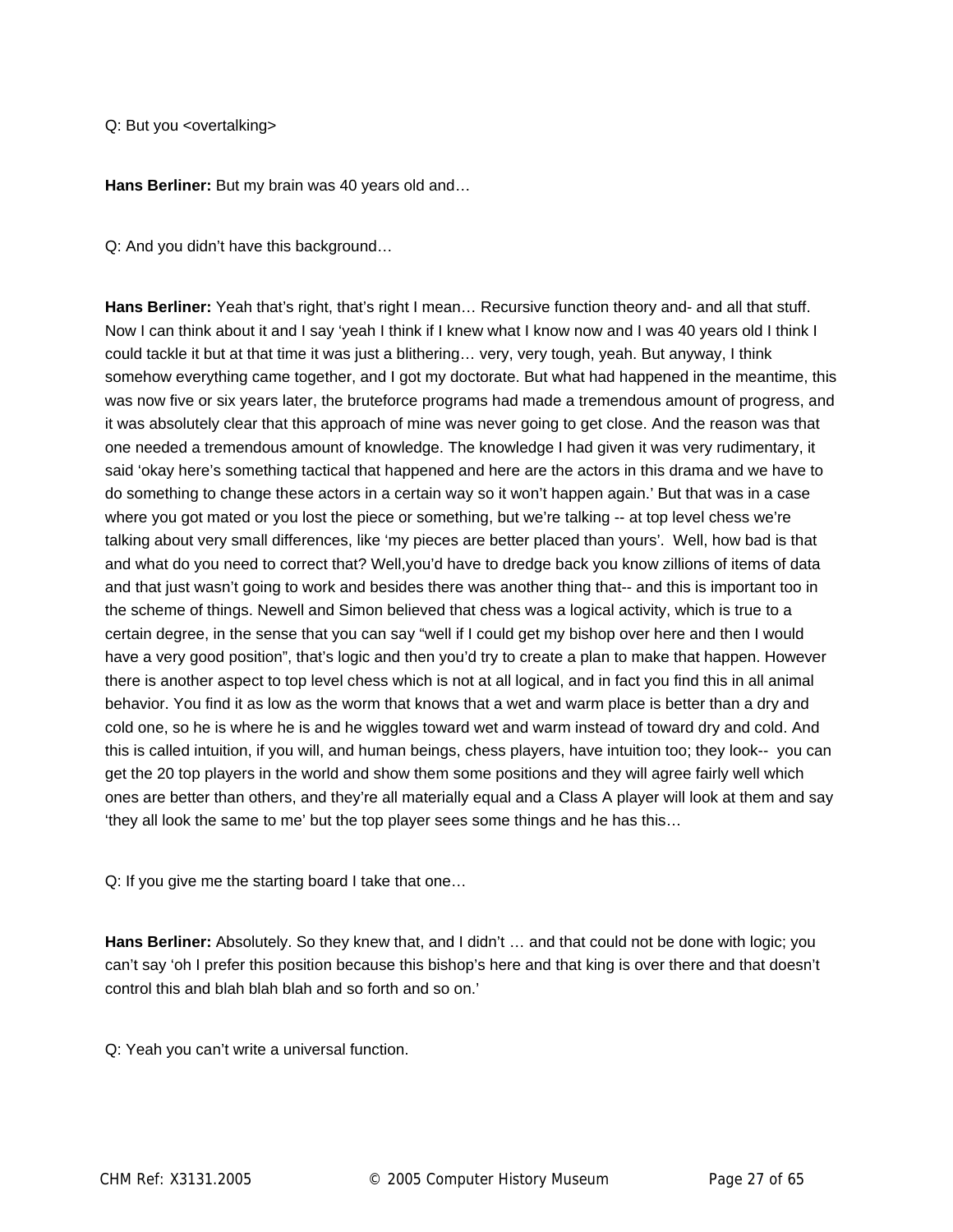**Hans Berliner:** That's right, you would be spending until the end of the universe trying to write such a thing, and even then you wouldn't get it. So how do human beings get it? Human beings get it by practice; they look at a position and they say 'oh this position has worked out better than…' or they segregate a position into what Simon always called chunks and so there were like seven chunks and the seven chunks said something about the position: the pawn chunk, the king safety chunk, the mobility, the attack on the square and so forth. And all these things came together to decide how good the position was. And a top level player -- as indicated by this thing I said earlier about this Russian experiment -- in two seconds he could see most of that; he could look at the position and see what was defending what, and what the king's safety was, blah blah blah blah. And that allowed him to look at a position that was brand new and decide how good it was, among other things. So I said 'I will never be able to do this by logical reasoning'. And then I started to work on backgammon, which I thought was a lot simpler. And in backgammon there were like 60 possible moves at any point, plus the fact that -- and there was a roll of the dice, so on the next turn you could have, I think what is it, 21 different outcomes in the rolls of the dice. You had to anticipate all that. So searching ahead was completely useless in backgammon -- almost essentially useless -- so you had to use judgment. I wanted a domain where you could use judgment, so I found it in backgammon. And I tried doing backgammon with rules, ala Newell and Simon, and the program was not robust. It would get-- it would play beautifully up to a point and then all of a sudden something would happen – boomp. And I did an analysis of what the boomp was and it was that there were different classes of positions. You know here's a position in which white is ahead in the race and they're about to disengage and blah blah blah blah blah. And there were rules for dealing with position of Class A and there were rules for dealing with positions of Class B but when it was near the boundary these rules frequently miscarried. And so in other words here you were in Class A and it's very clearly you should do this and then you landed in Class B and said 'how could you have done this to me'. So you needed something that could smooth the path and that's where I came up with this method of membership classes – fuzzy set theory theory – borrowed from fuzzy set theory. The point was that if you were in Class A but heading toward Class B you made an estimate and it turned out it didn't even have to be a superlative estimate, just fairly good. You could say 'I'm 80 percent in Class A and I'm heading for Class B and I'm going to say I'm 20 percent in Class B'. So you use the evaluation from Class A for 80 percent of the value and 20 percent of the other one. And boy overnight these precipices that had felt…disappeared, and it went smoothly. And by some very fortuitous set of circumstances some entrepreneur wanted to back this thing and managed to arrange a match between the winner of the world backgammon championships in 1979 and my program. And sure enough, it played and it won! Now it wasn't nearly as good a player as he was, but the dice have something to do with the outcome, and it was lucky. But it played well. You know it was certainly-- it could've played in the tournament. It would have not gotten to the final, but it was good. But not that good. But the point was that I had shown that this business of trying to do chess with logic may be okay, but beneath that is a huge swamp of understanding which is based-- you look at the position and you have to understand something about the position which is not logical -- which is just experiential --and then you could say 'oh okay this is a position of Class QFD, and now in this kind of position I should go ahead and attack the king, so now I can try to work out some plan for attacking the king.' But if you listen to a grandmaster protocol -- which is what they say into the microphone when somebody asks them about a position -- he doesn't say anything about Class QFD, he just says 'oh well in this position I gotta go and attack the king.' How does he know this? How did he know that? And without that information you cannot make a chess program which reasons. And to make a program like that, you would have to feed such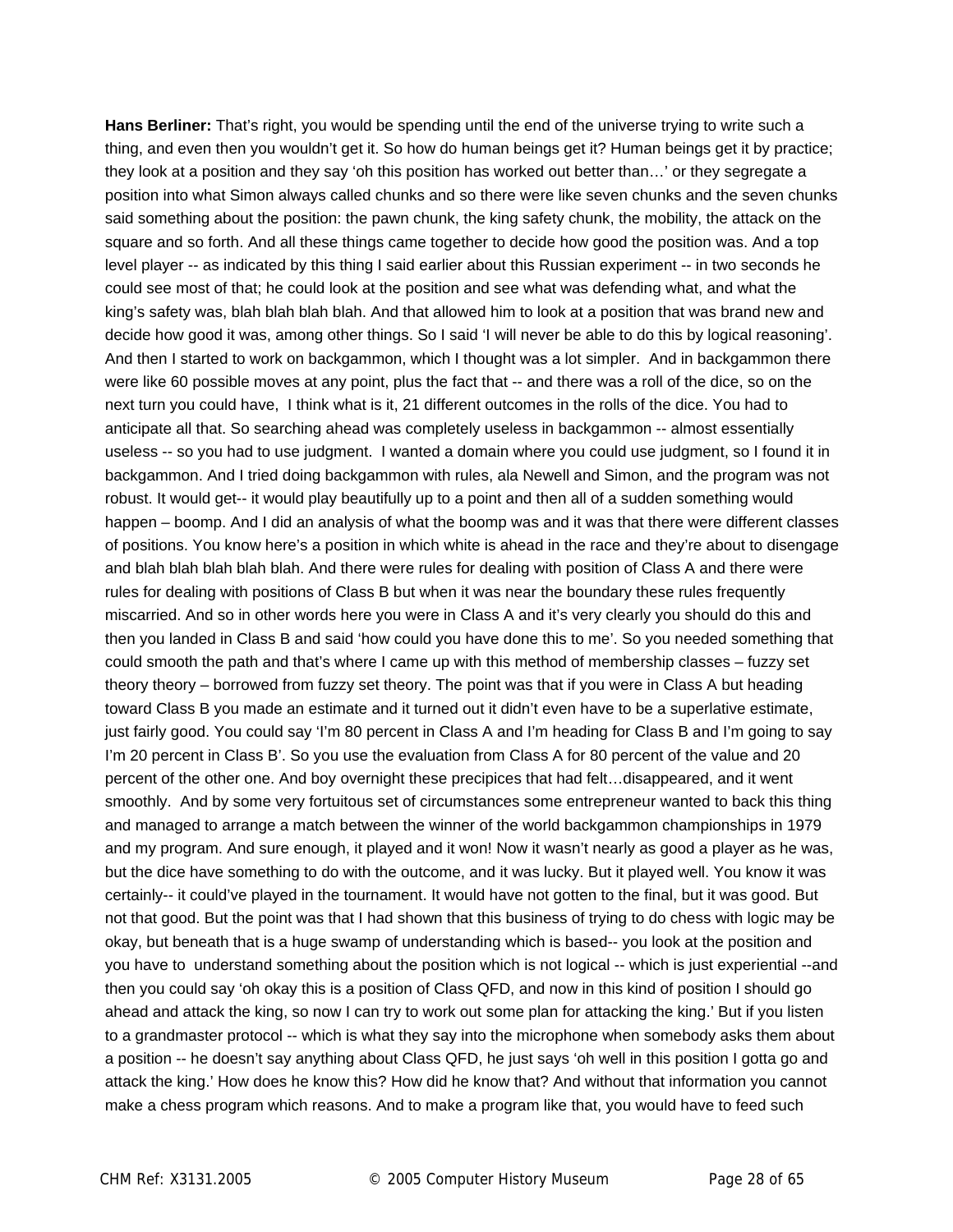incredible amounts of information into the program, it would take till the end of the universe. So you're basically-- I'm basically saying you'd have to have a learning device. The only way-- just like humans -- the only way you learn to become a top chess player is you've gotta expose it to some sort of neural net learning or something like that, and you've got to learn the things that are necessary to tell a good position from a less good position. And then you can try doing logic on top of that. But in 1975 there was just no way, no way, you could even come close to that.

Q: There was not enough processing power even if…

**Hans Berliner:** Oh that's right.

Q: …you could figure out how to put the rules in.

**Hans Berliner:** And you're weren't enough programmers and even if…

Q: …and you'd never get through it…

**Hans Berliner:** And even if you did, there would be conflicts. Some program over here would have said 'oh this is worth 3.2' and somebody else over here would've said 'it's only 1.9' and then all these things would have to be consolidated. So that's why you need neural nets to sort of smooth things out. Well, okay, this is around 1979. And then… let's see what happened then... I was working on a number of things and I guess I was-- did I start another… Oh I'd finished my PhD and I think I started another program but it wasn't good, it wasn't. It was built more along the lines of Greenblatt's, but it wasn't good. And I wasn't gonna take it out on the road, because there was no point in it, you know.

Q: All you had to do; you're a great chess player; you just have to play your own programs to see how good it is…

**Hans Berliner:** Yeah and -- I can tell where it's gonna finish and I don't want to see that; it's not something that you want to brag about. So I had that, and I was working on some other things including this backgammon thing. And then in 1983 I-- in the meantime I also had some students who did various things. And in 1983 when the world was beginning to-- the hardware world was changing quite a bit and there was all this VLSI structure and one of my students had this idea.--In a chess machine, oh I- I got ahead of myself a little bit so let me back up. Somewhere along there -- I'm not sure, it was just right around 1980, I think Ken Thompson of Bell Labs-- have you talked to him at all?

Q: Yes we have interviewed him also. I didn't do that interview.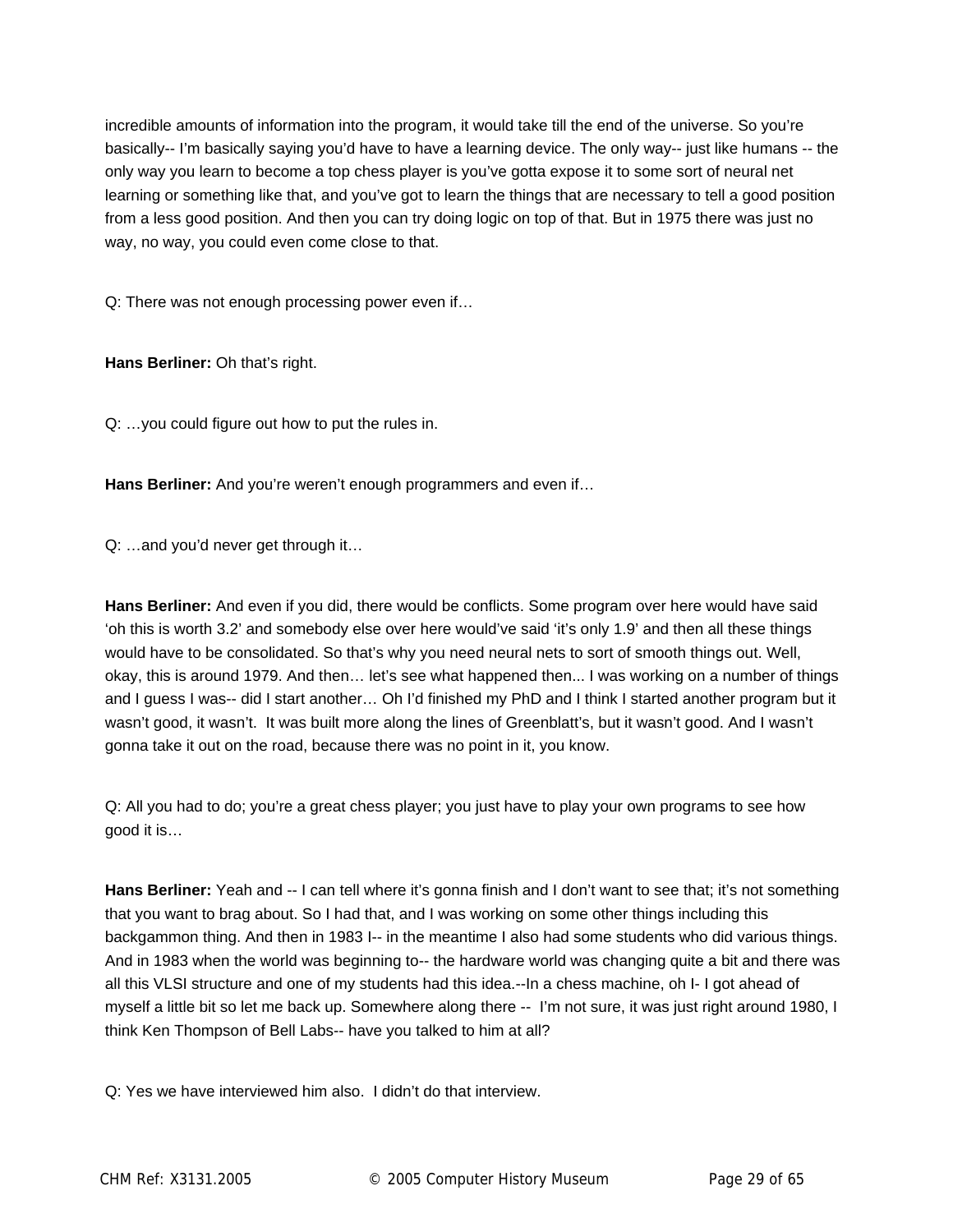**Hans Berliner:** It's very important, okay. He's a very key person you know. So he took the algorithm of Slate and Atkin, and programmed it on a machine with… The big effort in a chess program is the amount of time it takes to generate the legal moves, so he transferred that to a machine. It was hardwired in hardware, could be done very, very quickly and you've basically saved like 90 percent of the effort that you would otherwise expect. So he built the first successful chess machine. Greenblatt had tried and he had a somewhat different design, they didn't know all the things that Slate and Atkin knew at that time and it wasn't successful. But Thompson built a successful chess…

Q: The Greenblatt machine was not successful? Did it play?

**Hans Berliner:** He wrote about it, but he never played it. I mean I guess he had also the idea of hooking it up as a move generator, and I think they tried that but it was not… I think he had this idea that he wanted to have a top level thing that was in charge of things. And there would be this machine that would generate moves very quickly and then it would be some functions say 'oh this is a good one' and then they would search down below that and see how good it was and then they'd come back and try something else. And it was a hop around instead of a brute force scanning all parts, it was a hop around and it wasn't successful - same kind of problems I had. And so Thompson built the full width search machine and it won the ACM tournament several times, I believe, and it was successful. It got to be an expert on the human scale. At that time I was involved in what came to be known as the 'Fredkin Competition' -- Ed Fredkin from MIT had donated a hundred thousand dollars for this competition -- first program to beat the human world champion -- and it was quite obvious it was going to take many years for that to happen. So I had this idea: why don't we have some interim competitions? We'll invite the strongest programs and some comparable player and we'll play at some place where the audience can look at it. So we did that. And actually…

#### Q: Tell me about that.

**Hans Berliner:** Okay, is there any-- now my memory is not a hundred percent all in this -- but I think the two programs that were the best at that time were Slate and Atkins Chess 4 point whatever, and Thompson's Belle. And we had them play on various occasions and as I recall Chess 4.X, which was more knowledge orientated and more human–like, did much, much better even though it was less highly rated than Belle. Belle was sort of a brute force cruncher - it could do well against the other machines 'cause it would find mistakes they made, but in playing against humans, the humans would take it down the garden path and it didn't do well. At one point we actually had a four by four tournament in Pittsburgh; I'm not sure what year that was, I could look it up…

Q: Approximately when would you say?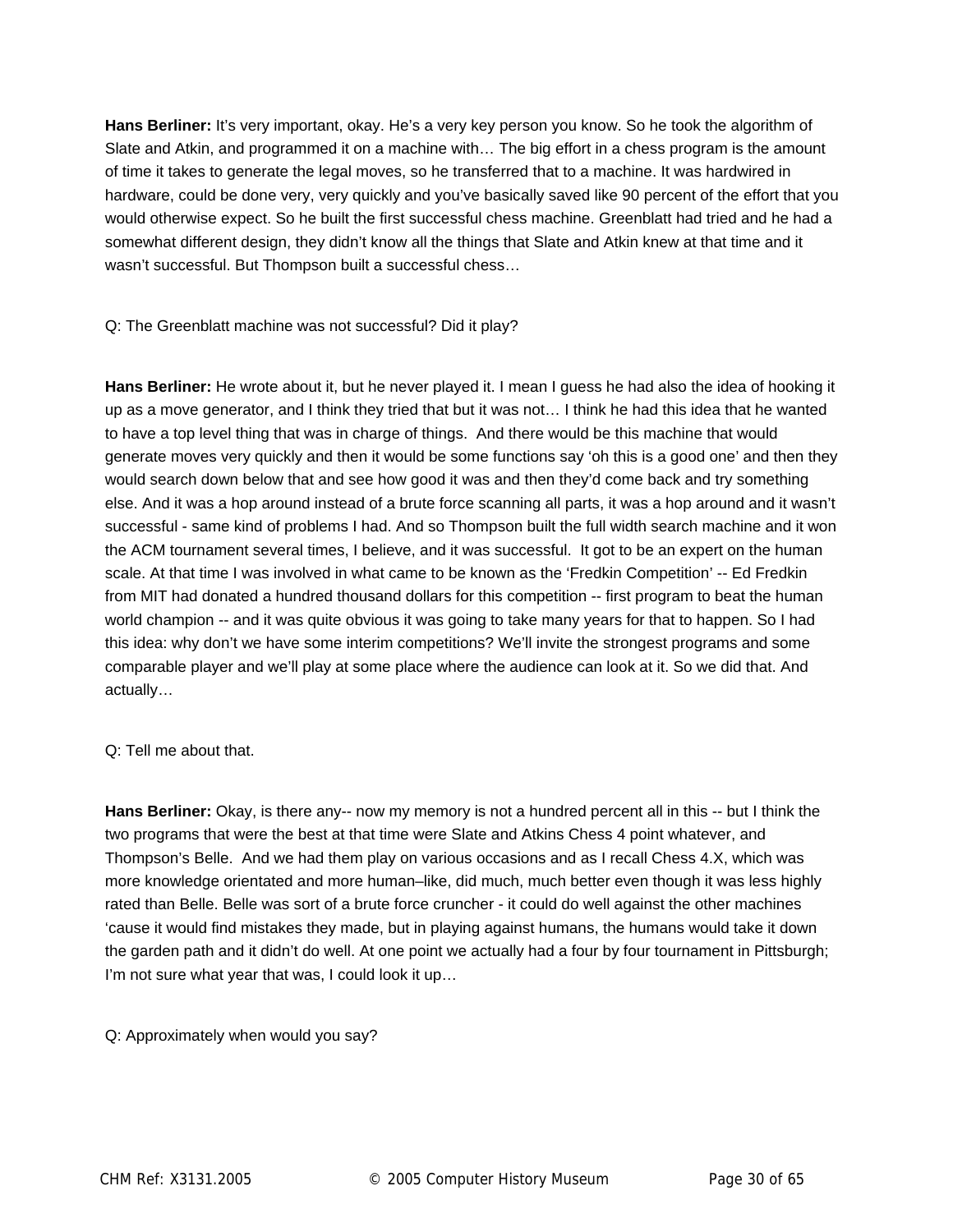**Hans Berliner:** 79.. Yeah it was before I really got involved. We had a four by four tournament where we took the four strongest programs and four Pittsburgh players that seemed to be appropriate and played them -- all the machines played all the humans. And it was fairly close, and again I think the Northwester program was by far the best of the programs. And I think the humans squeaked out to a -- you know, they got more points but,again, I would have to look that up to be absolutely sure. So how did I get on all this?

Q: You had been working on the fact that it's really hard to use logic, or even to figure out a rule-based scheme…

**Hans Berliner:** It was basically…

Q: …that could be used with computers in, we're talking, nineteen eightish.

**Hans Berliner:** It was becoming apparent that that was not going to happen anywhere in the near future. No matter how much resources you threw at it, it wasn't going to happen. Into that situation I had some students that did work on various games…

Q: What were you teaching at this time?

**Hans Berliner: Computer Science.** I was teaching artificial intelligence and computer science and…

Q: And was Newell still there?

**Hans Berliner:** Oh yeah…

Q: So after you got your PhD -- you left that out that you were actually…

**Hans Berliner:** I worked under Newell, yeah…

Q: …and then you actually…

**Hans Berliner:** I was a member of the Artificial Intelligence staff at Carnegie Mellon University and I taught part of the graduate courses. I taught searching which I thought I knew better than anybody else there. There's a lot to searching, not only the Alpha Bata algorithm, there we a lot of little tricks about how to- how ordering things and- and there were… Logic played an interesting role in searching that you-- Alpha Bata is really just a logical device that says once I've shown that this move refutes move A I don't need to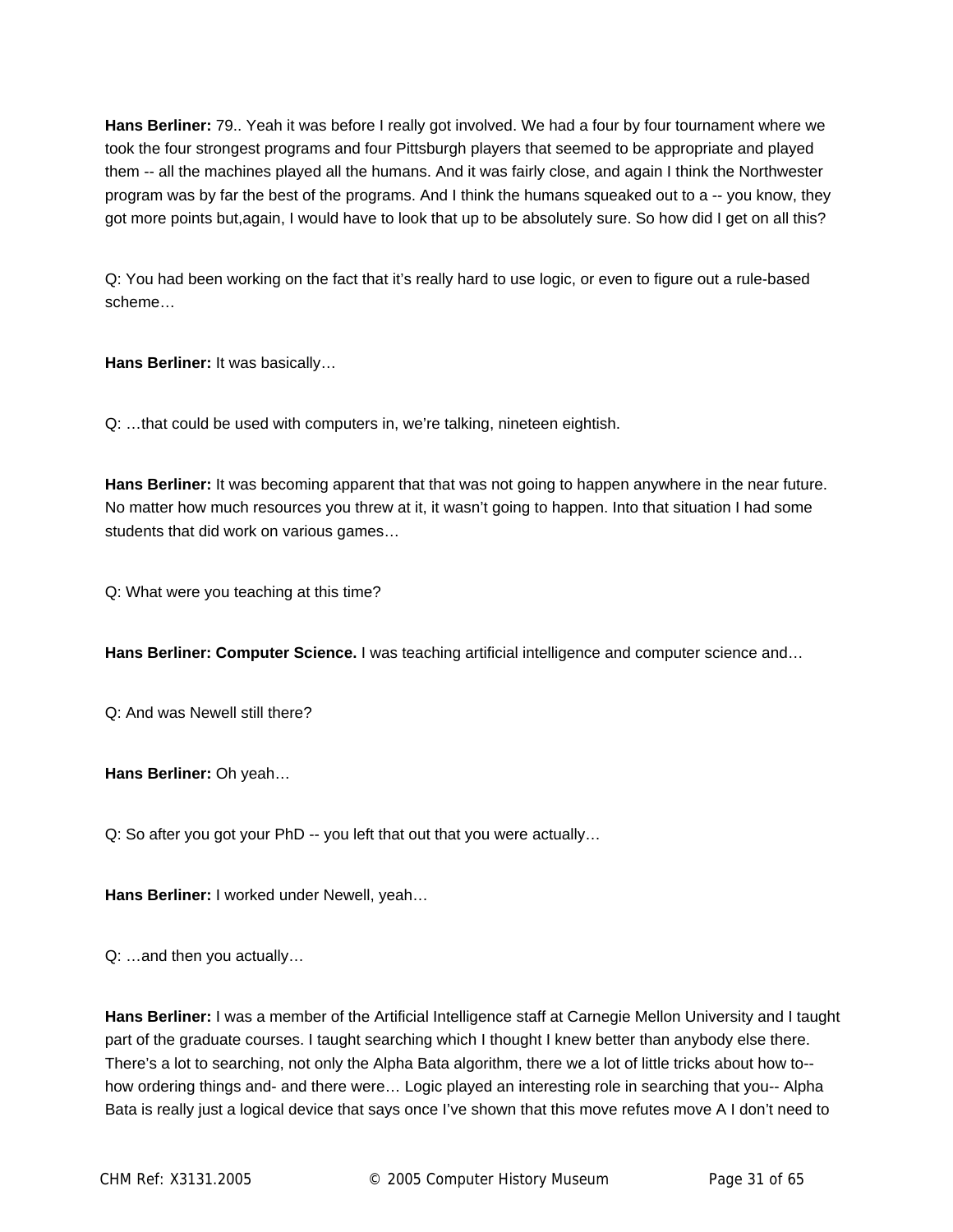refute it any further. It's refuted; move on. And there were lots of other things of that nature, and other problem solving things where you could do things like that. And I had a game -- actually this is sort of interesting. Way back as a little kid in Germany there was a game that I think I knew as "Patience" or something. It's a card game played with a four by thirteen raster of cards that were laid out four deep and thirteen across. And there were certain rules for moving-- you took up all the Aces which left four blanks and then you moved the cards around and then presumably you eventually got to the point where there were no legal moves and you were allowed to deal the cards again and see if you could finish in three. Well this was an infantile creation, but there was a real game there. And once computers… You know, humans are just awful at certain kinds of things. Once computers got involved it turned out that—well, I knew I couldn't play four by thirteen because that was too much, but I started playing four by six, and four by seven, four by eight with computers. And computers could solve the four by six game, lets say, almost all the time it would win; but no human being could. It was a combinatorial thing, seeing sequences that no human being could…

Q: Could think through… simulate them in their brain to get down to the bottom on all these trees and figure it out.

**Hans Berliner:** Yeah and see what was successful and what wasn't and frequently it was very convoluted -- you'd see what the program was doing and say 'how can that possibly be good' but it saw some way to get through some narrow somewhere and did it. So I was doing this and I had the feeling that one of these days I was going to do the four by thirteen, but in the meantime it was very interesting because there were lots of cute little ideas for how you do this efficiently - hash tables and other things. And then I had a student who got interested in this and he started doing that and we got it to the point where we could actually say that, like, 83 percent of all the four by ten games are solvable and the other 17 percent are not. That was a statement based purely on statistical examination with an algorithm that would 99 percent of the time terminate. So you could say 'okay even if we're off by one percent the other one percent, I know where it is'. So we were doing this for as far out as we could. And he was very good, he was a great programmer and he had some good ideas of his own and so we published a number of papers on that. So there were a number of things like that where we were starting to understand efficient search and I taught those things too. So then in 80… one of my students in this time had this idea that-- and now I'm back to the point of the move generators, the idea that since most of the time is spent on move generations, that's what Ken Thompson contributed, it would be good to have a machine. And he had this idea that after all there are 64 squares, and a knight moves the same no matter what square it's on; it's only the edges of the board that make a difference. And he thought about an idea of a chip which was a general chip, but you had to initialize it to tell it where it was on the board so it would know how far from the edge it is and would know how far a bishop could move in this direction and the other direction and so on. But that initialization should easy and I had a student… Now the student who thought of this idea and he had a friend who was looking… See at Carnegie Mellon there are some truly wonderful things there about education, in the sense that nothing is carved in stone. The powers that be understand when somebody has something they may contribute which may be a little bit off the beaten path but still quite acceptable. So anyway, one of the things we always did, that we asked our students to do, was to do a project. A project was something where you did something interesting -- it was not a dissertation but you showed that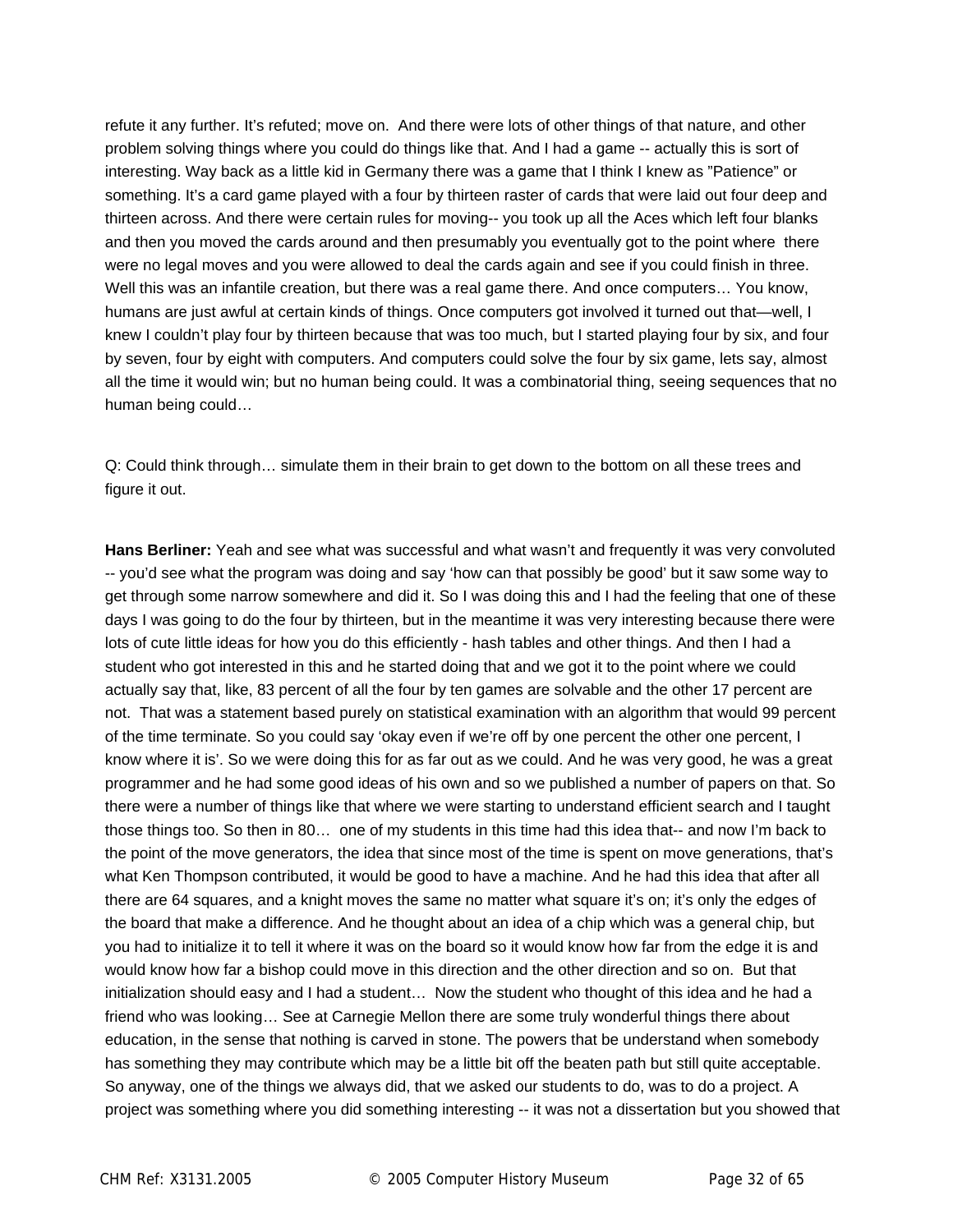you could do research and you presumably found something that people would like to know. It wasn't as momentous as a dissertation, but it was good. So anyway there was this idea for these chips so this Carl Ebeling thought he would do this as a project. This was the day when ARPA was just getting their VLSI effort ready, and again it was one of these things -- you submitted a design and then maybe a month later you'd get back a chip or two to test and then you'd find the mistakes and fix them and go back. So it was a long process.

Q: But still, yes, you could… Chips were accessible to

**Hans Berliner:** That's right and they-- to the university that's right….

Q: …the university -- custom chips.

**Hans Berliner:** Yep and they… And he did this. So here all of a sudden we had this set of chips that could do move generation and very fast; a microsecond-- no, yeah –a microsecond for a move generation. You could have 64 of them together and in a microsecond you'd know all the legal moves. And you could order them in some way by some preordained… So we ultimately had a machine that had-- I think had a six microsecond cycle. In that period of time it could look at all the moves, pick one to do something with and do some bookkeeping and so forth blah blah blah and six microseconds later it would be finished processing that position. So that meant that we could do -- what is that? -- a hundred…

Q: Well that's a lot, that's all I know.

**Hans Berliner:** What is it? Is it a hundred and-- a hundred and sixty thousand positions per second. That's a lot. In those days nobody was doing more than maybe thirty or forty so…

Q: Now is the valuation -- has to be combined in because…

**Hans Berliner:** Yeah evaluation…

Q: …otherwise you're stuck without knowing what to do for the next.

**Hans Berliner:** No, no evaluation-- was not done except for terminal nodes but it didn't matter because everything was done in parallel. So the evaluation was being done… as soon as the position got set up, the evaluation began. We didn't always use it but there it was. So the Carl Eberling designed this machine and I helped them a lot with the chess knowledge and things like that, and we had some other students. In fact this was a truly… Other than my winning the world correspondence chess championship this was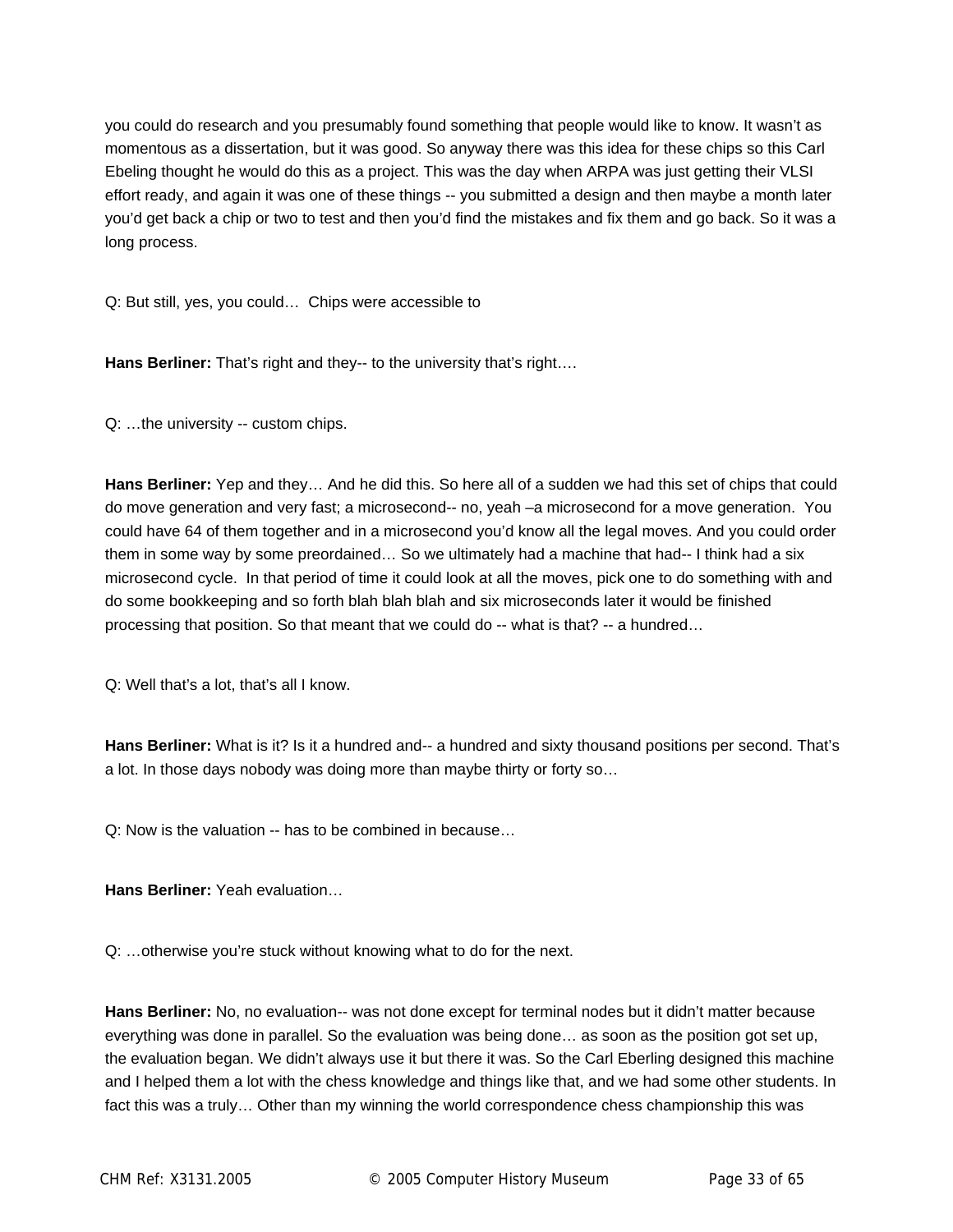certainly the best time of my life because once we started doing this and the word got around and we started playing in tournaments, we had offers of volunteer labor like you wouldn't believe. Everybody wanted to do something: 'can we do something to help?'

Q: 'Can we be involved in this?' This is clearly a really fun project.

**Hans Berliner:** Yes, it was wonderful. And every week it got better. Every week the machine played better than it did the week before; now that's incredible, that's truly amazing. And we went from the point where nobody knew we existed. Ken Thompson was kind enough to offer to play Belle against us, and I think there were two draws but we had the better of both of them. But we learned a lot as we were going along. Then I think in March we played in our first tournament which had masters in it, and did fairly good. And it played in three tournaments in that spring and summer.

Q: What year is this?

Hans Berliner: I should know this -- just a second -- it was 84. I'm sorry 85. 85. In 83 the project started; till the end of 84 the machine was taking shape; in the spring of 85 it started playing in tournaments.

Q: Now you were saying that this machine was just all, you know, that a lot of it was scrounged parts.

Hans Berliner: Yeah well okay I'll tell you what <overtalking> I went to the department head and I said 'this looks very, very good; we could use some parts.' And he says 'well I can't give you anything but maybe we can give you a hardware allowance'. So I think we got about five or ten thousand dollars-- not even ten thousand, we got maybe five thousand dollars for hardware. And we used to buy these-- god can you believe this? -- we bought these 32K memory chips, they cost twenty or thirty dollars each at that time. And we needed a lot of those; we needed them all over the place. And then Carl, he had to do-- there was a lot of wiring you know. There was a board which had all these chips on it, and they all had to be wired. He had wiring diagrams that were generated automatically by some machine but somebody still had to route the wire -- there was a program that guided you but you still had to route the wire, and we had volunteers for doing that. And all of a sudden the thing took shape; this was all happening in the winter of 84 and then in the spring it made it's first move, so to speak, and I said 'wow' you know it was really good.

Q: So you played it a little bit?

**Hans Berliner:** Well I just saw what it-- I gave it some things to do and I saw its tree and so forth and it was amazing. And it went to depth 8 -- at that time nobody was going to more than 6, maybe 7 -- so it went a whole ply deeper plus. And also, I thought it was smarter, so this was going to be very, very good. And we were learning all the time about how to do things even better. So we played in this tournament and I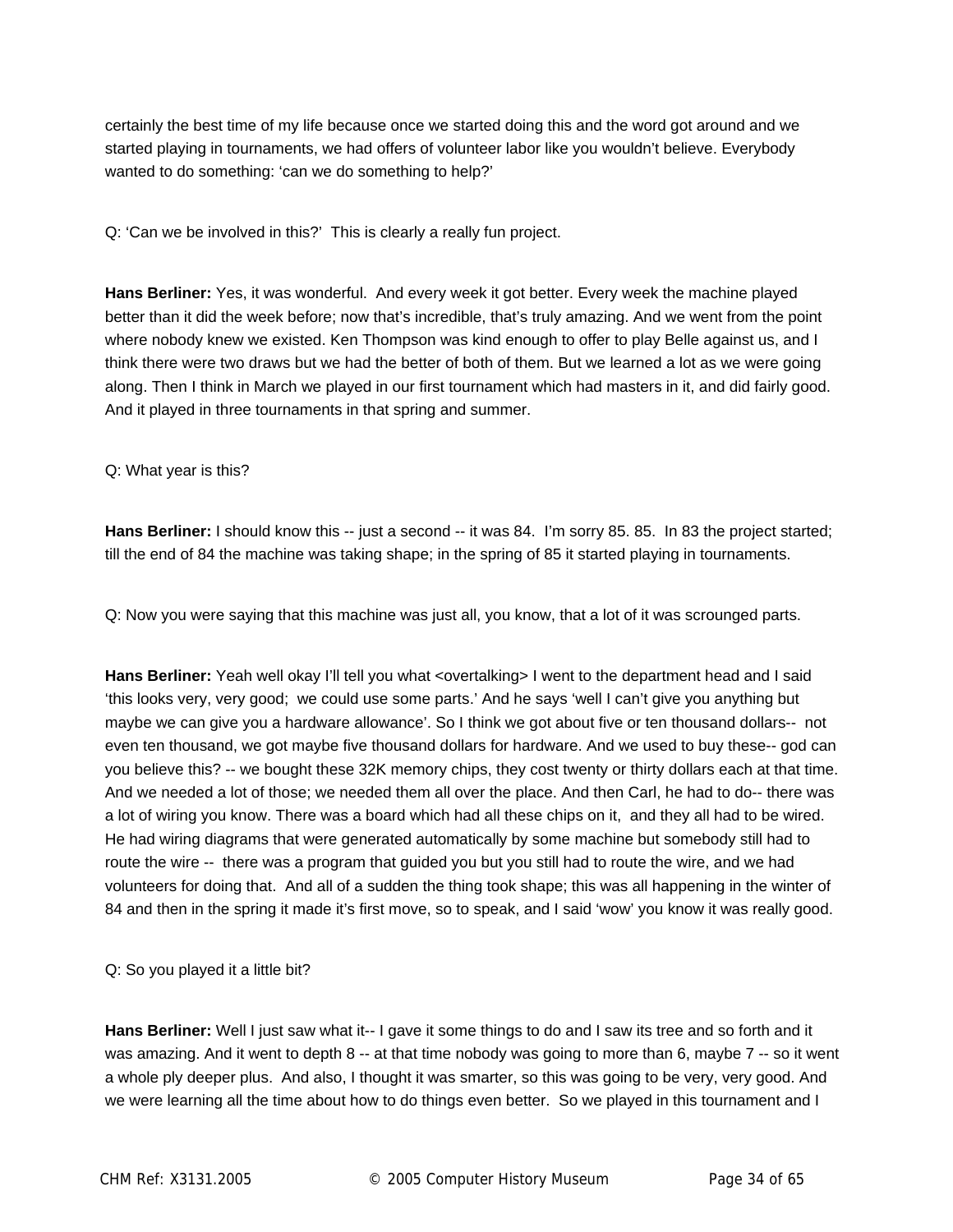think we finished like third, but there were several masters in it and I think we either drew or beat one of the masters or maybe two of them. Then we played in another tournament, again with masters in it, and maybe tied for first or something. And then the third tournament we won outright including beating two masters. So this was the first time that masters had been beaten, you know -- nobody had beaten any masters before - oh maybe -- no I don't think so, no program had ever beaten a master before. So we were.. this was a real big jump. And the only thing about it-- well there were several things, but you know it was basically the same old Slate Atkin model and-- but we'd used a lot of the things that Ken Thompson had written <overtalking>... speed, that speed and we also... One of the things that happened early on, the program would make certain very stupid mistakes. Like one of the favorite things it seemed to want to do is to get a bishop trapped. A bishop would-- I'm- I'm going to have to go to chess -- and at a place like B3 or G3 would be a place where a bishop might find itself, and then a pawn might be advanced to F4 attacking the bishop and it couldn't go anywhere and it was locked in and they wouldn't see this coming. Or even if it wasn't going to be lost it could be locked in in such a way it could never get out. So I decided this was something that required patterns. So we built pattern recognizers -- designed and built -- and Carl figured out how to get them in without slowing the machine down at all. So it had these pattern recognizers which sat like gargoyles on the edge of the thing watching the positions go by and each time they-- there were like, I think, there were like seven or eight pattern recognizers, each one of which could detect at least one pattern and many of them could detect three or four. And then they would make known what they found and that could either be used or not be used depending upon what we had decided the evaluation function should look into. That was done at the beginning; before the search began we decided what kind of position is this, which pattern recognizes should we invoke? It was possible the program-- that actually took a few seconds at the beginning which, you know, which would be real anathema nowadays - but we actually spent two or three seconds getting everything ready and because it was a three minute search so it didn't matter that much. And so it would do that. All these things really worked together, and all of a sudden -- at a point where nobody had ever had anything more than a low expert program -- all of a sudden we had a master program in the, like, 2270s, which is well into the master category and we were beating other masters. And tthen we kept going, improving this until eventually that program reached a rating in the twenty four hundreds, 2430 or 40, somewhere like that, so senior masters. We took the state of the art from expert through master to senior masters. So now…

Q: Tell me a little bit more about this program. By this time you've got a database of openings that you go through – you have an opening book that you go through…

**Hans Berliner:** Yeah I- I had to make an opening book for it, which by today's standards was really poor because nowadays they have a machine involved, but I tried to get High Tech-- High Tech was the name of this program in case that hadn't been mentioned -- but I tried to get High Tech involved and it seemed to me there were too many nuances that it just didn't understand. So I knew its style of play and what it could do and what it couldn't do, so I programmed a book for it and frequently it found improvements on what I wanted to do, so that was very gratifying.

Q: Oh that's really good.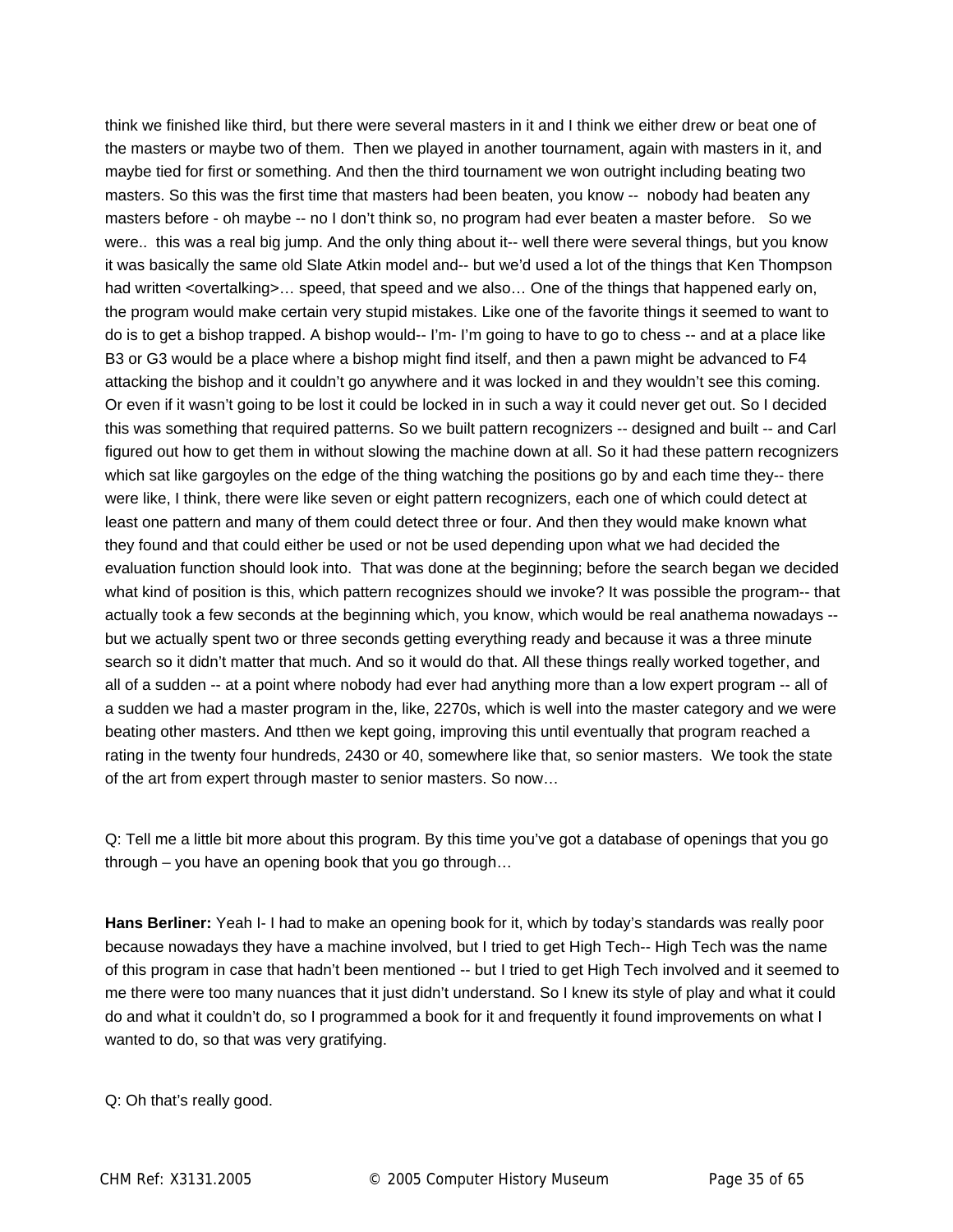**Hans Berliner:** Yeah, that's excellent yeah. That's like discovering a new theorem in mathematics or something like that -- it would say, well… And sometimes I would just program in what the book move was, and it found a better move than what the book move was, so that was exciting, you know. That- that was exciting yeah.

Q: I read about, in one book I was reading, about how at least some of the earlier machines they go through their opening book but then sometimes the opening book would leave them off at a place in the middle of a continuation that – they just went this deep and...

**Hans Berliner:** …then all hell broke loose…

Q: …all hell would break loose.

**Hans Berliner:** Yeah that- that's the way things were back in the early 70s and maybe even in the middle- - the Slate and Atkin people were very good about that…

Q: Oh they figured that out…

**Hans Berliner:** That's right, that's right they tried everything and I don't think it ever happened. I mean the worst thing that can ever happen if you're a designer of a computer program and it's playing in a tournament and it makes this move from A to B, and then the opponent moves, and then it moves back from B to A because it didn't understand why it went to B in the first place and it didn't like it so it's coming back to safety you know. That really tells you you did something wrong you know so <laugh>. So I don't think we ever had that. But there were other things that we dealt with that were difficult. Like sometimes it would get a position that it liked so well that it was unwilling to make an investment. It was winning, but in order to actually win the game you had to make an investment; like you had to invest the pawn, or make your position worse in some way, and it was quite content just to move back and forth because it had this wonderful position. So we had to put in something that says 'it is a rule in chess that if you go 50 moves without a pawn being-- without any piece being exchanged or pawn being moved, the game's a draw'. So you had to let it know that so that after a while it decided to get a little bit more active and that worked too But that was again something you had to learn the hard way. I don't think it ever came up before the 80s that programs were that good and that is really made a difference.

Q: What about the other end: the end games. How were you dealing with those at that time?

**Hans Berliner:** I was amazed how well it played the end game, utterly amazed. Now there were-- the kinds of things we're talking-- if we're talking about the databases it certainly couldn't do that and nobody was building those databases at the time. But I had programmed in -- lets see; there were patterns-- see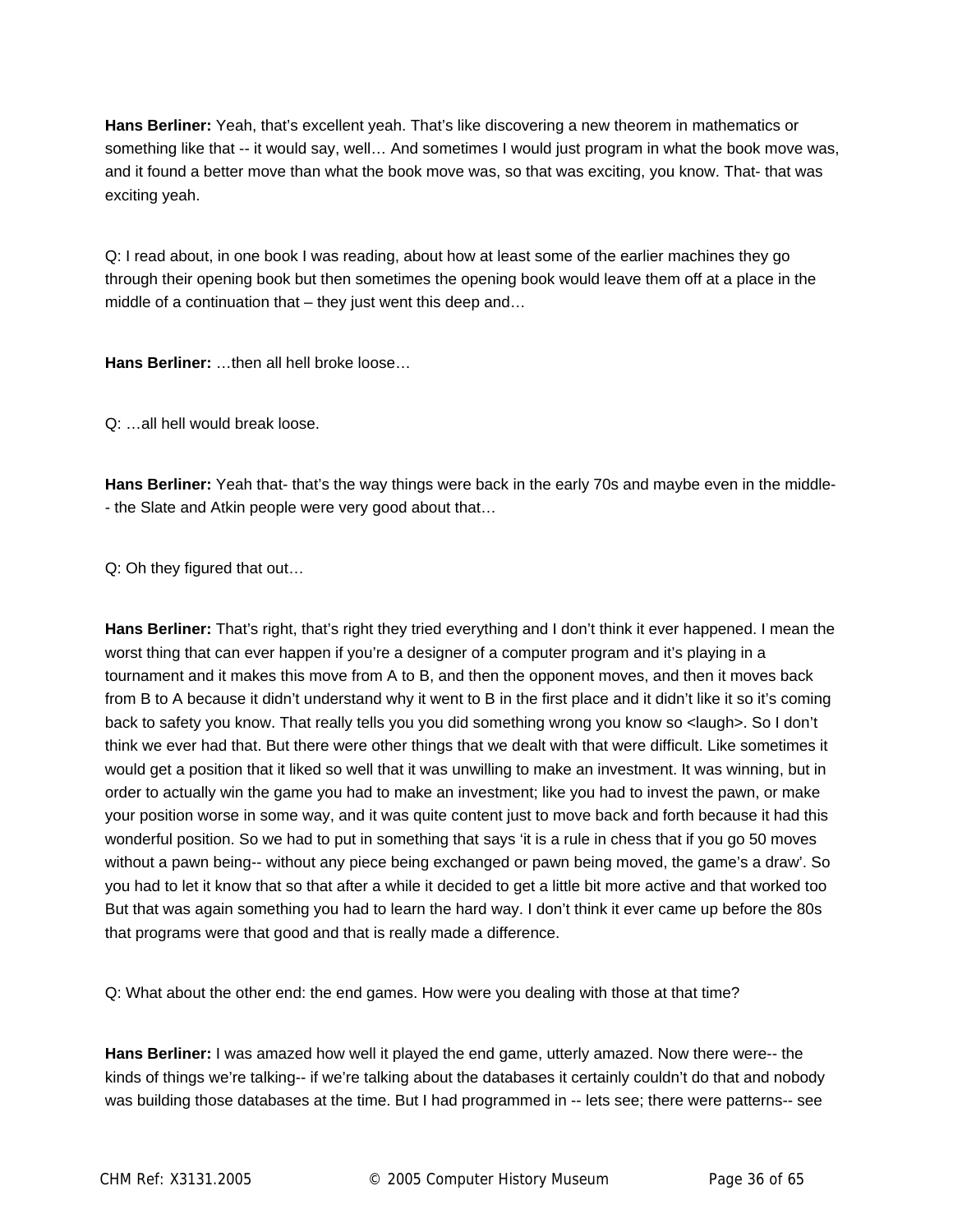that's where the pattern recognizers were very good, they-- it knew which king and pawn versus king endgames were wins and which ones were draws. -There was a pattern recognized with that and as soon as you got down to the end game that pattern recognizer got invoked and as soon as… if it ever got a chance, some… It could be a queen ahead but if it saw an opportunity to get into a king and pawn vs. king that it knew was a win, it would head for that because it was a known win. It was higher than anything else, okay. So those kind of things really…

Q: So you used the pattern recognizer; normal evaluation might be clueless.

**Hans Berliner:** Yeah that's right; it wouldn't know whether it is is a win or a draw.

Q: Wouldn't know what to do.

**Hans Berliner:** And also these pattern recognizer also were very good with bishops. It could tell whether a bishop was hemmed in by its own pawns, which made it inferior. And it was very, very good at telling bishops -- the quality of bishops versus knight was very- very-- it was better than any program. In fact nowadays that's not an issue any more because everybody looks so far ahead that these issues get resolved. But if you're only looking eight ply deep it helps to know whether the bishop you've got left at this point is a good one or a bad one.

Q: Right, that really seriously matters about the evaluation.

**Hans Berliner:** That's right and so these pattern recognizers were very, very good at that. So that was-- I thought that was very good. And eventually the students graduated and the team dissolved, so to speak. And I ran it… I did a few things. I wrote some programs for some special things in the evaluation function, but that only made small differences, you know.

Q: Yeah.

**Hans Berliner:** And the technology was moving ahead; this was starting in 85, and by 88 it was-- it actually had won the Pennsylvania State Championship in 80. Three consecutive years: 85, 6 and 7, I think, or 6, 7 and 8 -- one of those.

Q: All right.

**Hans Berliner:** Something that I'd never been able to do in one try as a human being. So <laugh> it's not a completely given activity; it took some ability.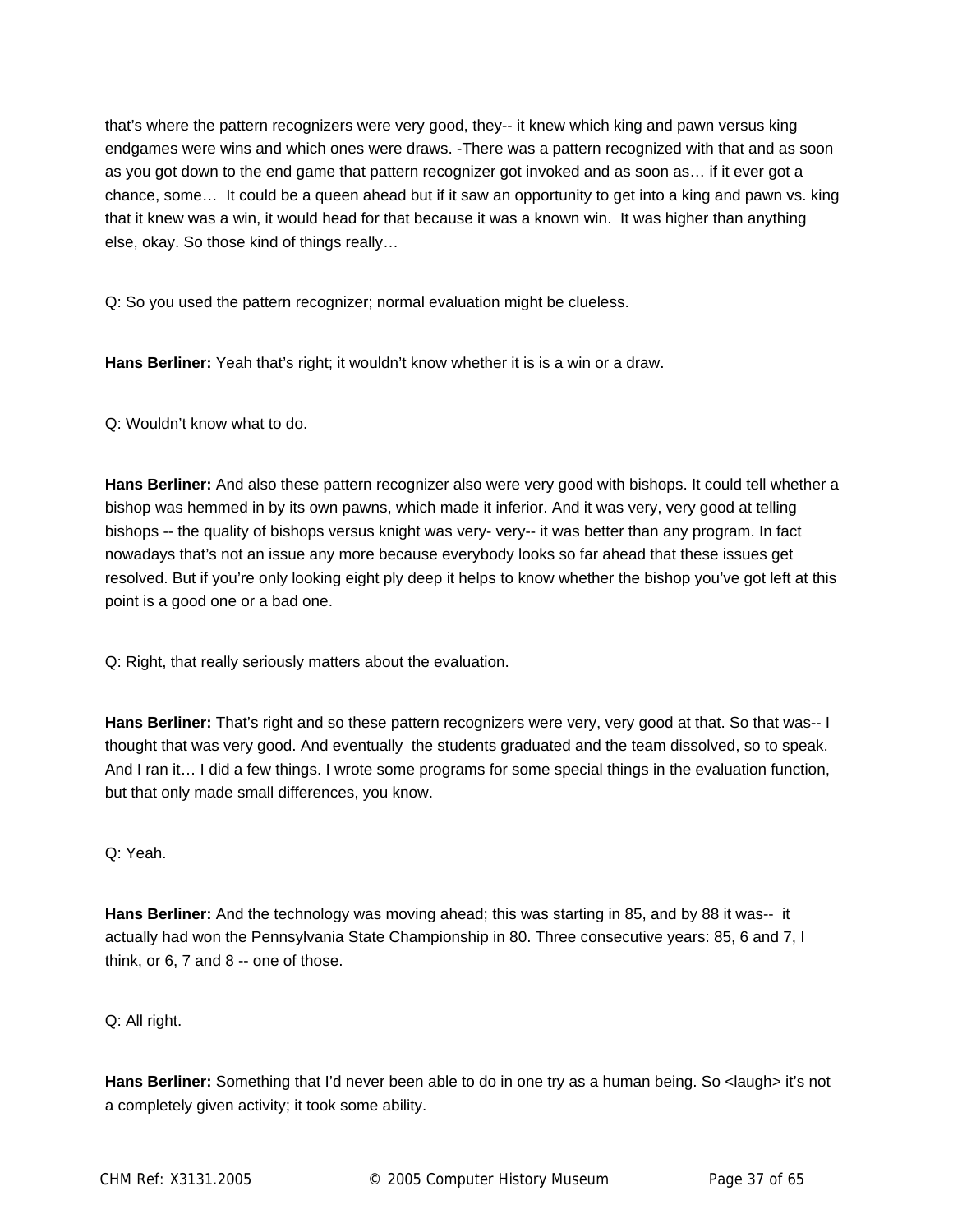Q: Yes okay yeah there's some pretty strong players in…

**Hans Berliner:** Yeah there were masters in it, and things like that.

Q: Yeah okay.

**Hans Berliner:** So lets see, now lets continue in terms of what happened next from the.. [change tape]

**Hans Berliner**: [gap]…and how Ken Thompson basically started things off in a certain direction by building a machine, which turned out to, within a short period of time from the time he'd done it, to be the best chess playing device in the world. And then we sort of did a copycat, and we had a student that wanted to do something innovative and then HiTech came along and pushed that along a lot more. And then later on there was another machine built by Hsu based on, I think, a better design of chips and things like that. And that played still faster, maybe not as smart, but faster, which was really more important, and they did very well at the…

Q: Meaning that you could get deeper.

**Hans Berliner**: Deeper and yeah.

Q: In deeper play, yeah.

**Hans Berliner**: And in the ACM tournaments, where all you've got to do is to look one ply deeper, and if the guy makes a mistake that… He can go down to a certain point and everything looks fine. If you go one step further and the roof falls in, well if you can always look one deeper than him, sooner or later you're going to get to one of those places where the roof falls in.

Q: You're going to get him. <laughs>

**Hans Berliner**: That's right, so that's how computers beat other computers, but whether that's good for beating humans is another matter.

Q: Right.

**Hans Berliner**: And I don't think that Deep Thought ever played against humans, or if they did it wasn't anything that got anybody's attention.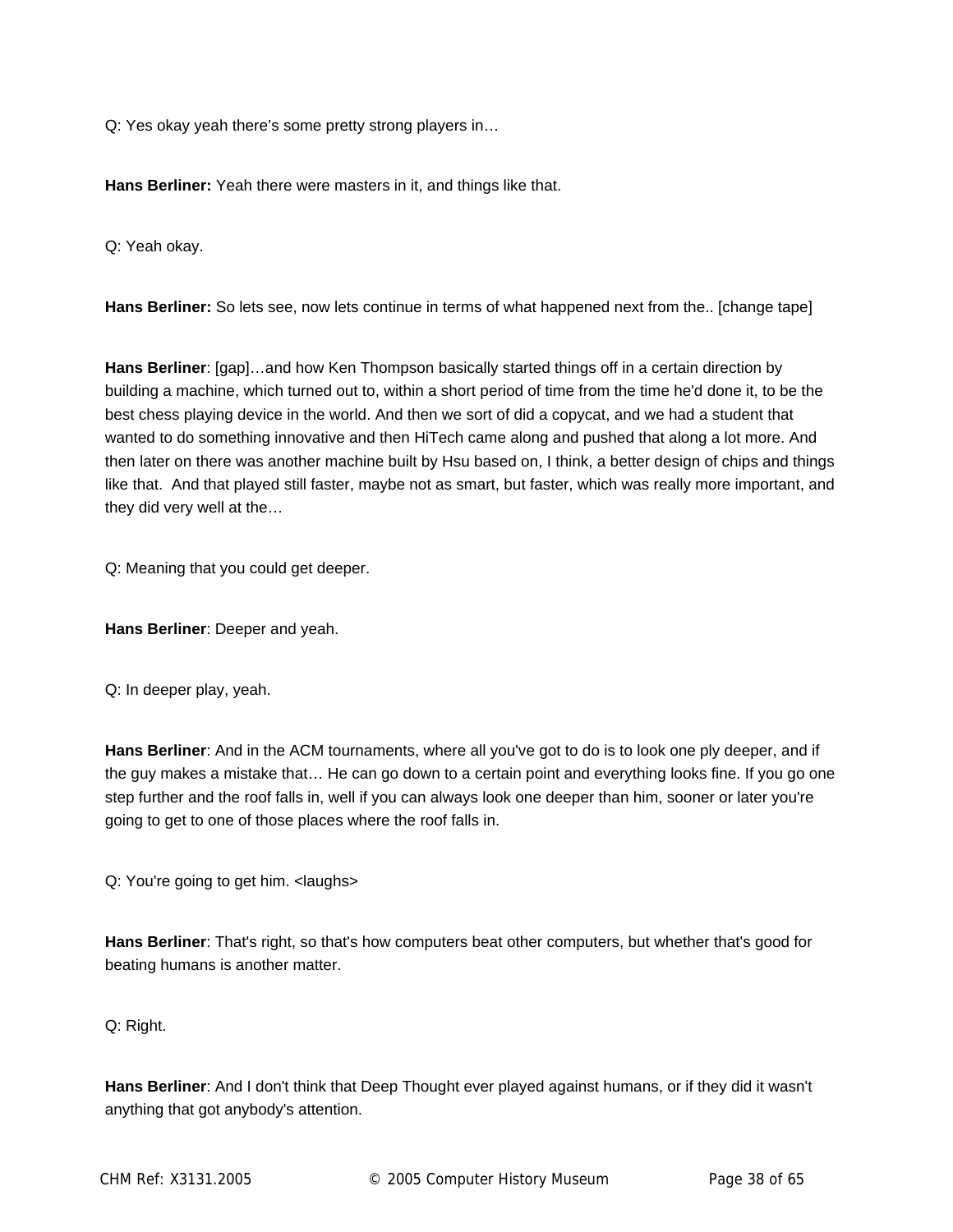Q: Well, that was not their objective.

**Hans Berliner**: Yeah, well, whatever their objective was, but.

Q: Okay.

**Hans Berliner**: But Hitech had basically gotten a rating of 2440, and that was there., That was there for everybody to see, and so forth.

Q: Yeah.

**Hans Berliner**: Tut I think now, with all the advantages of the 20/20 hindsight, we're getting these microprocessors which are just incredibly fast and getting faster all the time, and there are programs that know how to take advantage of them, and while these programs maybe don't get quite the number of nodes per second that one does with a machine, they are easily modifiable and every one of these projects has workers, and they find some terrible thing that this program did, it can be fixed fairly easily.

Q: Yes.

**Hans Berliner**: Whereas with a machine, you're never sure -- can it be fixed, and can you fix it in such a way that it doesn't mess up something else., With Hitech we had that problem all the time. Now the only resource… we had a built-in evaluation function. The only resource we had were the pattern recognizer, but you can't make pattern recognizers for everything, you know, there is a certain limited amount of things you can do with pattern recognizers, and we did a lot with bishops, and pawn structure, and king safety. We had pattern recognizers for all sorts of things, and they really helped the program play better. But the point is, that if you can do almost as well with a microprocessor and as well a program that's been developed over 20 years, let's say, it works better. And there have been.

Q: Just because you can evolve it.

**Hans Berliner**: Yeah, it's more flexible.

Q: It's more flexible.

**Hans Berliner**: You can micro-evolve it.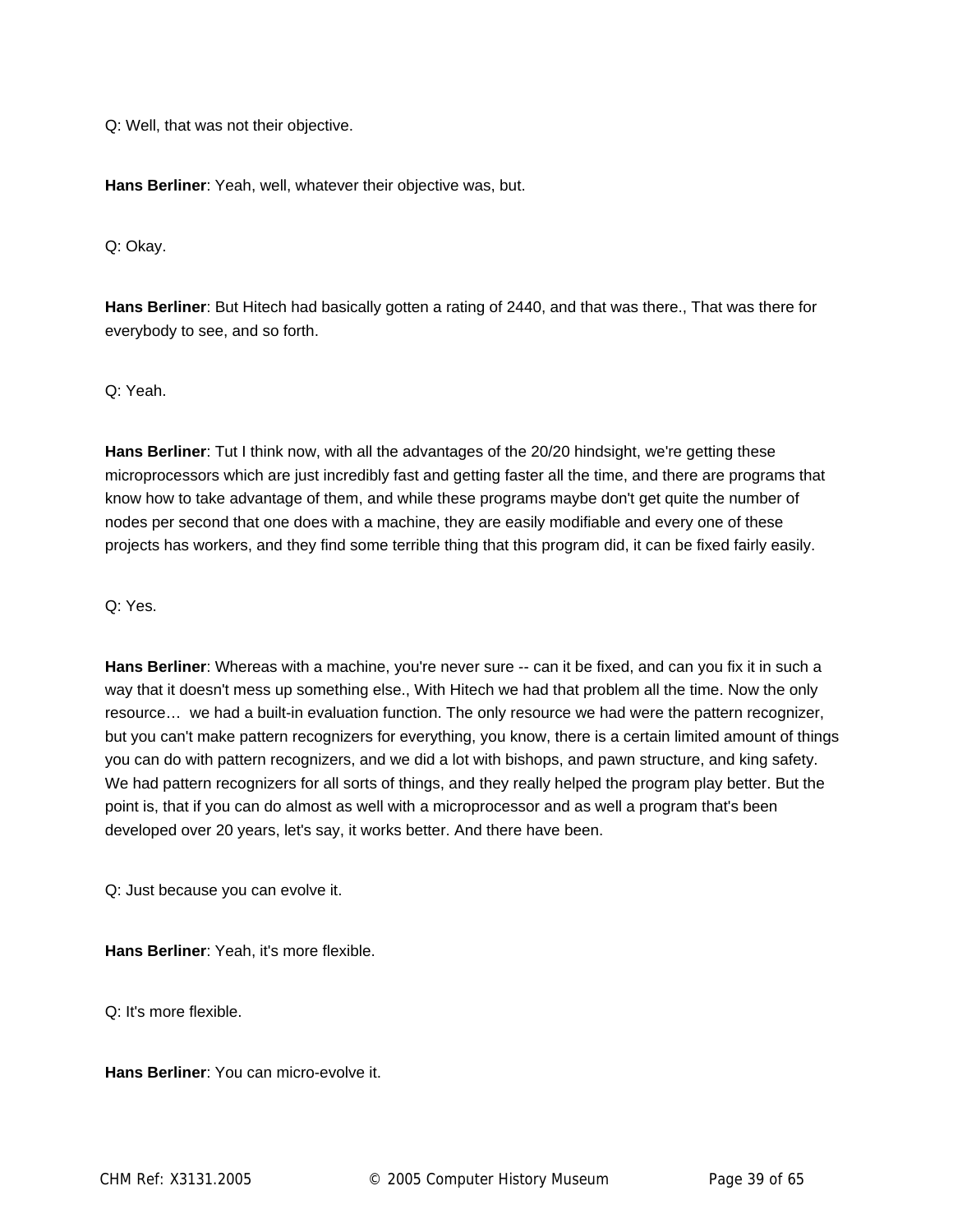Q: Yeah, exactly.

**Hans Berliner**: Yeah. And if you look at the records of these microprocessors, I think one of them drew a match with Kramnik, who is the sort of the official world champion human, and that program has also played several others including maybe Kasparov.

Q: And which program is this?

**Hans Berliner**: Fritz, Fritz.

Q: Yes, okay.

**Hans Berliner**: Fritz drew with Kramnik, in London somewhere, and there have also been several other matches, and there's not been a single case where a human has beaten one of those machines. Not a single case.

Q: My goodness.

**Hans Berliner**: So they are as good…, and those programs are there available to be studied by whoever wants to study them in preparation, whereas with the Deep Blue situation, there was no program available, there was nobody to watch what was going on in that closed room or anything else. So there's quite a bit of unanswered questions with respect to them, and these programs are available to be purchased, and all you've got to do is to invest a few hundred dollars in a fast processor. And I guess the most expensive thing is probably the memory, if you've really got to get gigabytes of memory.

Q: Yeah.

**Hans Berliner**: You get gigabytes of memory. See, that's because of the hash table and what I was telling you before. In fact the thing -- that factor 3 that I mentioned.., You know, initially they said "Oh, factor 35", then he's "Oh, no, the square root is a factor of 6" then said 3. But the 3 is part of an exponential shrinkage, that the deeper you go, the more pronounced this effect becomes. So if you go to depth 8, maybe it's 3, by the time you get to depth 12, maybe it's 2.

Q: Okay.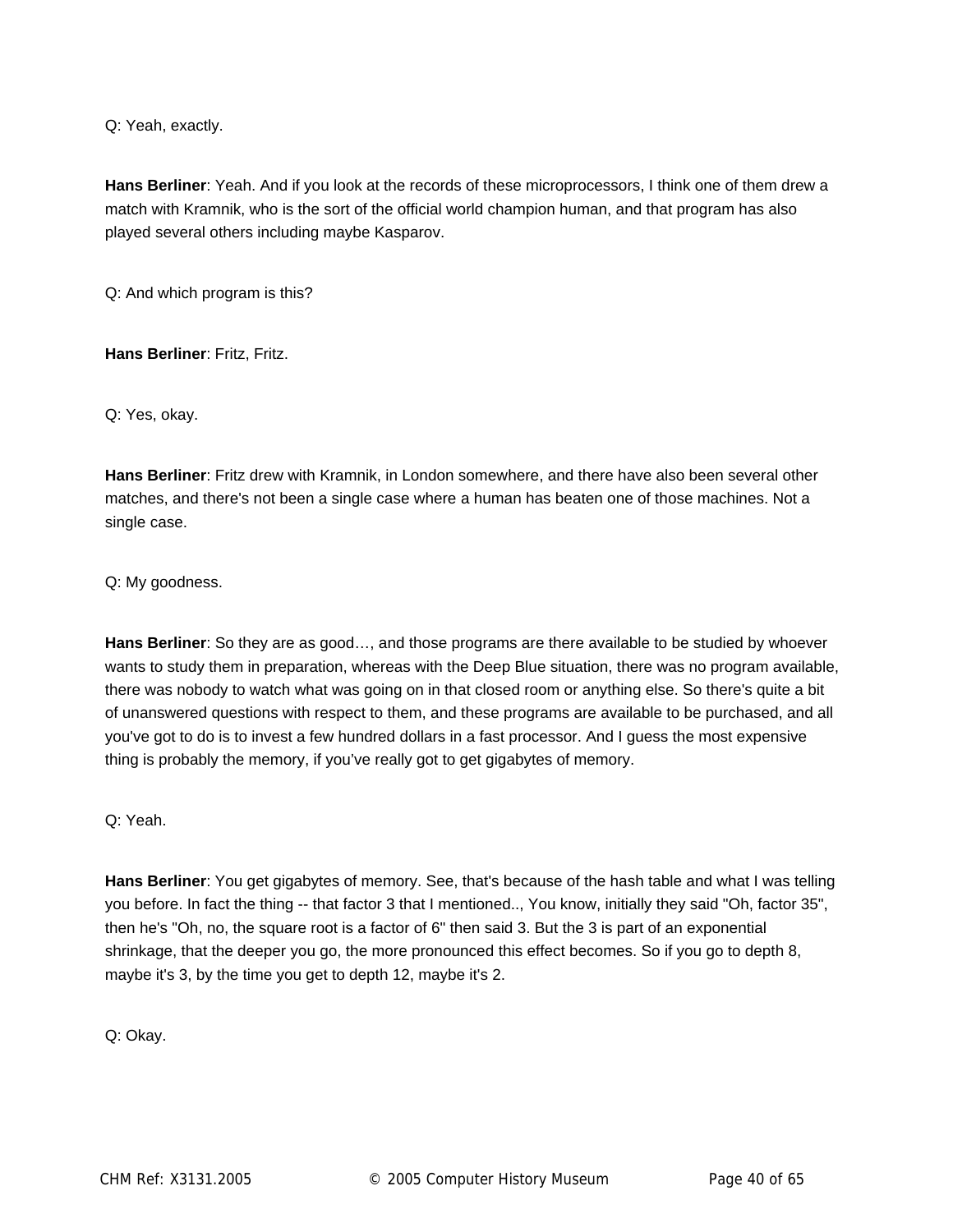**Hans Berliner**: So in other words this invagination of the tree encountering examples of positions already seen keeps increasing. And so having a large hash table allows you to remember almost everything that's happened before and saves you an incredible amount of work.

Q: Okay.

**Hans Berliner**: You know, you're going to depth 16 and you get to depth 6 and say "I've seen this position already, goodbye, I don't need to do the last 10 plies".

Q: Right, forget alpha beta.

**Hans Berliner: Well, no, well. < laughs>** 

Q: No, you then apply that too.

**Hans Berliner**: Yeah, yeah, but you have a value there and that value.

Q: You have a value and so you can, that's all you need.

**Hans Berliner**: Yeah, yeah. So, you know, so the point is that these things have basically changed the priorities of what it takes to be a good chess playing device.

Q: Okay.

**Hans Berliner**: And the big thing is a huge memory, and a relatively fast processor, and a flexible program, and with that… You know, I have no doubt… Well, let me… This is something good to say. I hope you retain this, okay.

Q: Oh, we retain everything, don't worry.

**Hans Berliner**: Okay. I think that if there was a proper incentive to both human and machine person to have a match for, let's say, the any-entity earth's championship of chess, I think you will find that it would be very, very close. And that probably maybe two years after its inception, machines would win regularly. I think it's that close. And what's usually been happening is that grand masters will play these machines because they get a pot of money for doing it.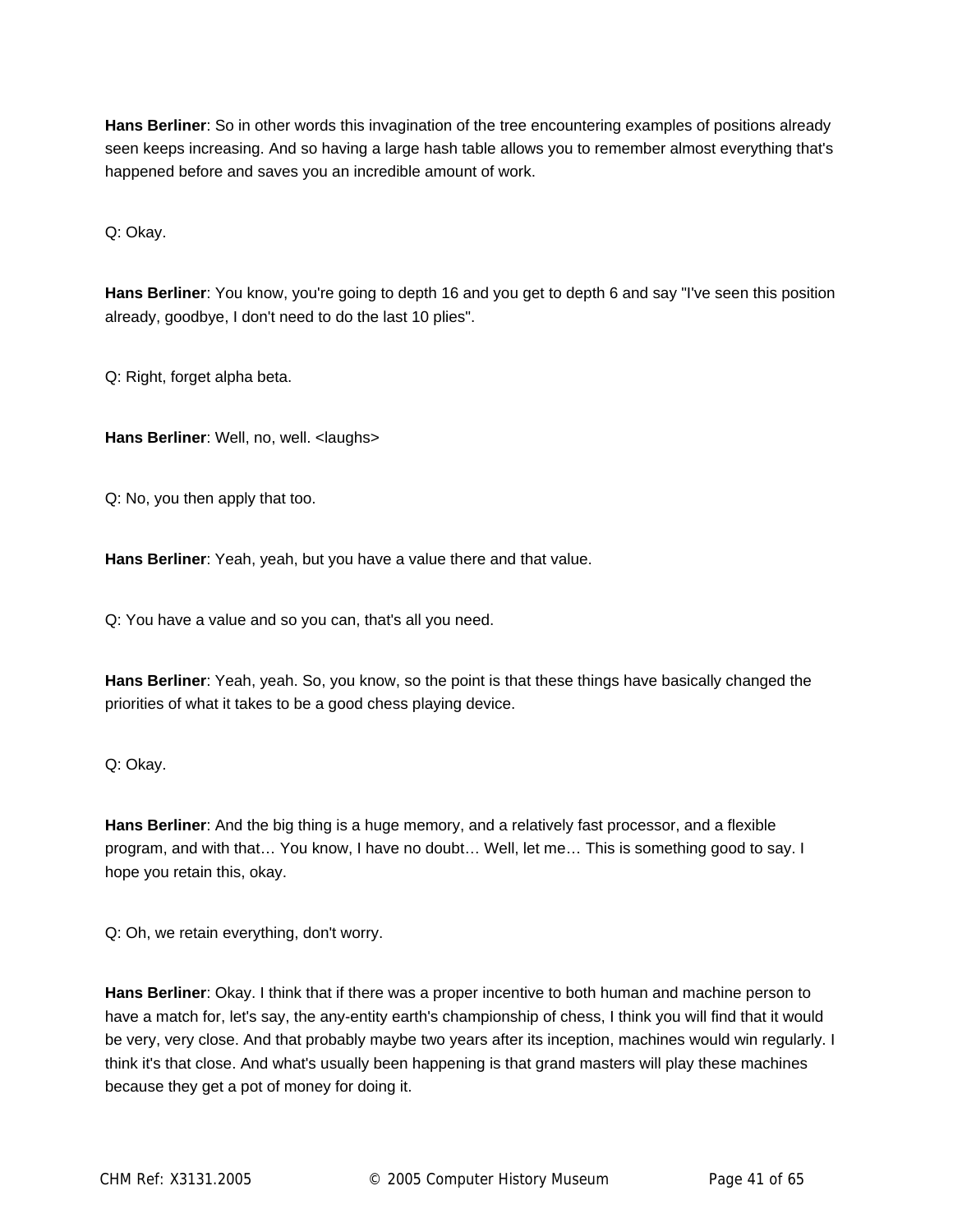Q: Yes.

**Hans Berliner**: And but… You know, Kasparov was sort of brave. He was world champion at the time he did this, and then he did this very foolish thing in the sixth game. But in any case,, when I ran this Fredkin competition, we tried to balance it in such a way that nobody would be tempted to just get the money, let's say, and not worry about the outcome of the match.

Q: Okay.

**Hans Berliner**: And I think that certain matches have been arranged where the difference between first and second prize was so small, "let's just take the money and run", you know, that kind of thing. But what it should be… There should be something that if somebody is a real human world champion, then… The humans are never going to agree to a match for the.. You'd have to create a new title, you'd have to create a new title like the Planetary XYZ Champion, open to anything, alright.

Q: Yeah, right, because they're not going to risk their title if they're world champion.

**Hans Berliner**: Yeah, well, that's right, and not… You know, there's too many things that go with it. Although let's say Kasparov didn't seem to realize what he was risking. Somehow I talked to him and he just didn't seem to know or care or whatever.

Q: Yup.

**Hans Berliner**: But… So the point is, what we would like to do, is to say, like, say, have three years of this and at the end of that period of time say "Oh yes, the issue is settled and let's move on to greener pastures" that kind of thing. But at this point there are still all sorts of innuendos; somebody says "this is better, that's better", and most of the people that are saying that are not really qualified to look at a game of chess and decide what's happening in the game, you know.

Q: Yes.

**Hans Berliner**: So anyway. So my thesis is that chess machines have run their course. We learned a lot, but I think that a general purpose microprocessor with a huge amount of memory and a good program is better. It's as simple as that.

Q: And will continue to get better.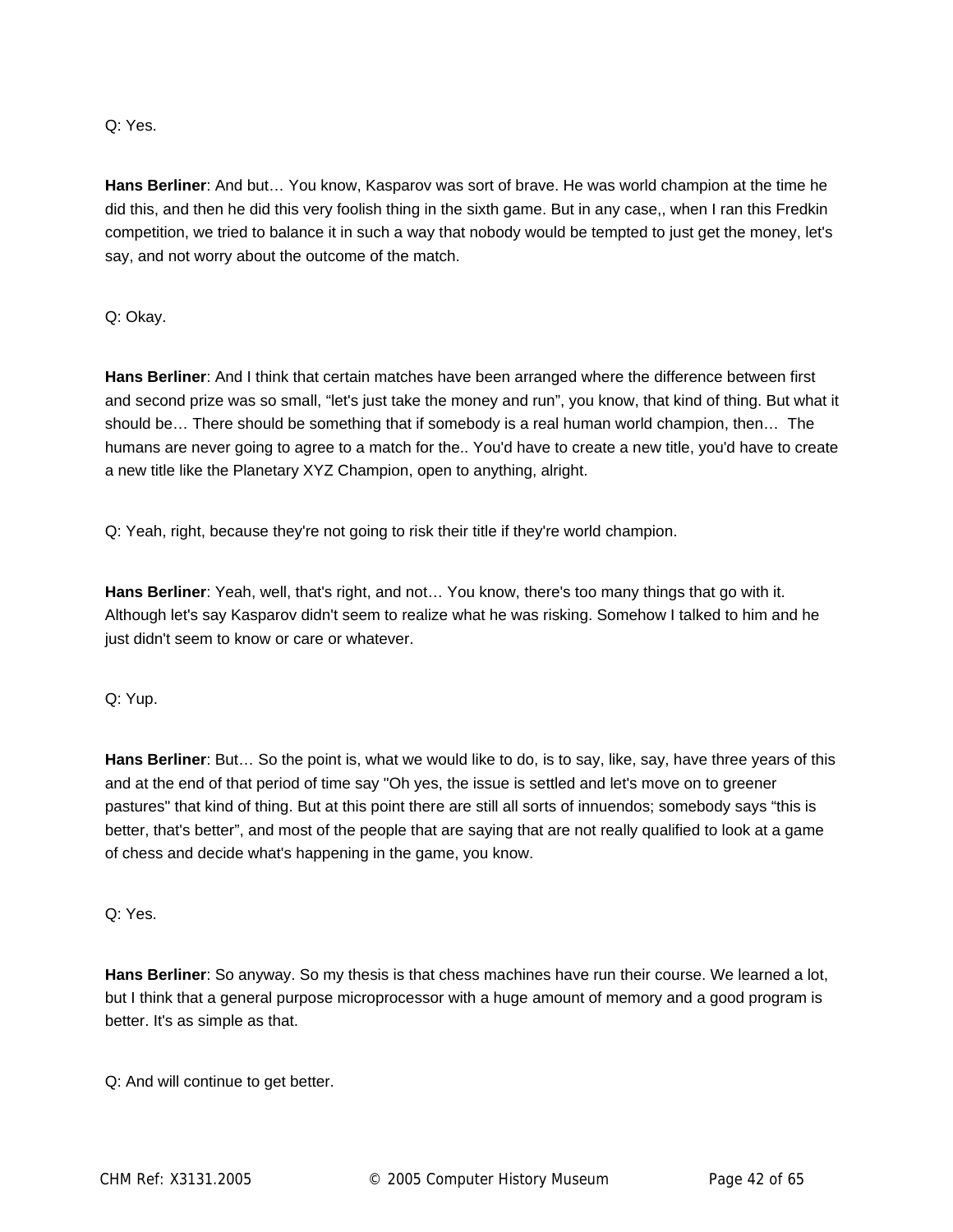**Hans Berliner**: Well that's right. Everything is in its favor, right?

Q: Right.

**Hans Berliner**: The two programs that I'm aware of -- there may be others -- are Fritz and a program called Shredder, which is done by the same people. It's called, what is it, Chessbase, Chessbase I think peddles those things.

Q: Okay.

**Hans Berliner**: So they have both of those. I have both of them on my machine, but my machine is, you know, is a real weakling from the <laughs> speed point of view. But I..

Q: So can you beat them on your machine?

**Hans Berliner**: No, not if I can't see what they're doing, you know. If I only get a move from them, no way, no.

Q: Yeah, okay.

**Hans Berliner**: But I have some friends that have machines that are, let's say, several hundred times faster than this. If there's something that I really want to know about I'll call them up. I've been so under the weather -- both I've been ill and then these hurricanes -- but maybe toward the end of the year I'm going to buy one of those and have my own to do analysis with. Then you feel a lot better about anything you write about chess; that you really feel it's been proven.

Q: Yeah, exactly, exactly.

**Hans Berliner**: It's been in the cauldron and been proven.

Q: Wow, alright.

**Hans Berliner**: So I think that was what I have on my sheet here.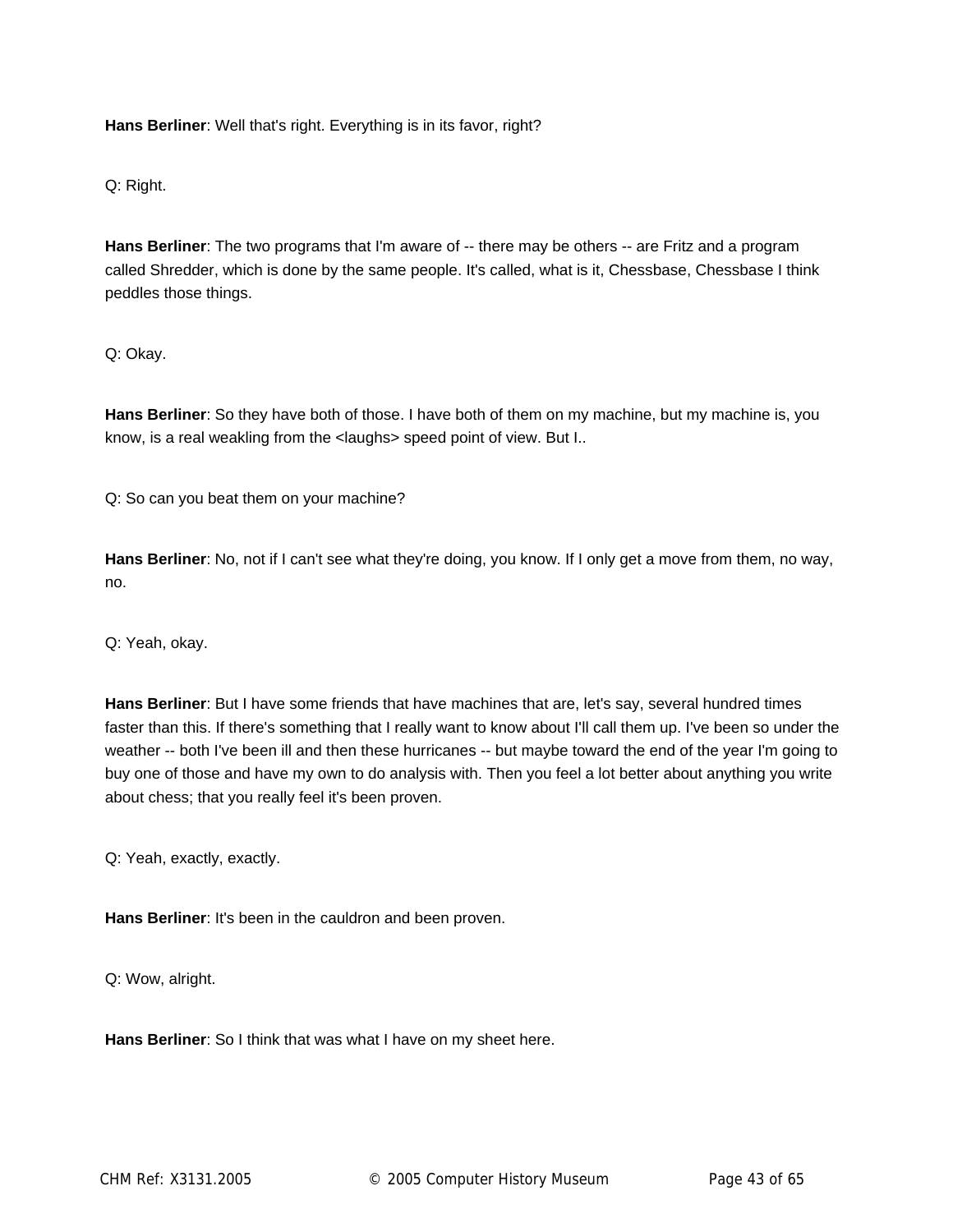Q:. Do you know anything about the authors of either of those two programs? Have you ever met them or is that sort of too recent.

**Hans Berliner**: Well, okay, I know Frederick… what's his last name… I've met him a number of times. He's the entrepreneur behind Chessbase. And of course they do a lot of other things. They specialize in databases and all sorts of things.

#### Q: Yup.

**Hans Berliner**:,I may have talked to some of the programmers. The thing of that is, they're mostly very lacking in chess knowledge and very, very good at getting the most out of these micros, so somebody tells them what needs to be done, they do it. See, one thing that's wonderful about that kind of an approach… It's like all science, you do something, you test it and it works or it doesn't. Or you can improve it in some way, you make the supposed improvements, see if it really improves it. Like when you go to the optometrist and he puts a lens in front of your eyes, is it better this way or that way. And they did that - from Greenblatt on they've done this. They've tried different things and the things that were best won out and made it to, sort of, the next generation. And so I really don't know the programmers. I know the people that had Shredder, who are a couple of German people that I once talked to but I'm sorry I can't remember their name, and they were eventually bought out by Chessbase. But their advertisement… you know, I can give you some places where you see advertisements for them and it's easy enough to get them and I'm sure all I've got to do is get in touch with Frederick and he will be happy to send you all the copies you want of these things. But I say, it's not a big deal, it's like between 50 and 75 dollars.

Q: And so it's fundamentally… in your view it's… at this stage it's just very good programmers.

**Hans Berliner**: Yeah. Well, you know.

Q: And they aren't inventing new things, they're just doing clever programming.

**Hans Berliner**: No, and… Well, so, it's fundamental, they're doing things right, you know, whatever that means, and the databases… they're openings are fantastic. I mean like my programs are three or four years old so they don't have all the latest innovations, but they have almost everything up to that point. You really have a hard time… Like in the days when I was doing this, there were zillions of holes where if you only knew what was in the computer's database, you could beat it regularly because it's something you didn't know. Nowadays those places are very few and far between, so they really have stuffed the opening book full of good information and stuff.

Q: Yeah, full of really good stuff.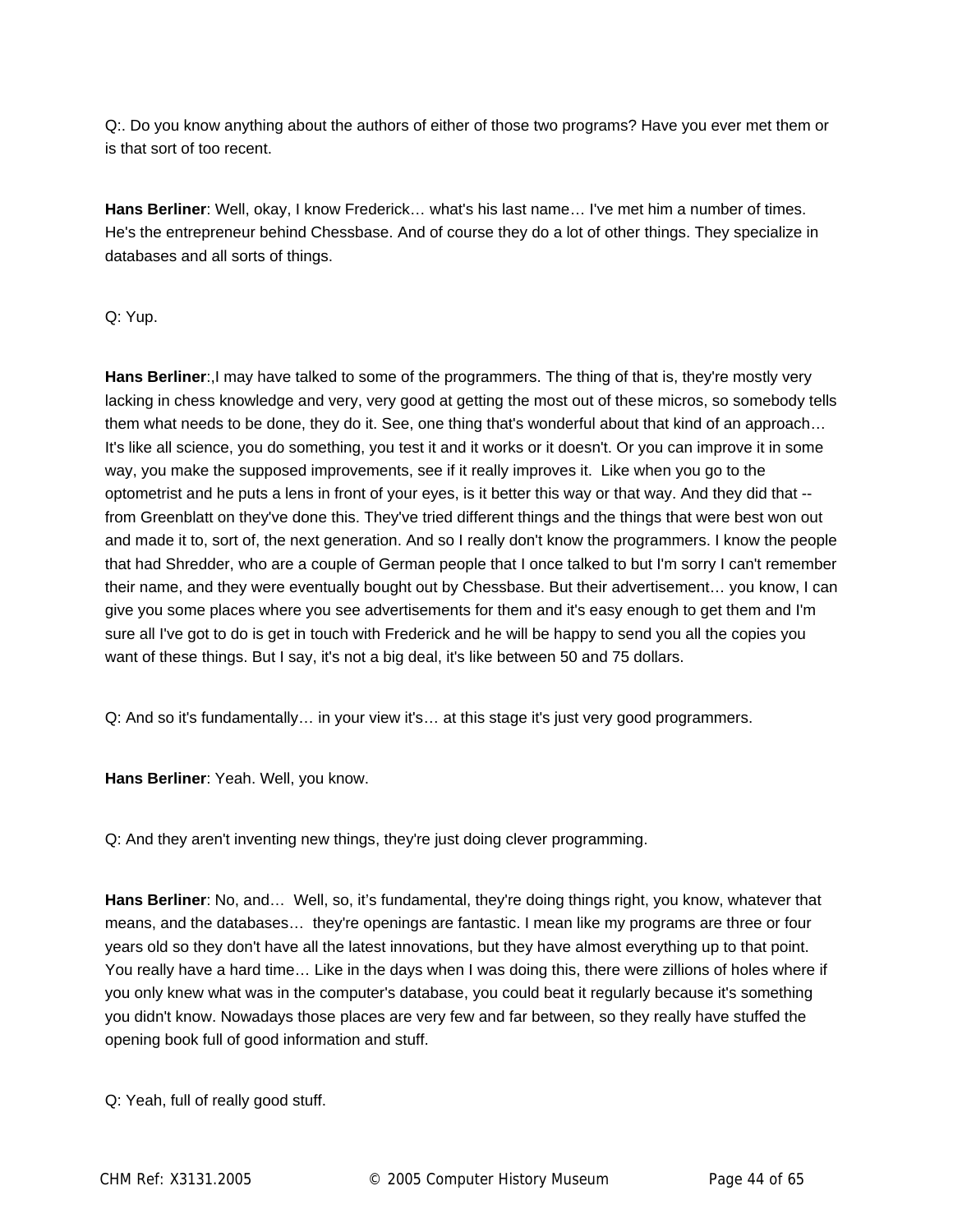**Hans Berliner**: Yeah, and then this problem you brought up earlier: when you emerge from the book, they don't fall apart, they go smoothly into the middle game. Yeah, from the opening.

Q: Okay, yeah.

**Hans Berliner**: So it's really good. And as far as this thing about that event where Deep Blue beat Kasparov. If you looked at the two previous matches -- there were previous matches in two previous years -- the play of Deep Blue on defense was unbelievable. It could defend positions that a human being would give up on, say absolutely, because it looked at everything and it knew what it meant to keep its head above water. But as soon as it…

Q: So it could evaluate... it looked at everything and had a good evaluation function  $\sqrt{ }$ 

**Hans Berliner**: Well, good enough to know what losing meant, you know.

Q: No, no from a defensive point of view.

**Hans Berliner**: Right, so in other words, it didn't know what… it didn't know how to get an advantage necessarily but it did know how to keep its head above water.

Q: Right.

**Hans Berliner**: And so, you know, time and again it would save a position that everybody thought was lost. Now.. but when it came… when it had the better of the position, it frequently went off the deep end. It didn't have the slightest idea how to proceed. Now the big change in that last match was that they had hired two grand masters and they said they were going to make a big effort on evaluation and try to get it to play better in superior positions, and it did. The only question that remains unresolved was: did the grand masters keep their hands off the machine during the game or didn't they. And that's a question that many people have asked, not just me.

Q: So they should… Maybe the grand masters should have been sitting in the audience during the game?

**Hans Berliner**: Yes, yes, that's right, or they should've been…

Q: That would've been a wonderful way to…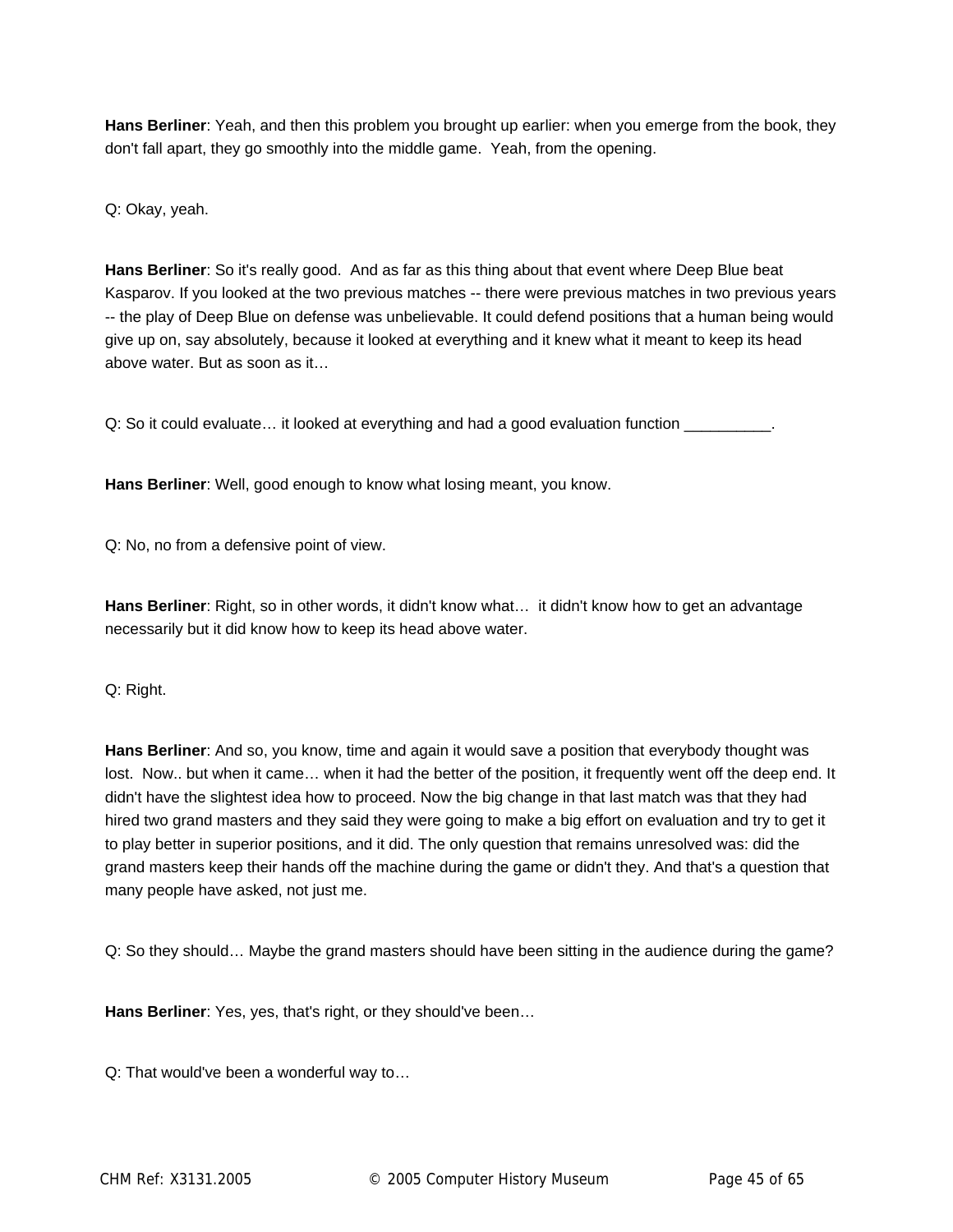**Hans Berliner**: …or some observer should've been in there or something like that, you know. And this is something, this is a question which is still being discussed today. That was, I don't know how many years ago.

Q: Oh yeah.

**Hans Berliner**: But the point is with these micros, all you've got to do is to just purchase it, install it and bring your grand master or world champion and it's all there to be seen.

Q: Yeah, exactly.

**Hans Berliner**: So there's no hocus pocus, and these do have very, very good evaluation functions, and I'm very interested in evaluation functions, having written a few myself.

Q: Exactly.

**Hans Berliner**: I watch it, take a position which is potentially… well let's say equal, slightly maybe better for it, and you say, "well, you know, it can never beat me from here because I know all the things it can try to do and I can block them all". And five moves later I'm lost. So it knows… Not only does it know the obvious ways to make progress, but it looks deep enough to find some way that even a grand master may not think about in terms of making progress. So that's why there's really no future for humans against computers.

Q: Against computer chess.

**Hans Berliner**: It's absolutely not the case. It's just the case where … One thing I'd just like to say, in terms of all the forefathers and their dreams, I think that was all very laudable. In fact, I don't see how any other thesis could've been put forward. The idea was we have this human being and we know a little bit about psychological studies about how he plays chess and that's the thing to do. We know something about the deep structure of a human being and what he does to play chess, and nobody in their… In those days they were still bantering this number of 35 moves per ply, that it's going to increase by a factor of 35.

Q: And there was no hope of doing anything else.

**Hans Berliner**: Every child knew that that can't be done, you know. But then things kept changing, and so these ideas were good in terms of getting people interested. And then as time went on you got more and more… This to me is the beauty of the whole thing. These people, Greenblatt, Slate and Atkin, Ken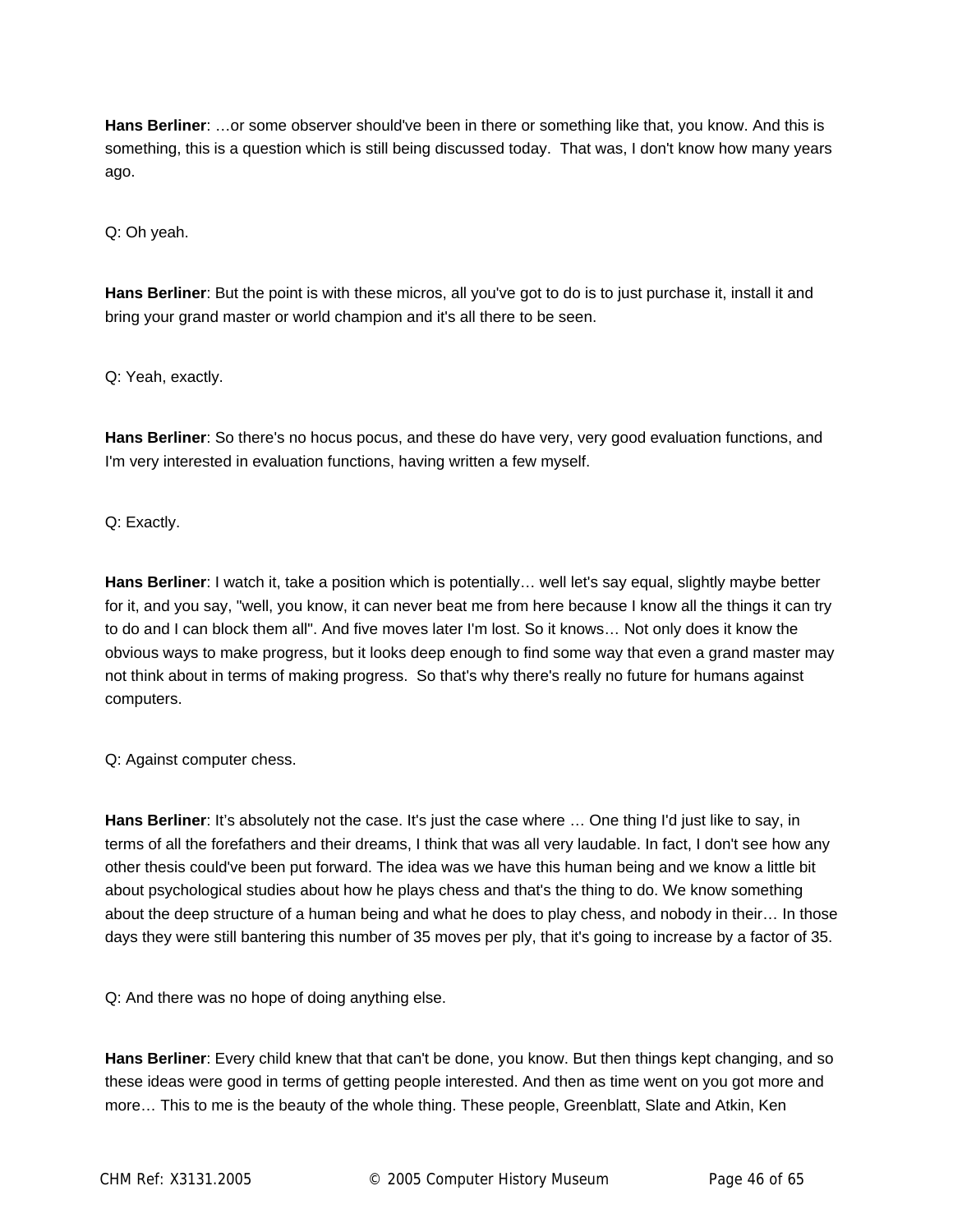Thompson with Belle (although that turned out to be a dead end) and I think by that time… I don't think anybody uses pattern recognizers so that's not on the mainstream either, and that's all it takes. And, in fact I had this, you know, Carl Eberling, a wonderful person, and he worked very, very hard to build this machine. I mean, he did five times as much effort as the average person does on a dissertation. So he really.. And he got, at that time we were really knocking heads in 1985, and he got his degree, and he got -- MIT awards a prize for the best dissertation every year, and he got the second prize. There were three, I think, three awards and an honorable -- first, second, third and honorable mention -- and he got the second prize. And oh, long time after that, we were trying to discuss, in the light of maybe another seven or eight years of experience, what really did Hitech have that made it good. And you… Because I thought, "oh, it's got to be that wonderful knowledge that I put in there, the pattern recognizers and things like that" and it was certainly true that it went about a ply deeper than any of its competitors, but then again, after awhile, we didn't play against machines anymore, we only played against humans, and so that extra ply would only be useful in the sense as it helped to uncover the secrets of the position. But the more I started thinking about it, I think the size of the memory was probably as important, if not more important, than anything else, because it allowed us to go deeper, even though we were going fast as it was, but we had a larger memory than Belle.did, and this was, you know, these 20 dollar chips we had to buy, and they were part of the main memory for the hash table. And anyway, I think now what one sees now, if you… In fact, this friend of mine has invested -- I forget whether it's three gigabytes or two -- but he's got gigabytes of memory for the hash table and I have, I don't know, 300K or something like that, you know.

Q: Yeah, yeah, exactly.

**Hans Berliner**: And an incredible difference. The same program… yes it does run a little bit faster, but the speed doesn't in any way account for the difference in the playing strength. The difference in the playing strength is that it knows everything, almost everything it's done before. It never needs to repeat anything which logically doesn't need to be repeated, whereas these other program they don't know that they've been there before, they do it all over again and there's a lot of wasted effort. So it all boils down to the fact that a hash table, a large memory and a reasonable evaluation function, and a fairly good processor. That's it. That's the story of computer chess. <laughs>

Q: Really, yeah. <laughs>

**Hans Berliner**: It is, yeah. I mean, that's the fundamental story.

Q: Okay.

**Hans Berliner**: Which, in some ways some humanist might find that a little disappointing. I don't. I think that's the nature of progress. I think we're understanding what it takes to win in this world.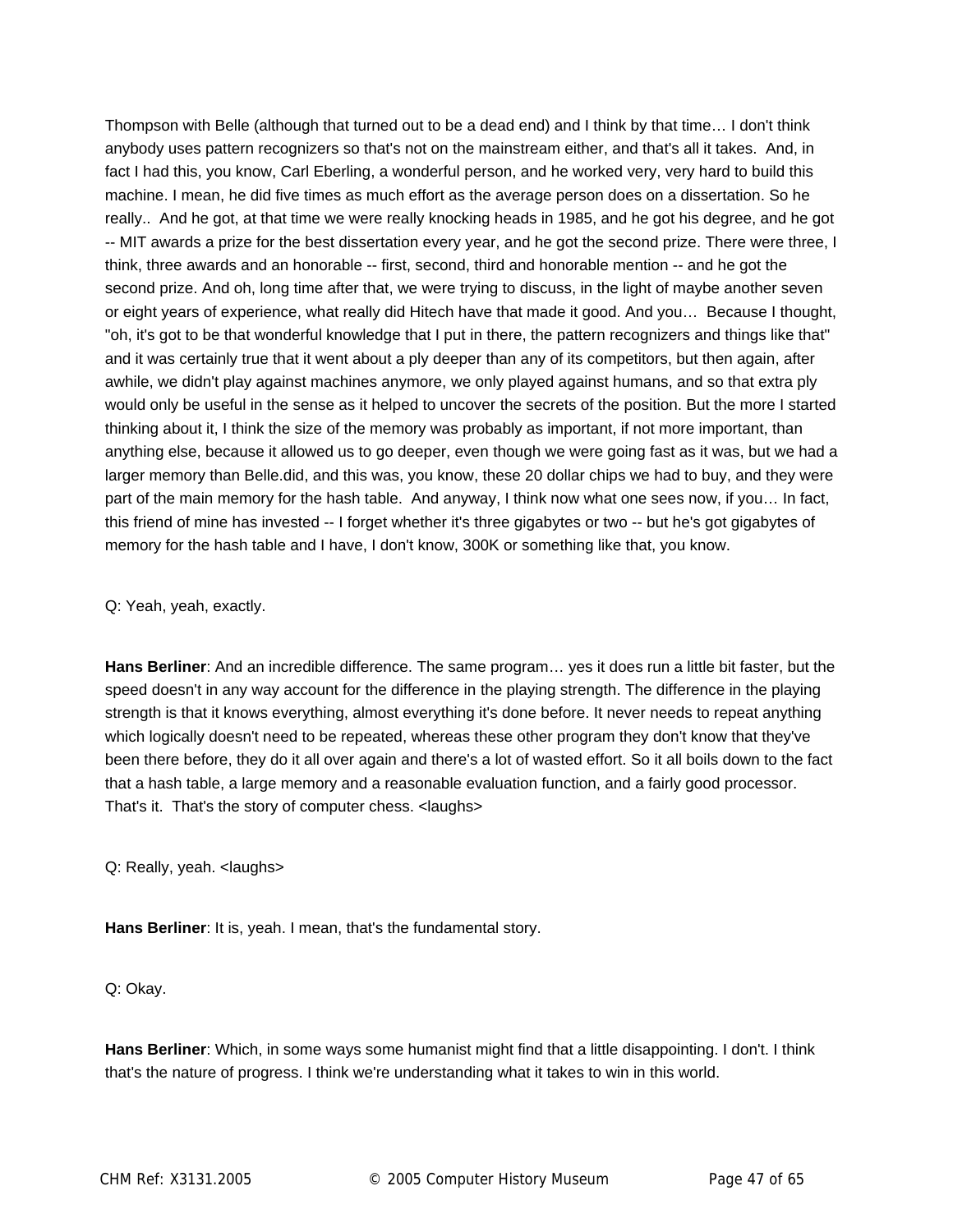Q: And we may discover in, you know, in the next 10 or 20 years that in fact the brain has a massively parallel…

**Hans Berliner**: Oh yeah.

Q: …you know, computational system of its own.

**Hans Berliner**: I've been doing experiments on myself about parallelism and it's very.

Q: Really?

**Hans Berliner**: Yeah, it's very interesting. If you, you can.. If you don't suppress the parallelism, you will be thinking about all sorts of things, and if you really… That's one thing about chess for instance, you really have to concentrate. You better not think about what's going to happen tomorrow or the weekend or anything like.

Q: Or what you're having for dinner or anything.

**Hans Berliner**: That's right, just think about chess, and that's really what's important, you know.

Q: Okay.

**Hans Berliner**: And, let's see… I was going to say some other thing about this. Oh well. Yeah, I don't remember.

Q: It'll come back to you.

**Hans Berliner**: Yeah.

Q: What I'd like to do now is to just roll back a little bit in your personal story. We left off on your personal story where the, you know, you were teaching…, You'd finished your PhD, you were teaching a course in searching, at the graduate level, and you'd gotten these graduate students that were really interested in building what turned in Hitech.

**Hans Berliner**: Yeah, yeah.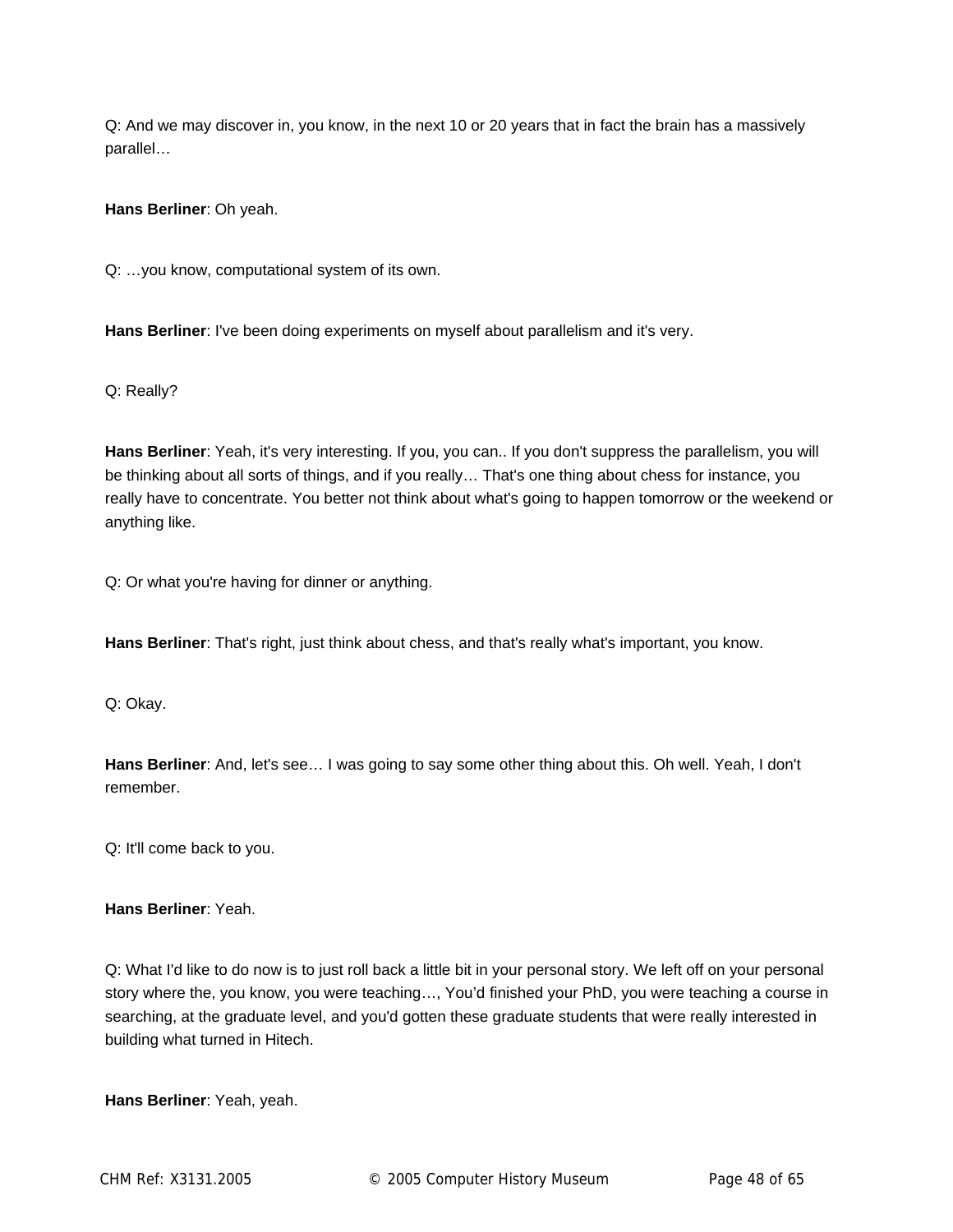Q: Start there and…you know, that's still '85. That's a long way back.

**Hans Berliner**: It is, but I retired in '98 and the students all fled the coop, you know, by the time we got to '89, I don't know if they're… I was involved in doing lots of other things that produced interesting papers, but they didn't have anything to do with chess.

Q: Well maybe you could just outline a few of those. I'm interested in the diversity of things you looked at.

**Hans Berliner**: Well, okay. There was this one thing that we called Super Puzz that was this four by 13 solitaire game, and there are some papers in the AI conferences. When I moved here, I had to leave my office and a huge part of my library behind, and those things didn't make it, but they're there in the archives of things and I thought that Super Puzz was an interesting project, because it…

Q: How do you spell that?

**Hans Berliner**: S-u-p-e-r P-u-z-z.

Q: ZZ, I thought I needed to get a spelling of that.

**Hans Berliner**: Right, and so that can be found in the AAAI -- I don't know whether you've encountered them, they have… there's a society, American Association of Artificial Intelligence.

Q: Yeah, I know of them.

**Hans Berliner**: In their meetings back in the '80s, early '90s...

Q: So you did some work in there?

**Hans Berliner**: Yeah, and we did other things. You know, I tried to get involved in neural net learning, not very successfully. I had a student that worked on that, and I still believe… Right now neural net learning is at an impasse, and all I can say is it's waiting for somebody with a bright idea to break that impasse, and it would be fun to try, let's put it that way.

Q: Yes, okay.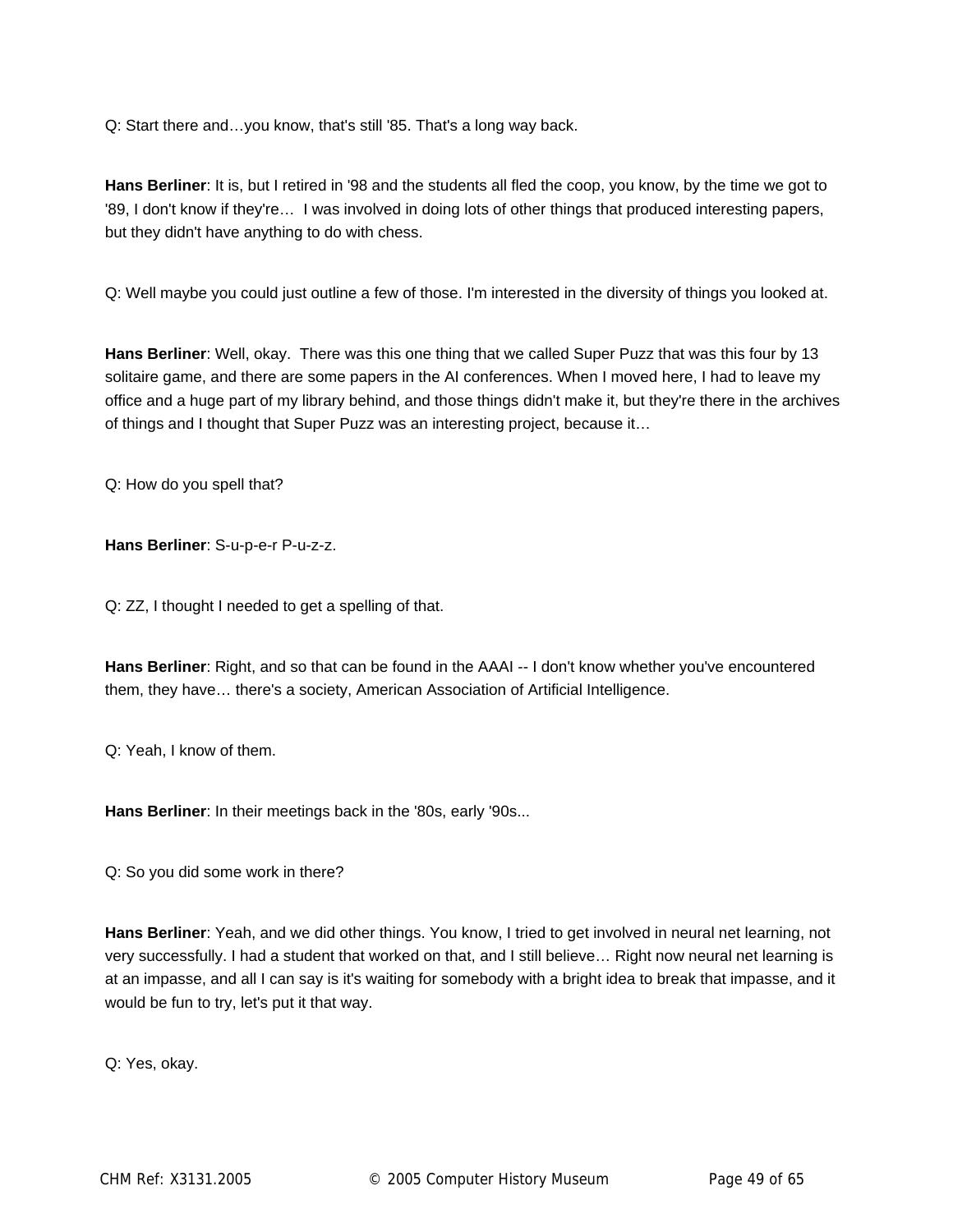**Hans Berliner**: But of course I think the people in computer science are probably as bright as anywhere on the planet. If there's any brighter people, I don't know where they are. I don't think in nuclear physics and astronomy they're any brighter than they are in computer science. So if they're not doing it, who knows, it may be very, very, very difficult. And maybe not. You know, sometimes all it takes is the notion that nothing can go faster than the speed of light, and then everything else falls into place.

Q: Did you ever think about or consider analyzing a game like Go that is intensely more complicated than chess?

**Hans Berliner**: Yeah, well, there are people I know that are working on Go or have worked on Go and I've consulted with them and I feel what they're doing is very competent. I don't have much knowledge with respect to Go and clearly it's a pattern-based kind of thing and the search does play a role, but it's very selective. You can't look at everything, and there's really no need to look at everything, but… And the people I've talked to seem like they were doing it well, and I know there was a, like a million dollar prize that was being done in Taiwan for the first program to do something like beat the world champions. They've withdrawn that prize now, so things are getting close, I guess.

## Q: <laughs>

**Hans Berliner**: But you see, that'll be a somewhat different enterprise than chess. I'm sure memory will have a role and a good evaluation, right . The thing, you know... One of the interesting questions which I guess we hadn't talked about at all is quiescence. Now the first person that I think mentioned quiescence.. well I think, maybe Turing did, I'm not sure, but certainly Shannon spent a great deal of time talking about quiescence. Now quiescence, for those who are not good chess players or computer science, is the fact that if you arbitrarily decide to evaluate a position -- let's say you've gone down eight or 10 or whatever ply and you reach this position -- and you arbitrarily decide to evaluate it. What could go wrong with that? Well, it may be that he just captured your queen, so he's a queen ahead and you're about to capture his queen back, but we're not going to allow that in, because we're slicing it right here. So the notion of quiescence was to follow out captures until they die out, and then that would be a more accurate...

Q: Point at which to do an evaluation.

**Hans Berliner**: Well yeah. The evaluation at the end of the quiescence is much, much better. However, that doesn't include moves such as rook to C8 mate, you know, that's not a capture, it's a mate, you know, how do you find mates? And that's something that has plagued chess programs from the early days on. But nowadays with them going so deep -- going 17 and 20, 25 ply, who knows -- it becomes less and less of a problem because somehow those lines, I don't know, there's enough other things wrong with moves that are picked up by other things, and the people who do these experiments say quiescence is no longer a very big problem. They do a very modified form of quiescence, maybe only capturing queens or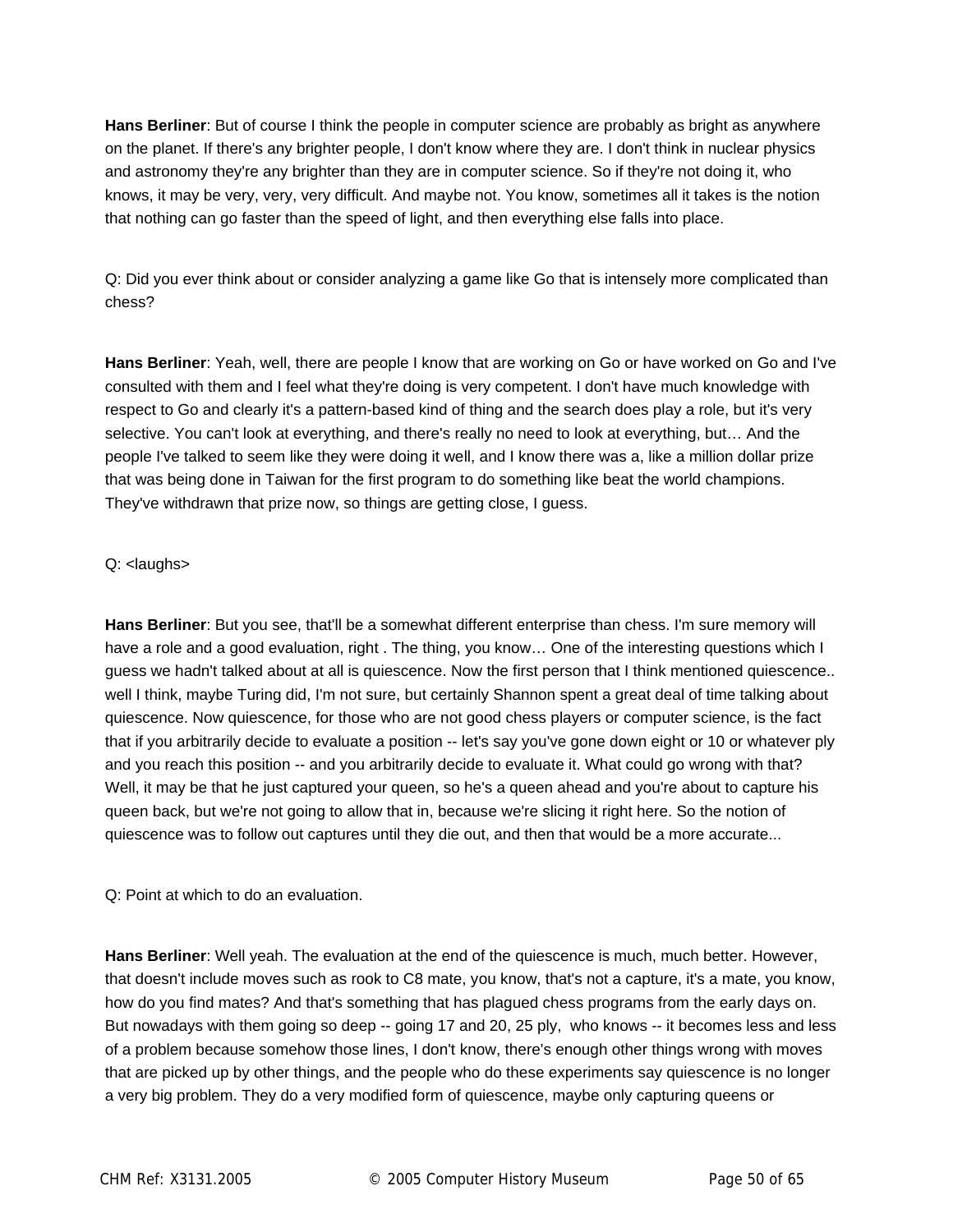something, I don't know what they do, but something like that. Now in Go, I have no idea. I believe that Go is really the kind of problem that Newell and Simon had in mind when they proposed some of their ideas, because Go is a question of territories. There's a number, maybe seven, eight, nine, 10, who knows how many territories, each one of which either is in dispute or belongs to one side or the other, and there are life and death threats. If somebody plays near that territory in a certain way, that means something that needs to be answered. Otherwise, the territory changes hands or something like that. Now those things are all well-known, and so one can think of a territory and analyzing it as if that was a separate game in itself. The only trouble is when these territories begin to approach one another, then you get these funny interactions, and that, I think that is, well, that's that last I knew of a really difficult problem that they had to solve there.

#### Q: Yeah, but that's… Okay, alright.

**Hans Berliner**: So, as far, you know, I'm not sure… I understand why games have a role in trying to understand the way the universe ticks, I certainly believe in that. But chess, I think the bottom line is it's an inferior game, you know. <laughs> It's not a game that can challenge the intellect of an excellent computer. And what the goal probably will be for awhile, and… Somebody was just telling me, I never saw this, but somebody was telling me there's a game that's like chess but no computer can play it, but that's all I heard and I never saw an example of anything like that, but maybe there are things like that. I guess the bottom line is that all these things… Okay, this is something I really do want to say. There's this thing called evolution and evolution favors the successful critters, and like one of the people that writes about this, like Gould or somebody like that, will say you cannot evolve a propeller driven airplane into a jet. It would have to give up its propellers in some way and have some interim… , It would sort of have to develop jet propulsion along with its propellers, which would be a lose, because it would take an awful lot of energy to develop all that while it already has a reliable form of locomotion. And so that's an evolution that probably would never happen. And in the same way, human beings' brains evolve to solve the problems that were necessary for survival, like knowing where food is and knowing how to preserve it so it doesn't rot on you, and fighting successfully, and getting along with your fellow man, and all these kinds of things that our brain does very well. But now adding numbers and searching trees is not among those things. And all we're saying is, even though human beings somehow have managed to cope with these problems in a very ingenious way by all sorts of things that psychologists fill their books about -- pattern recognition and logical things -- but the bottom line is that a machine that gets the essence of all these things and goes like a bat out of hell is better. And that is the story of computer chess. That is the story. And it's a very interesting and wonderful story because it probably is just the first of other stories to come like this.

Q: Okay.

**Hans Berliner**: I'm quite convinced that airplane designers will design airplanes that will be like nothing we've ever seen in nature or anybody thought of. And that'll happen just by the sheer ability of trial and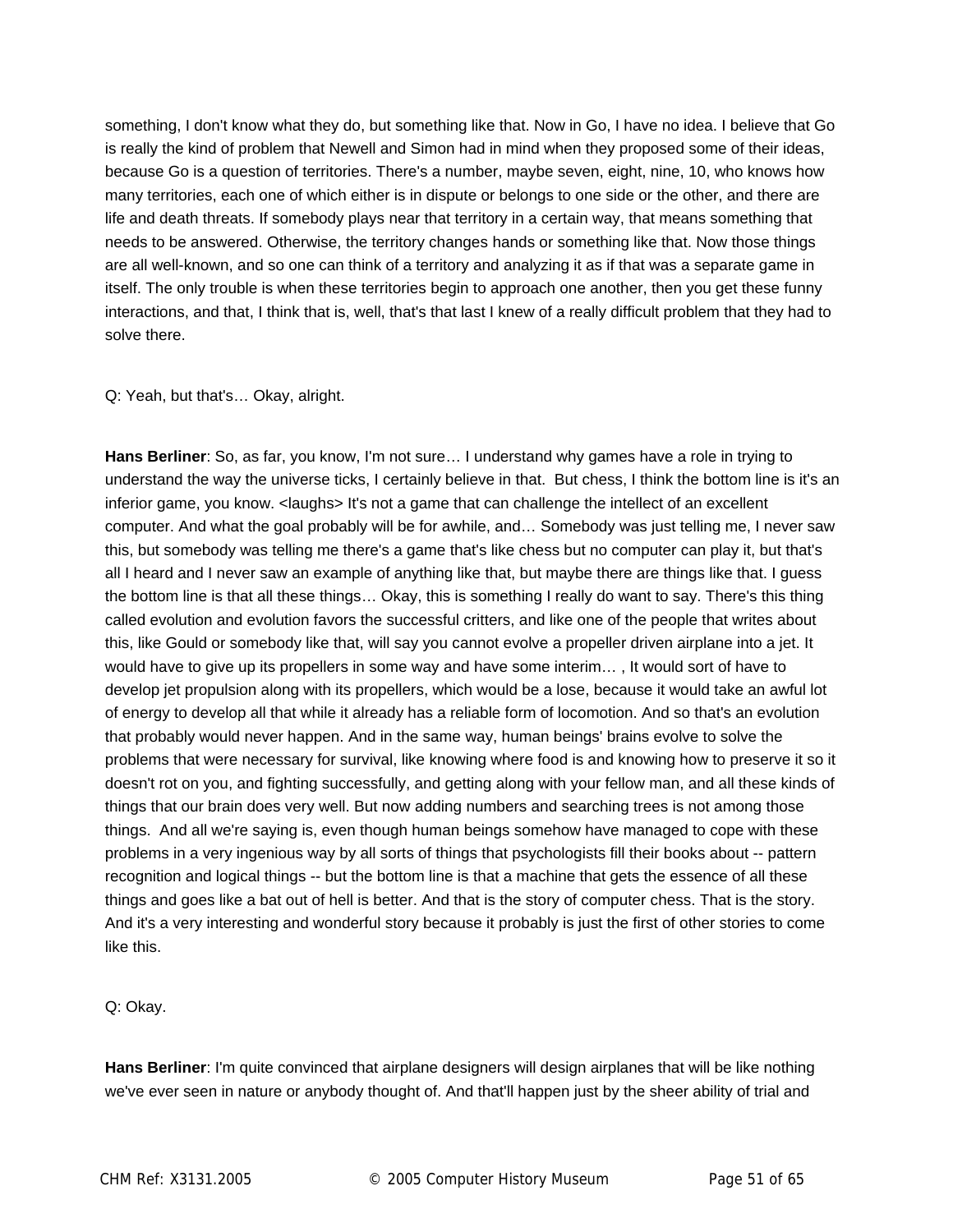error and testing: try something, test it and then you find out that "oh yeah, we can do it this way", and it's different and it turns out to be better, you know -- oh every once in awhile it turns out to be better.

Q: Yeah, every once in awhile.

**Hans Berliner**: And that's, you know.

Q: And we call those breakthroughs.

**Hans Berliner**: Right, and it's good stuff, you know, it's really great. It's a wonderful feeling both for the human race and also personally.

Q: Okay, good. What would you say… Let me just try to ask some random questions.

#### **Hans Berliner**: Sure.

Q:, When you think about the moments in the history of Hitech playing, are there any particular games or particular moments that you still remember? That means, they really, you said, "Oh."

**Hans Berliner**: Okay, we somehow were very lucky to have a match arranged with somebody named Arnold Denker, who was a grand master, and he came to New York to play a four game match with Hitech and we beat him 3 1/2 to a half. Now that's absolute devastation, you know.

# Q: Yes.

**Hans Berliner**: And it outplayed him in every game, in every single game. , It completely beat him. But the highest on my list is this period at the beginning of 1985 when …, when you put together a chess machine, there's all these parts, and you see the part is working the way you want and then sooner or later the moment of truth comes where you put them all together and see what it does. And from the very beginning, I could see that it had the potential -- maybe not every single time -- it had the potential to play better than any device that existed, and we had this wonderful group of people for whom I really give... Carl Eberling, very charming person, who everybody loved him, and it was easy. You just had to say, "oh, would you?" and people came to run to do things for us. So we had all these people and there was a set of tournaments that were easily accessible, and we played, like, one tournament every three weeks. And in those three weeks I used to work easily hundred-hour weeks, and so did many of my cohorts. And we would have Monday morning meetings in which we discussed how things were going, what was wrong, if there had been a tournament over the weekend, you know, what had they discovered, and maybe we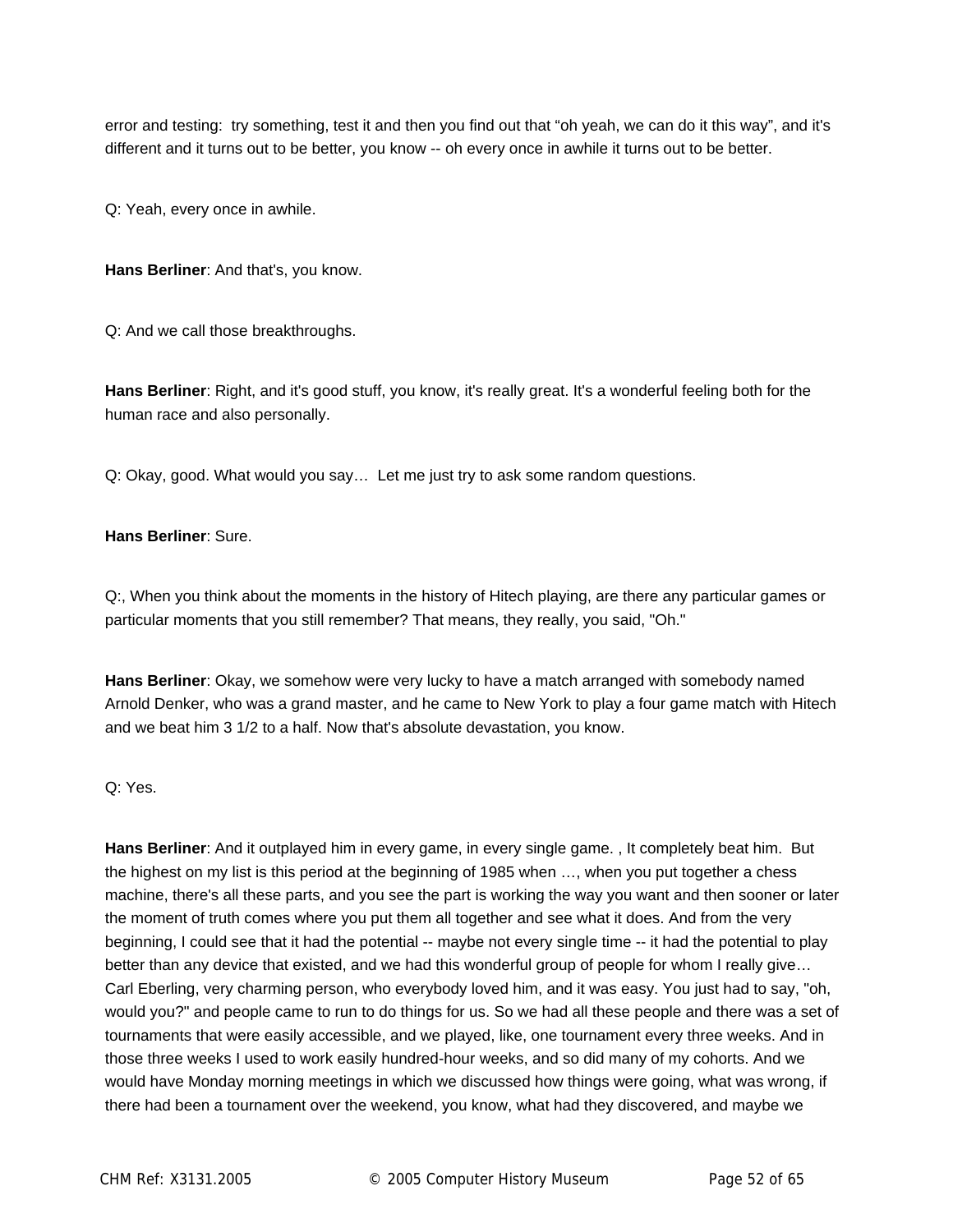played some games against somebody or something. And there was always an agenda of things that needed to be done, progress report and things moved at an incredible rate. I just don't believe… if we could've known, we probably should've had some documentation. I don't think people would believe the rate at which we progressed. Like when we first started, I think we maybe had like -- again, I don't know to what extent people are familiar with the chess rating system, but an expert is a 2000 player, up to 2200 that's master -- so I think at the very beginning we were right around 2000, maybe a few points below, maybe a few points above. But in a period of a month and a half, we were playing master level chess. So that's a 200 point increase, which showed you what a… at that point there was so much flexibility and we were putting an awful lot of work in and a lot of good ideas too. There were a lot of bright people contributing good ideas. So we advanced like 200 points in less than two months. And from that point on it slowed down a lot, but it kept on going. It's sort of interesting when Hitech played in its first ACM championship, which was in Denver in 1985. They asked all the participants to project an expected order of finish for the 10 programs or so that were there. And then they read off -- nobody had their name on this list -- and they read off what different things, well there was a program called Cray Blitz, which in my opinion was a relatively poor program. It took advantage of a very fast machine, but the quality of its play… whenever we had it invited, it always did badly against humans. Anyway, that was winning all these tournaments and everybody had them at the top of their list except we; we had Hitech, and.

Q: You had your own. <laughs>

**Hans Berliner**: Well, not only that but, you know, it turns out Hitech had played in three tournaments and its rating was like 2270 or something like that, which was way better than any other program that had ever existed, not to speak of the ones that were in the tournament. It was the best program.

Q: Right.

**Hans Berliner**: But these people didn't know about it and Monty Newborn said "Hitech, where did that come from?".

Q: He didn't even know… you just appeared.

**Hans Berliner**: Yeah, well no, but it was there. I mean we'd been written about in Time and Newsweek and we'd exchanged information with a number of the other people there. Some were interested in this exchange and some were not, you know. But there it was. We were the highest rated program, we won every game…, so.. But anyway, those were exciting times; those were very exciting times.

Q: Those are, that's great.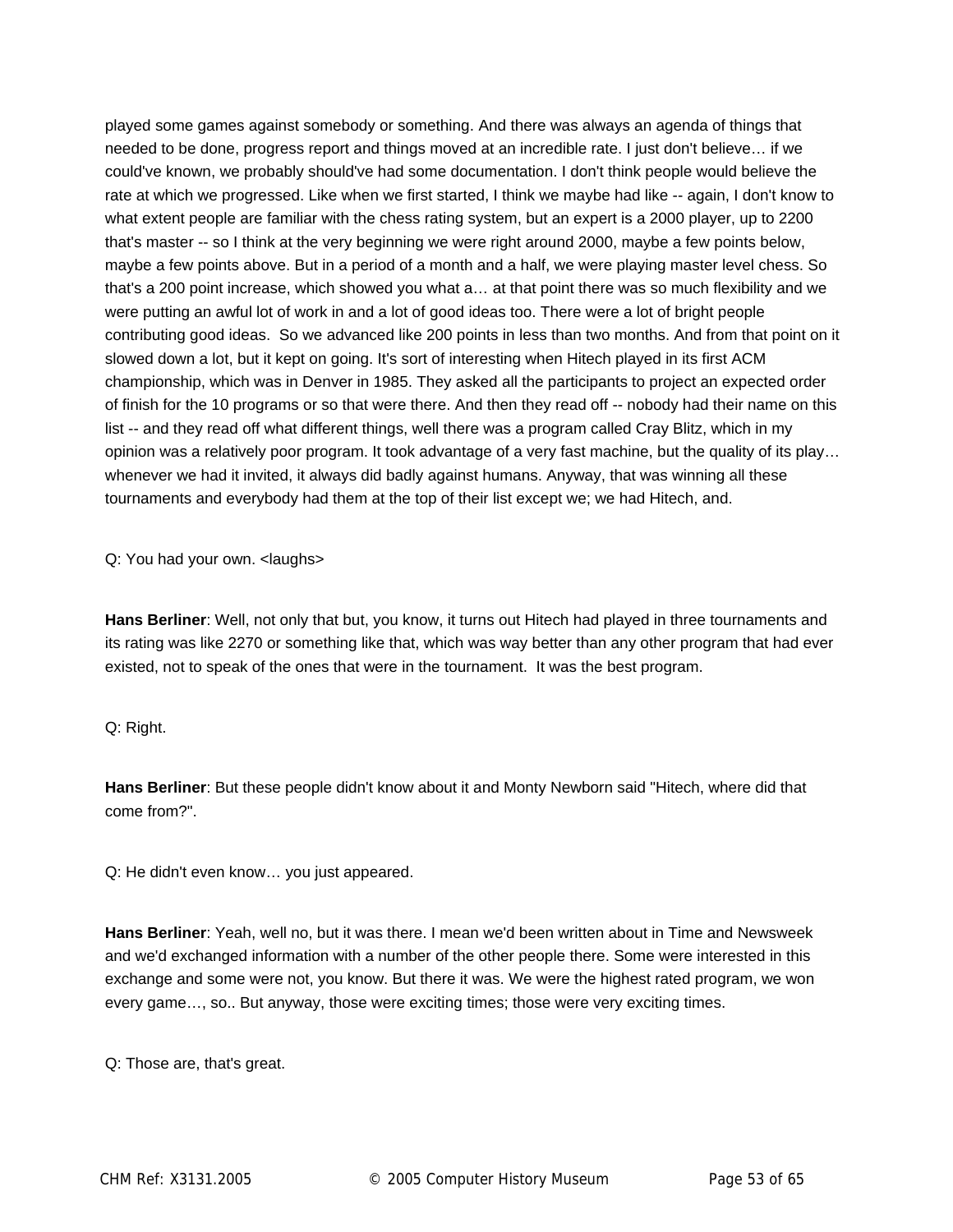**Hans Berliner**: Yeah, yeah, I mean, you were right in the middle.

Q: That's a great story though.

**Hans Berliner**: Yeah, it's just like -- I'm sure everybody knows this book, the Soul of the Machine, is what…

Q: Soul of a New Machine, yes I know that.

**Hans Berliner**: Yeah. That kind of thing. You know, it's that kind of thing. Where you have something and you know it's good and you're pushing it and then it comes to fruition. And it's very good, yeah.

Q: And it works.

**Hans Berliner**: Yeah, yeah.

Q: Hitech ran… What processor was in behind Hitech, computer?

**Hans Berliner**: It was a standalone machine.

Q: It was a standalone? Was there any computer involved?

**Hans Berliner**: Okay, we, let's see… Carl is the right person to answer, but let me see what I can do.

Q: Well, I know Ken Thompson had his machine, but he had a PDP-11 behind it that sort of controlled it…

**Hans Berliner**: Yeah, that's right,. Okay, what did we do?

Q: …was referee.

**Hans Berliner**: Okay, we, I guess we ran it on one of our PDP-10s. Let me just make sure about this. Yeah, we always… when, like when we went to Europe, we always had to have a data link, and always had to log on, yeah. And Hitech... I guess Hitech, see I... boy, that shows you how far, how long ago this has all been... but I think Hitech ran on a PDP-10 but it... you know, once you invoked the Hitech, the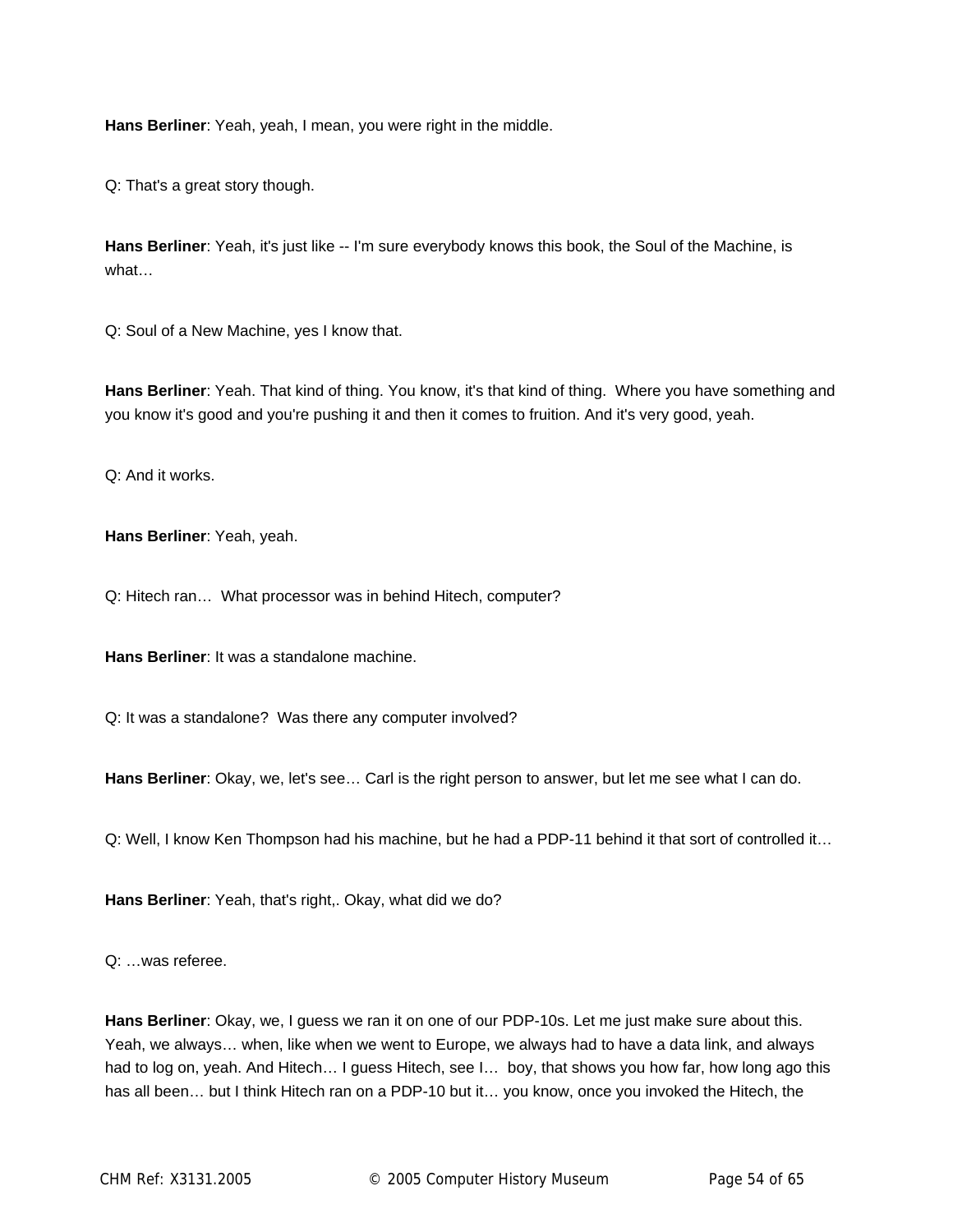control… No, okay, all, like the book files and stuff was, I think was on the PDP-10, so whenever you went… whenever a move had been completed and there was a… waiting for a response, it went to the top level and I think that was on the PDP-10.

Q: Okay.

**Hans Berliner**: And it did things like analyze a position, and decide which pattern recognizers ought to be invoked, and things of that nature.

Q: Yeah, the things that were better… that you don't want to have hardwired…

**Hans Berliner**: No, no. No way in the world, yeah. So those were done there and then as soon as we got a move, we entered it at the console and then the control would pass to the main processor. And there were these various things that it did… I'm sure you've heard the term iteration, you know, fifth iteration, sixth, seventh, eighth. And each time you'd check and see: have we satisfied the condition for termination, which was a artificial condition that we had invoked to…. The idea is that if you keep coming up with the same move, then that's probably the right move, but if it changes then maybe there's some things that you ought to… One iteration being: you look at every single move, but you look to one depth deeper, and then if you still found the same thing that you did the last three times you did that, you'd say "well, I suppose that's it." That doesn't mean it's the right move, doesn't mean on the next one you wouldn't find some terribly informative...

Q: But it improves your confidence.

**Hans Berliner**: Absolutely, very much so, very much so.

Q: Okay. Alright, I think we need to stop.

## **Hans Berliner**: Okay.

Q: <change tapes> We're recording. All right, well that's good. I was curious a little bit about the technical set up of how it worked. So you would take the HighTech physical box with you … when you put… now how did…

**Hans Berliner**: No, no, no. We -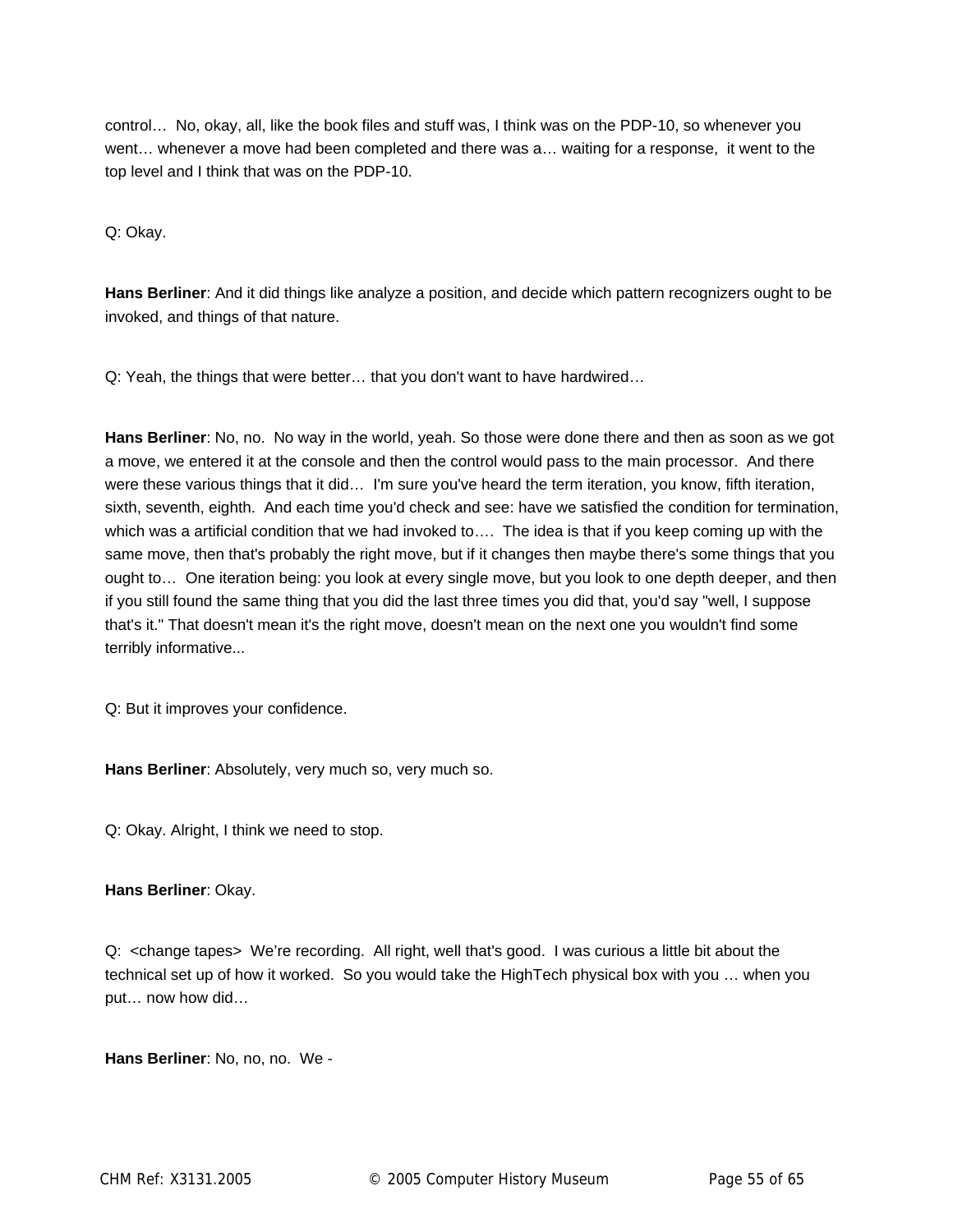Q: …how did you play a tournament in New York City for instance?

**Hans Berliner**: We took a laptop.

Q: Okay.

**Hans Berliner**: And dialed up to Carnegie Mellon University.

Q: Ah, I understand.

**Hans Berliner**: And there we were.

Q: Okay, yeah. You just did it remotely.

**Hans Berliner**: Now, I think in the early days, before laptops, we may have carried a -

Q: A terminal?

**Hans Berliner**: - terminal, which was awful. Yeah, I remember in Philadelphia we played in a World Open, and I remember carrying a terminal around, yeah.

Q: Yeah, I'm sure you probably did

**Hans Berliner**: - That was, like, '87 or '86, '87 in there.

Q: All right, that sounds right, because laptops were…, took a while.

**Hans Berliner**: Well, in that time we were getting all this great press and we were… I don't think we ever beat an active grand master. But we certainly drew with a lot of them. And probably had them on the ropes and could have beaten them if they had a little bit more understanding or something. But… So that was still pretty good, you know. It came from out of nowhere.

Q: Oh, that was.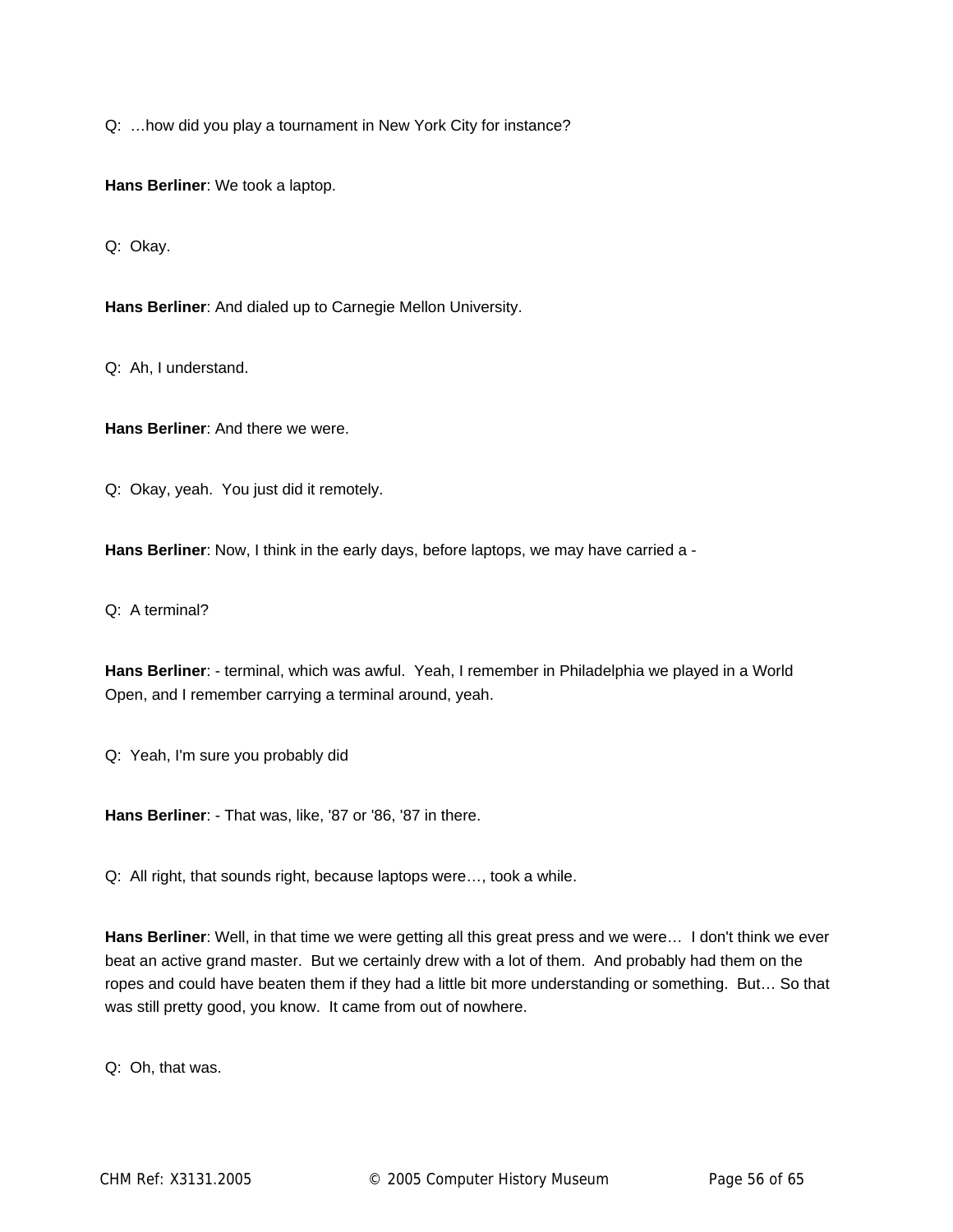**Hans Berliner**: It was worth going to do that.

Q: Yeah. Tell me the – you don't have to comment on this if you don't want to -- but there's been – there has been – there has been some sort of conten… speculation about your relationship with, you know, your fellow – sorry, I guess Ph.D, or I don't know whether he was just a Ph.D student, I think he was, at Carnegie who did Deep Thought.

**Hans Berliner**: Yeah.

Q: Yeah. What -

**Hans Berliner**: I won't say on the record anything. If you want to turn the camera off I'll tell you everything you want to know.

Q: Oh. All right. <camera stopped> All right, good.

**Hans Berliner**: Ok, Alpha Beta. Alpha Beta as I said earlier -

Q: - and multiple processors...

**Hans Berliner**: Yeah. Well Alpha Beta made incredible things possible because instead of looking at a million nodes you do the same work as if you were only looking at a thousand, so that produces an exponential speed, up which is truly wonderful. And the nature of the exponential effect is that something that's going to happen and some part of the tree which may or may not have been looked at, but that's preserved in a table, and when the uni-processor -- the single processor -- is ready to look at that part of the tree, he looks in the table and sees there's something interesting, which can help him to avoid the work completely or partially. Now. It's been a dream of a lot of people -- I must say, I don't understand where they're coming from -- to believe that if you can do all this wonderful stuff with one processor, you should be able to do better with two or more. Now many people have tried this, and it turns out that the second processor actually improves things by maybe 60%. So in other words, out of the second processor you're getting about 60% of its value if it were all by itself. But from the third processor on, it drops very rapidly, maybe to 25 and then down to 5 or even less for the rest of the thing. And that is, its not worthwhile going through all the shenanigans to get a 5%. If you're getting like a 1% or even less out of your 20<sup>th</sup> processor, that just isn't worth it. Well, there are people who sort of thought there must be some way of doing it. And they produce some sort of an algorithm, and if you do this, and this, and this. And very few people in the formal area knew – know -- about Alpha Beta and how it works, and so forth. And. I mean… I must say that if a student came to me and said I want to parallelize Alpha Beta I would say: you're wasting your time, it can't be done. Not in a general way. Yes, you can get a little bit out of your next processor and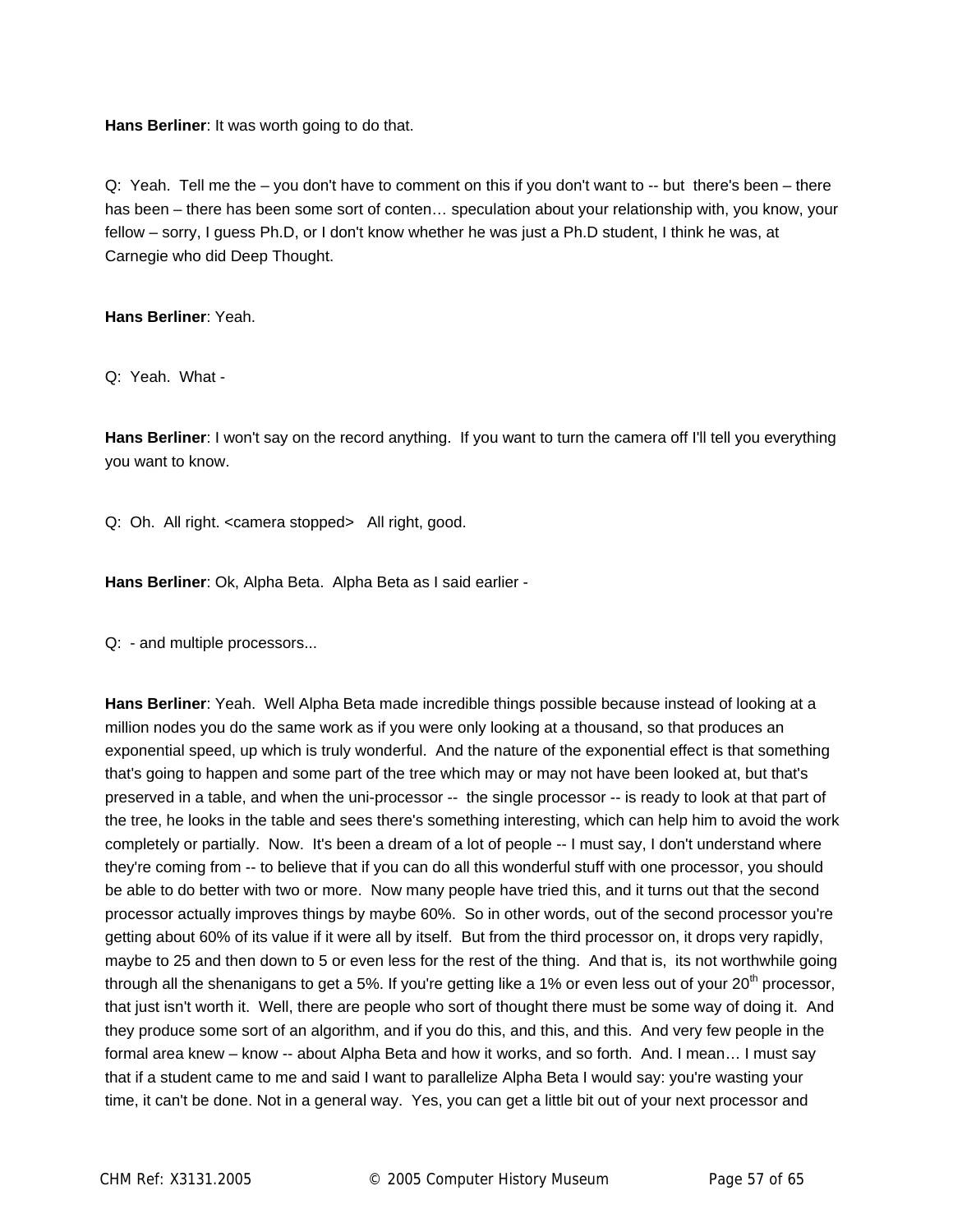maybe a little bit out of the next one, but it dies out very quickly. But anyway, there was this thesis published at Carnegie Mellon that said we have a linear speed up of Alpha Beta, and we intend to use it. And as far as I know it was never used. And further, I know there was at least one proof -- but I believe I heard about two -- that it couldn't be done. In other words, in computer science you have this wonderful way of proving that things can't be done.

Q: Yes.

**Hans Berliner**: And so somebody actually proved that the communication problem between processors, if they were going to share this information that was vital, would completely overwhelm the processes so that they couldn't even contribute anything; not to speak of anything useful.

Q: Okay.

**Hans Berliner**:. So I haven't seen the proofs, and I'm really not a mathematician, but the idea that it couldn't work seems intuitively obvious to me. So that's about all. So the point is, that while Alpha Beta is wonderful, parallel Alpha Beta may work up to two processors but not more than that really.

Q: And nobody has…

**Hans Berliner**: No. And as far as I know, nobody's even trying. Now, like you can get – you can buy the processor Fritz -- and there's something called Deep Fritz, and Deep Fritz runs on two processors. So meaning that they somehow have some information sharing among the two processors, which does produce some benefit. But as soon as you got to start sharing among three or more processors, everything goes to straight to hell, you know.

Q: Now did Cray Blitz – I know it ran initial – early on, on a Cray…

**Hans Berliner**: Yeah.

Q: And then ran on a four-way Cray. I don't know… Did you know, happen to know anything about - how they made use of the fact they had more processors? More processor power…

**Hans Berliner**: I think they divided – I think what they did is they divided the tree. They said, okay, you work on the first… Well that's sort of the way the parallel thing would have to work anyway. So, you know, I'll… First processor one works, you know. You have some results from the previous iteration. So the first, the best alternative goes to the first processor. The second best goes, and so forth and so on.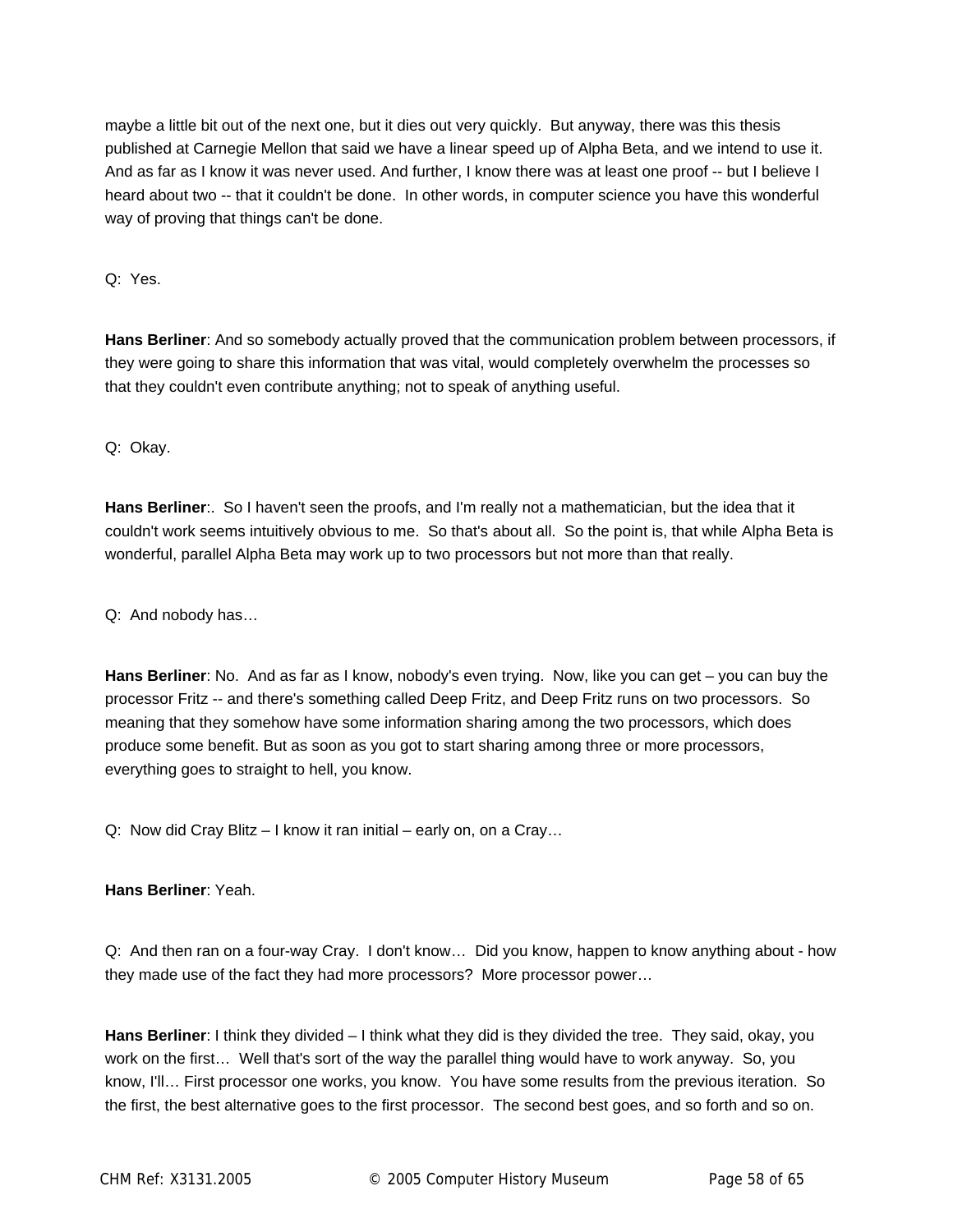And then when you get finished, then you go to the next one that hasn't been taken yet. Now, that sort of is the essence of all these things, and it doesn't work. There's too much overhead.

Q: Yeah, okay.

**Hans Berliner**: Way too much overhead. Now I really don't know… I really don't feel qualified to speak about what they did. This is just based on some presentation I heard and what I remember.

Q: And then… All right, good.

**Hans Berliner**: But I think parallel Alpha Beta is dead. It's just something that doesn't work. As simple as that.

Q: And it's unnecessary.

**Hans Berliner**: Well it would be nice. Well suppose you could get a speed up of 50 – even if you don't get a full benefit. But even – if some linear speed up... Suppose you could reliably add 15% for each processor you add, and you wouldn't… you know, every six processors you're doubling your speed. And so – well you know -

Q: Yeah, that's – yeah.

**Hans Berliner**: It would be a hairy -

Q: It's expensive but - it's a hairy thing to do.

**Hans Berliner**: - hardware thing to do. But nevertheless, there would be some who would undertake it if it was really a reliable thing to do. But it isn't; yeah, so.

Q: Have you ever thought about whether, as computers continue to improve, computers competing against each other will achieve even higher chess scores -

**Hans Berliner**: It's quite possible.

Q: - than our current…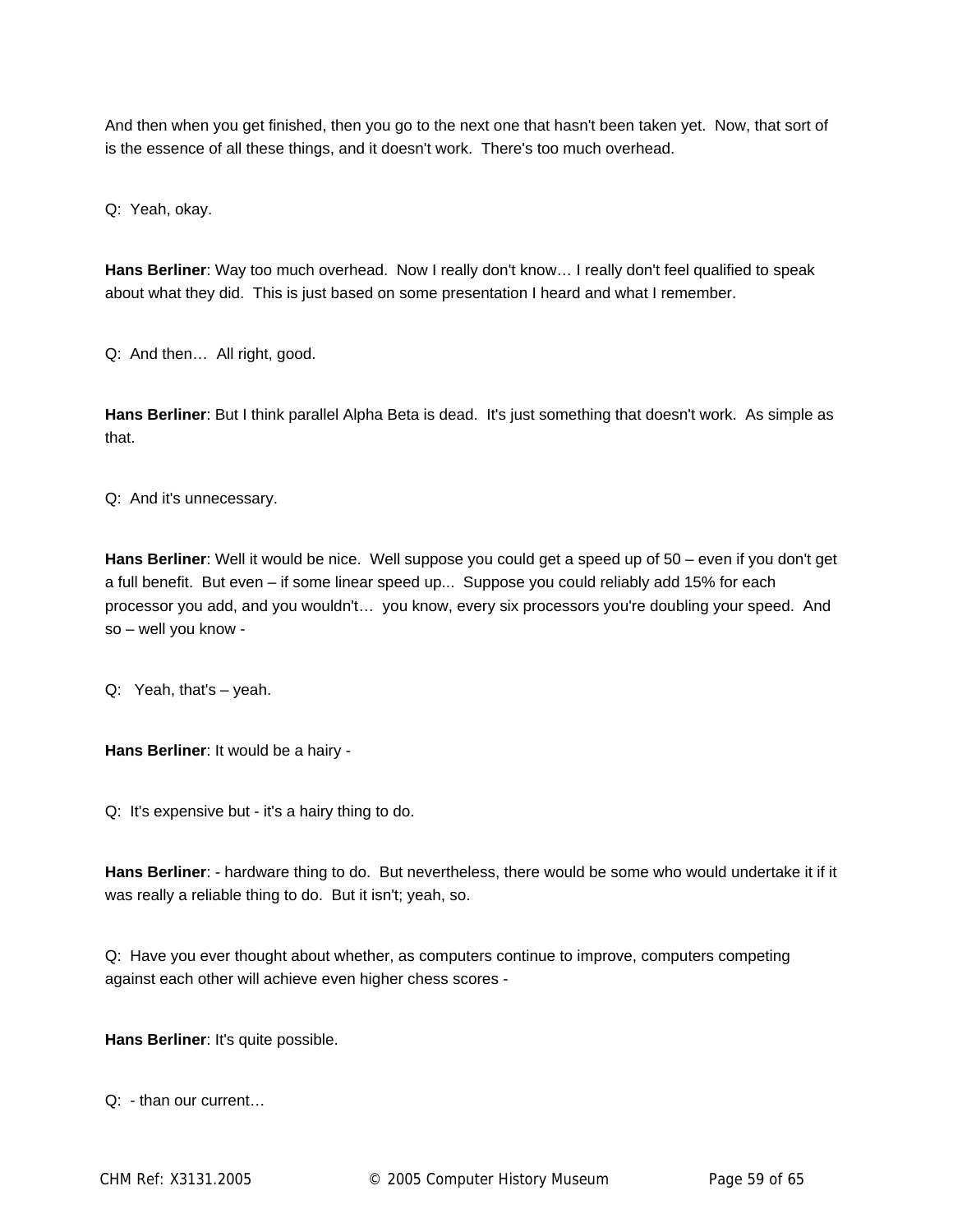**Hans Berliner**: It's quite possible.

Q: You know might hit 3,000 or something like that?

**Hans Berliner**: Oh yeah.

Q: Someday.

**Hans Berliner**: I think you know -

Q: That people just can't ever get to it.

**Hans Berliner**: There are several parts to this question. Like one of the things… Like all the top grand masters, they spend almost all their time… they figure there's very little about their game that can still be improved. They're excellent in the end game, they're excellent in the middle game, they may try to think a little faster or get less distracted or something like that. Or learn to think a little faster or something. But the main thing they spend their time on is openings. Everybody wants to find an opening innovation that you can use and beat somebody because he can't find the right more, or hopefully, even where there is no right move.

Q: Yes.

**Hans Berliner**: Now I… In this world championship that I won by correspondence, I found a move in a position that was well known, that had never been tried, and it upset the whole apple cart.

Q: It flummoxed all your competitors. Yes.

**Hans Berliner**: No, well just one, but it upset the apple cart and thousands of games have been played with this variation since that time. And it's… The move that I played is still good. It seems to at least draw for black, which is always good, and maybe even win, you know. Anyway it's a good move. Everybody's looking for that kind of thing, and it's very hard to find it and employ it, but that's something to do. Now, I do believe that computers will have a role in this. If we really let them loose on the opening book, and let them figure out a move that it wants to play based on a 25 ply search -

Q: Yes.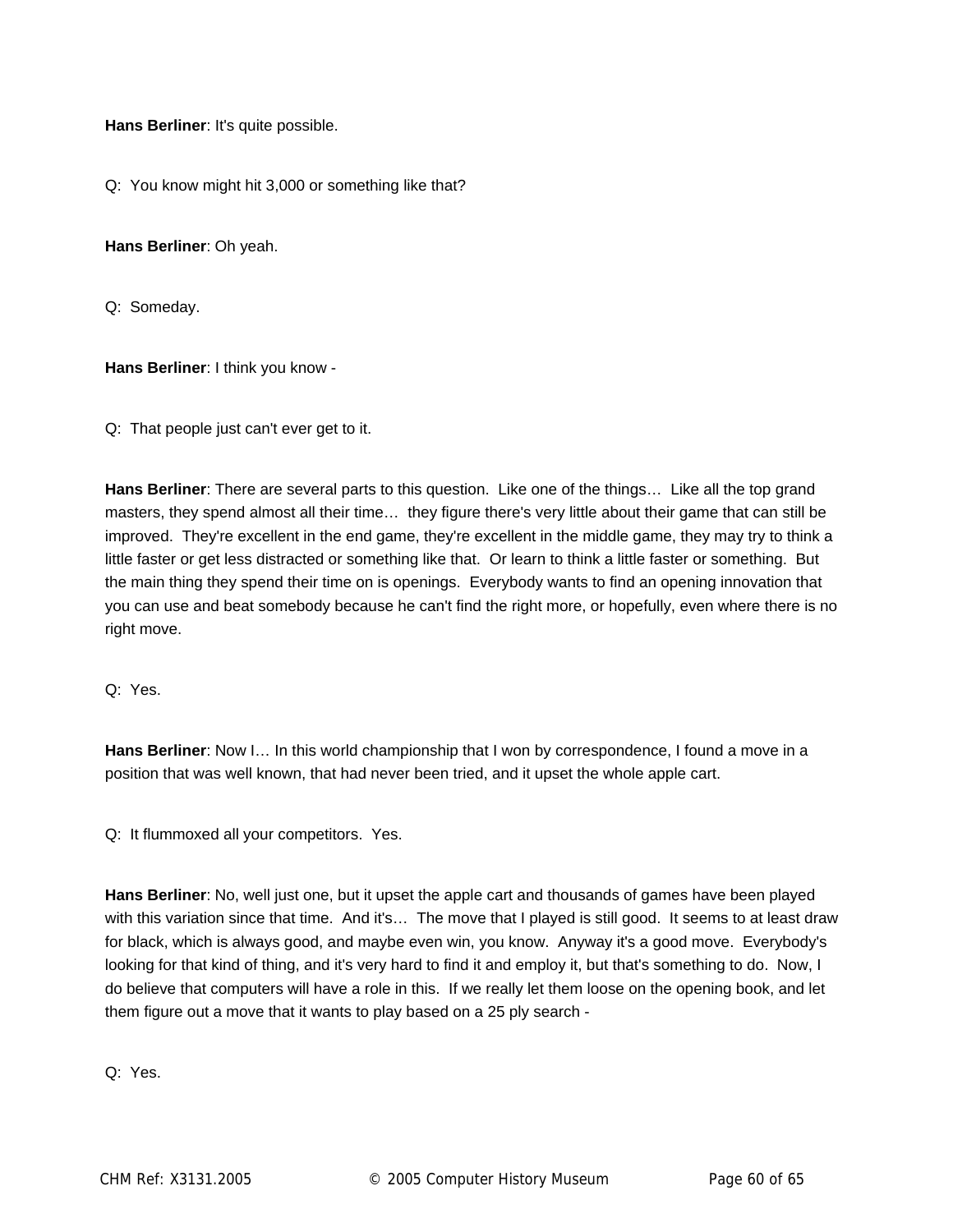**Hans Berliner**: - it's going to find some things that no human has found. And, because you need a human there to say this is real and this is not, but… so it'll be pushed forward that way. Now with defense… I don't think I've ever seen a computer game that did something that I considered truly original on attack. They all did things… Maybe they saw the way clear to the attack that maybe a non-world champion might have hesitated about. But I think the top players would have played those moves, especially given a reasonable amount of time. But on defense it looks at everything and if there is a path through a series of haystacks or whatever, it finds it. So it's already –computers have already shown... in fact, I think Kasparov despaired… in that last match he had like two positions that he would have won against any human on the planet, but he didn't win them against the computer. The computer found a way to -

Q: To defend.

**Hans Berliner**: - to save it. Yeah.

Q: Wow.

**Hans Berliner**: So that gives you pause to think. You're playing our best chess. You think you've got a winning position and this machine pulls it out. And that's why I say it's really not going to be any competition down the road. It's just too one-sided. The machine can do several things very reliably that human beings just … especially, you know, when they get tired after several hours, there's no chance. So as far – I think the – if there's going to be progress in chess – well you know, I mean… Right now it's possible to look to a depth of, let's say, 22 or 23 in about a half an hour. And – now again, I'm not – I shouldn't say that. It's not – it depends – some different programs count their depth a slightly different way.

Q: Right.

**Hans Berliner**: And that may not be very reliable. But very, very deep. Much deeper than any human being would hope to be able to look in that period of time. And so, half an hour – how many times do we have to divide that in half before we get in the realm of three minutes, which is how much you're allowed per move? So it's – I think the safest thing to say is it's going to be very, very hard for humans to find mistakes in games of the best computer. Not very far away, a year or two away, maybe even less.

Q: Yeah. Are there still computer champion – computer -?

**Hans Berliner**: Well they have these tournaments I guess.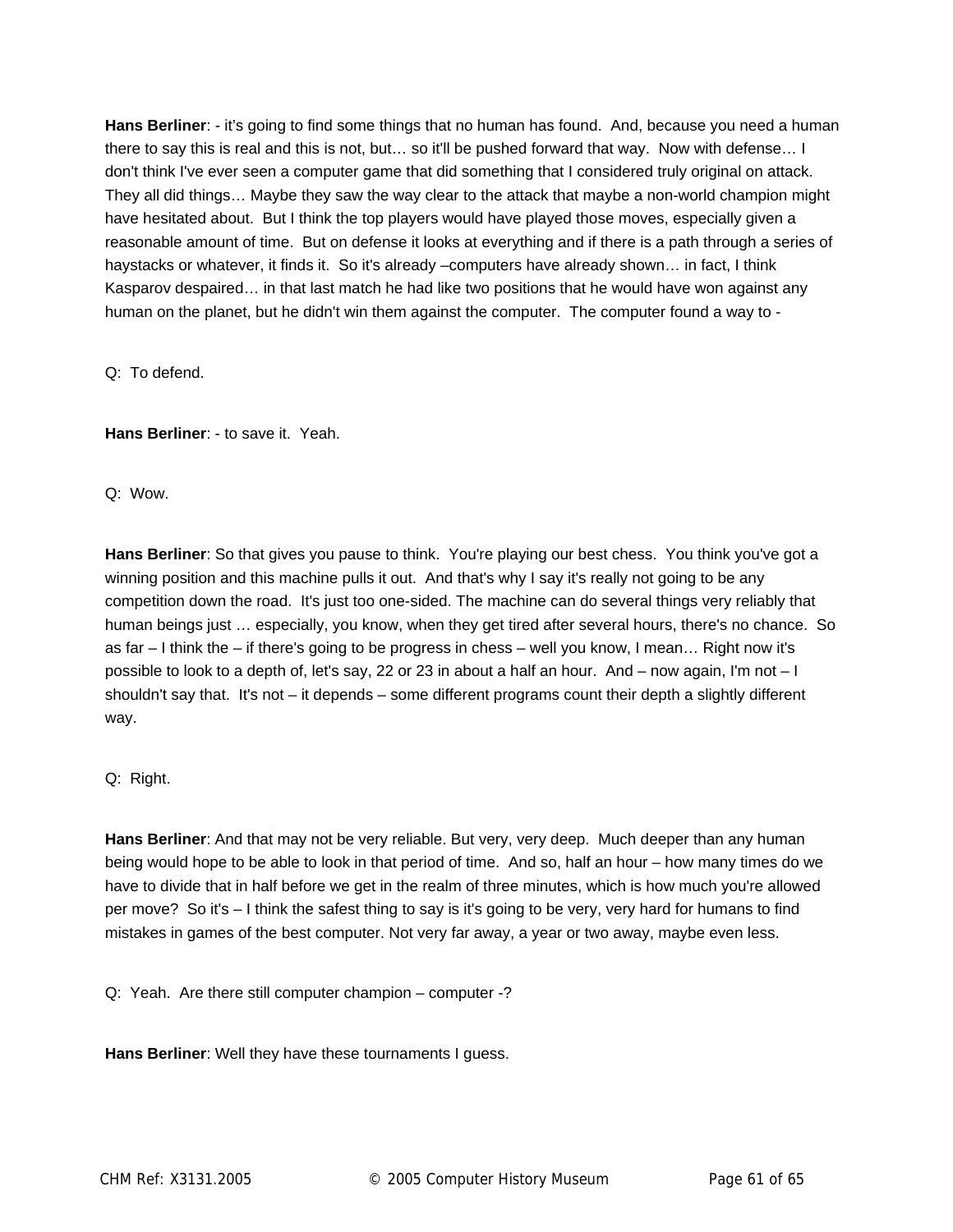Q: They do still have tournaments?

**Hans Berliner**: Yeah. I really don't follow it. Because there's always been funny things happening at those tournaments. You know there's… The thing I was talking about, you look one ply deeper than all your opponents, and it's like somebody who has a better pair of glasses. You're walking in someplace where there's all these cracks in the earth and this guy can see a little bit further so he didn't step on that crack and the guy before him did, so that decides the game.

Q: Yeah. That's not very interesting

**Hans Berliner**: And that's not very interesting chess. That would not add anything to the theory of chess. That's just the theory of errors or something like that. But as far making real pronouncements -

Q: Well it will be – maybe heuristics, not chess knowledge, will come back when the computers can go 25 or 35 plys -

**Hans Berliner**: Yeah, that's right.

Q: - and everyone can, and they won't be that one goes one ply further because it probably doesn't matter too much.

**Hans Berliner**: Yeah, at that point.

Q: - at 25 or 30 that one could go to 31 and one could go to 30. The chances of finding something different when it's so far away are…

**Hans Berliner**: Well that is… Well that actually… Something I didn't mention at all and should have, is these databases of simple end games that Ken Thompson started doing. I don't whether – you said you didn't do the interview, so maybe - he must have – hopefully he touched on it.

Q: Yeah I've actually heard something about that, that he does – did do it.

**Hans Berliner**: There was a time… There are certain things where there were pronouncements made by humans that everybody accepted as gospel. Including that in the most difficult position a king and a rook could mate a lone king in at most so many moves, and he showed it was one less than that. But that isn't terribly important. It just shows you that how that something was about to crack, you know.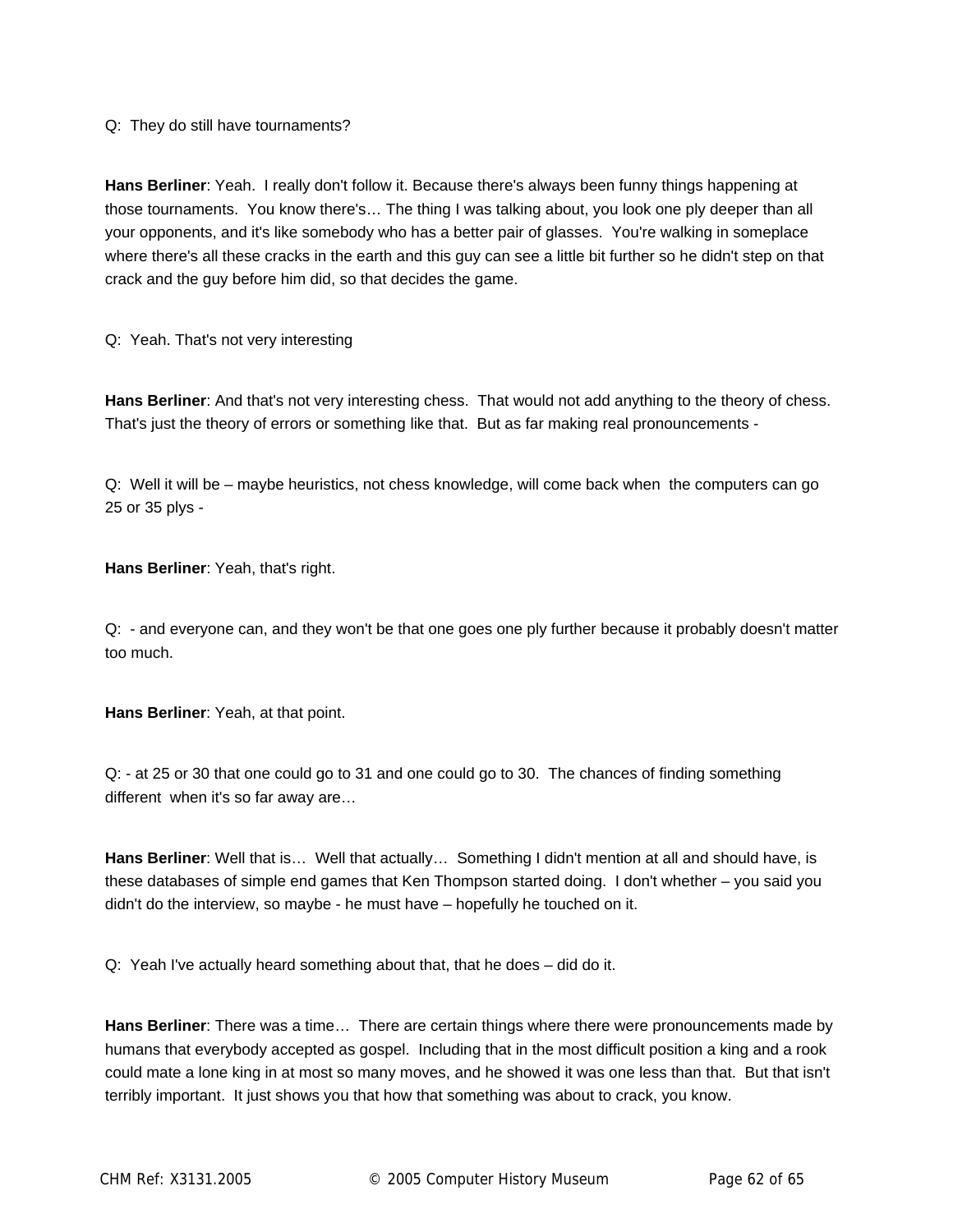#### Q: Yes.

**Hans Berliner**: So now… Then he did… He found that two bishops will beat a knight almost all the time. Meaning -- unless there was some special position, we had some special characteristic -- in the general position, two bishops could beat a knight. Now, we always knew that was a big advantage but nobody ever jumped to saying it was a forced win. But it is. Then there was a situation of queen against two bishops was pronounced by Reuben Fine to be a draw, because obviously the two bishops can control both colors and can keep the enemy king away from our king. Not so. There are maneuvers -- and they are very, very difficult, incredibly difficult -- where, in fact, in the general case, a queen beats two bishops. And I have watched Belle play Arthur Bisquir I believe, one of the formerly top players. Bisguir would take the queen against two bishops, he couldn't win. Then he'd turn it around and he'd take the two bishops against the queen and he'd lose. So the machine – this was working from a database though.

Q: Yes, yes… and had analyzed…

**Hans Berliner**: Yeah. And the database would beat him every time. And analyze to completion, yes.

Q: Well -

**Hans Berliner**: And then there was another one that was very important. It was always considered that winning with a queen against the rook, with no pawns, was a piece of cake. And Ken Thompson discovered that there was a defense on the sixth rank with a rook, where you had to really play very ingeniously. And I watched that database draw against me and against several other masters who couldn't figure it out at the table. Then you go home and you analyze it and you can figure out what needed to be done. But it's not – was not -- in any book. Now it is. But this was 25 years ago maybe.

Q: Right.

**Hans Berliner**: Some time ago. So these are the places… , This is sort of like… One of my favorite subjects has always been chemical synthesis. A machine could go through… give it a 100 atoms of various kinds, and certain simple rules for combining them, it could make up compounds at a dizzying rate. And then maybe say, okay, of all the compounds I made up, these 100 look the most likely to me. and then have a chemist... As far as I... Maybe they're doing this. I wouldn't be surprised if it's being done somewhere in chemical labs where nobody know about it. But I proposed this a long time ago at Carnegie Mellon University and the Chemistry Department didn't want to hear anything about it. So I'm sure that that's something you can do. And sometimes people know – they know the chemical composition of a compound but they don't know the structure. So you can put in all the constituents and see what kind of structure. So this is very much like the computer chess problem. These are things – design problems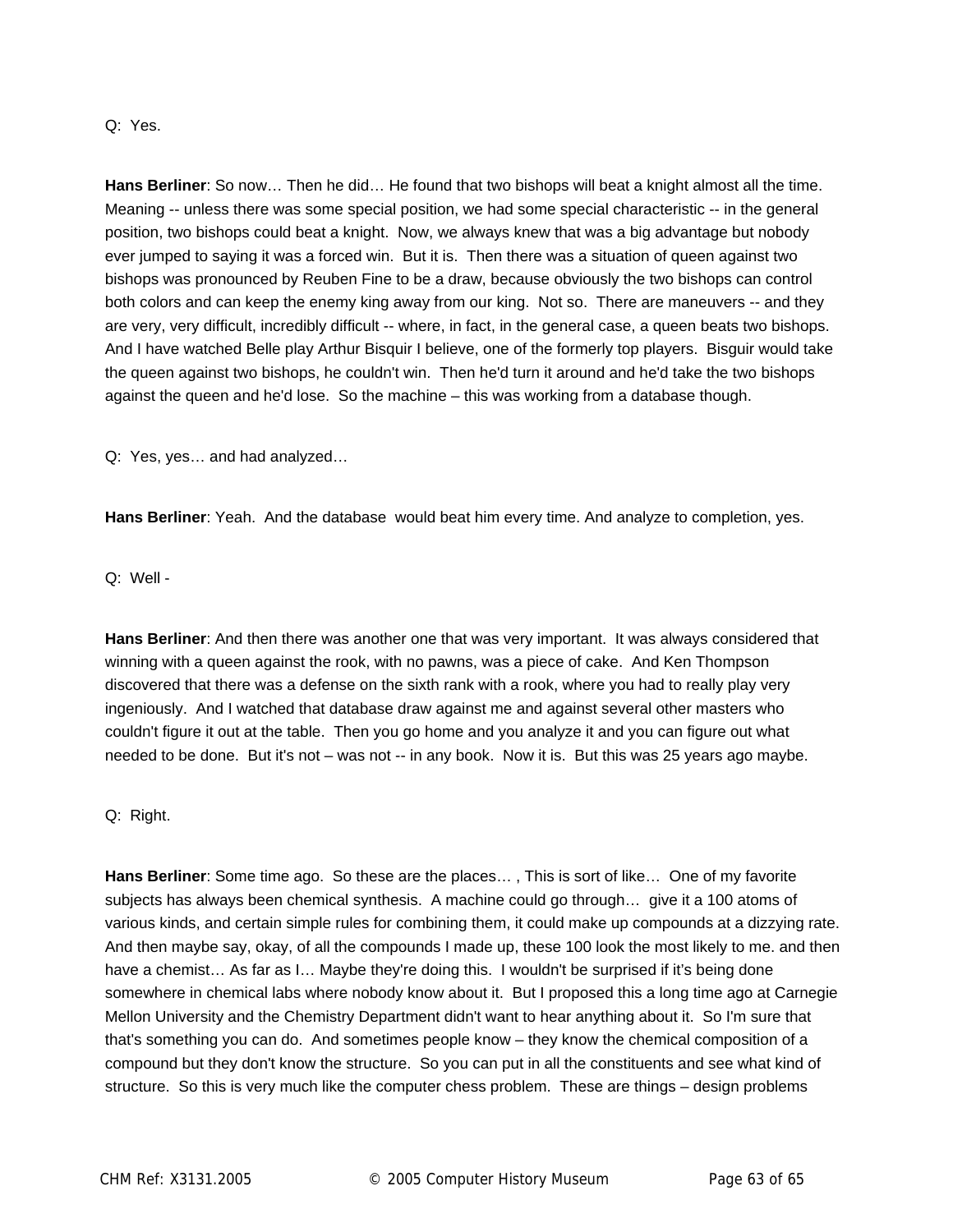where the question is: what is the best design? And that can be done by sheer iteration with a little bit of knowledge to guide the thing.

Q: Very interesting. I never – yeah. And a somewhat analogous problem, yeah.

**Hans Berliner**: Oh yeah.

Q: Fascinating, okay. Well, are there any other things you particularly would like to cover or mention?

**Hans Berliner**: I don't really think so. I don't consider my career in chess to be part of this. And so we've already covered on a number of things and I think that's quite enough, if not too much already. I think the one thing that I sort of feel: the end-all is the beauty of these various people who each contributed intellectually to the whole thing, until finally, maybe the profit motive in these micros, produced a machine that anybody can buy that can play world championship level chess.

Q: Yeah that is like a remarkable isn't it?

**Hans Berliner**: It's like a slide rule which can read out to 10,000 digits or something like that.

Q: Yeah.

**Hans Berliner**: It's just unbelievable. And so in a sense that's a wonderful comment on technology and the people involved in it, that something like that could happen. And that's something that we can all be very happy about I think.

Q: All right; very good.

**Hans Berliner**: Okay.

Q: Well thank you very much Hans for -

**Hans Berliner**: You're most welcome I enjoyed it.

Q: - for doing this. We really appreciate you taking the time to do this, this is wonderful.